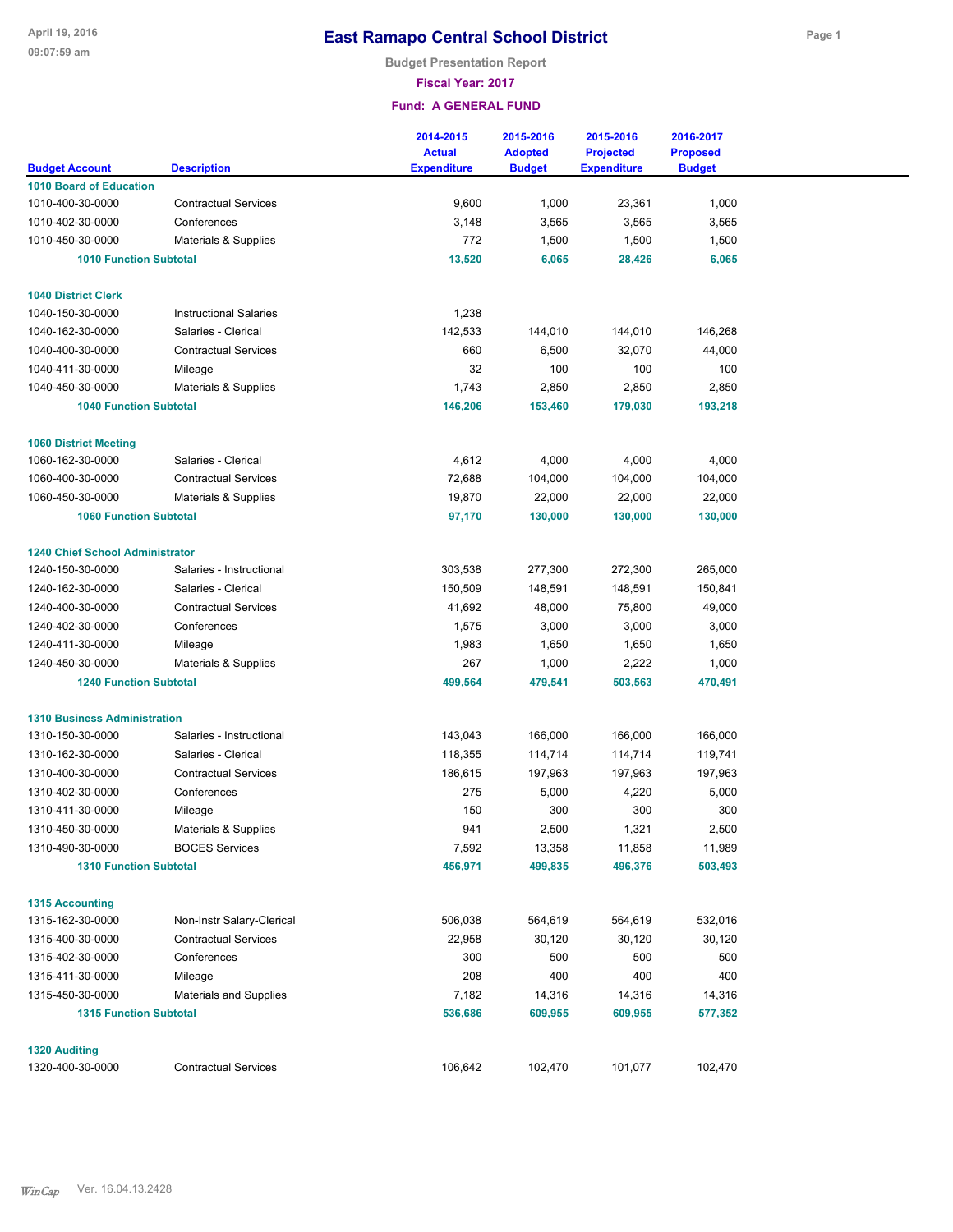**Budget Presentation Report**

**Fiscal Year: 2017**

| <b>1320 Function Subtotal</b><br>106,642<br>102,470<br>102,470<br>101,077<br>Non-Instr Salary - Cleric<br>34,940<br>36,116<br>36,116<br>36,115<br>50<br>12,000<br>12,000<br>12,000<br><b>Contractual Services</b><br><b>1325 Function Subtotal</b><br>34,990<br>48,116<br>48,116<br>48,115<br>Clerical Salaries - Purch<br>43,960<br>84,283<br>84,283<br>86,039<br><b>Contractual Services</b><br>6,612<br>16,643<br>22,831<br>16,643<br>300<br>300<br>Repair Furniture & Equipt<br>300<br>31<br>400<br>400<br>400<br>Mileage<br>3,906<br>3,906<br><b>Materials and Supplies</b><br>2,301<br>4,203<br><b>1345 Function Subtotal</b><br>52,904<br>105,532<br>107,288<br>112,017<br>1420 Legal<br><b>Contractual Services</b><br>1420-400-30-0000<br>3,951,595<br>2,302,203<br>2,230,836<br>2,222,000<br><b>General Counsel</b><br>275,000<br>1420-400-30-1000<br>250,000<br><b>Special Education</b><br>200,000<br>200,000<br>Personnel<br>30,000<br>30,000<br><b>Tax Certiorari</b><br>75,887<br>75,000<br><b>Bond Counsel</b><br>9,425<br>30,000<br>50,575<br>50,000<br>376,337<br>Main Attorney<br>340,887<br>30,000<br>Settlement Attorney<br>7,221<br>30,000<br>30,000<br>4,344,578<br>2,857,000<br><b>1420 Function Subtotal</b><br>2,703,090<br>2,892,298<br><b>1430 Personnel</b><br>83,000<br>83,000<br>208,000<br>1430-150-30-0000<br><b>Instructional Salaries</b><br>79,544<br>Salaries - Supervisor<br>122,501<br>87,501<br>1430-161-30-0000<br>88,461<br>122,501<br>Salaries - Clerical<br>306,605<br>290,267<br>203,549<br>1430-162-30-0000<br>290,267<br>10,620<br>10,620<br>1430-400-30-0000<br><b>Contractual Services</b><br>11,422<br>13,118<br>1,000<br>1430-407-30-0000<br>Repair Furniture & Equipt<br>1,000<br>1,000<br>23<br>400<br>400<br>400<br>1430-411-30-0000<br>Mileage<br><b>Arbitration Services</b><br>12,000<br>12,000<br>1430-444-30-0000<br>10,486<br>2,500<br>3,600<br>2,500<br>1430-450-30-0000<br><b>Materials and Supplies</b><br>2,041<br>52,336<br>55,605<br>1430-490-30-0000<br><b>BOCES Services</b><br>59,843<br>55,000<br><b>1430 Function Subtotal</b><br>547,939<br>574,624<br>579,372<br>581,175<br><b>1460 Records Management</b><br>2,000<br>2,000<br>Materials and Supplies<br>919<br>2,000<br><b>1460 Function Subtotal</b><br>919<br>2,000<br>2,000<br>2,000<br><b>1480 Public Information Services</b><br><b>Contractual Services</b><br>14,327<br>110,200<br>106,200<br>110,200<br>3,300<br><b>BOCES Services</b><br>31,766<br>3,337<br><b>1480 Function Subtotal</b><br>46,093<br>110,200<br>109,500<br>113,537<br><b>1620 Operation of Plant</b><br>Salaries - Supervisors<br>62,446<br>61,431<br>57,500<br>61,431 |                       |                    | 2014-2015<br><b>Actual</b> | 2015-2016<br><b>Adopted</b> | 2015-2016<br><b>Projected</b> | 2016-2017<br><b>Proposed</b> |  |
|------------------------------------------------------------------------------------------------------------------------------------------------------------------------------------------------------------------------------------------------------------------------------------------------------------------------------------------------------------------------------------------------------------------------------------------------------------------------------------------------------------------------------------------------------------------------------------------------------------------------------------------------------------------------------------------------------------------------------------------------------------------------------------------------------------------------------------------------------------------------------------------------------------------------------------------------------------------------------------------------------------------------------------------------------------------------------------------------------------------------------------------------------------------------------------------------------------------------------------------------------------------------------------------------------------------------------------------------------------------------------------------------------------------------------------------------------------------------------------------------------------------------------------------------------------------------------------------------------------------------------------------------------------------------------------------------------------------------------------------------------------------------------------------------------------------------------------------------------------------------------------------------------------------------------------------------------------------------------------------------------------------------------------------------------------------------------------------------------------------------------------------------------------------------------------------------------------------------------------------------------------------------------------------------------------------------------------------------------------------------------------------------------------------------------------------------------------------------------------------------------------------------------------------------------------------------------------------------------------------------------------------------------------------------------|-----------------------|--------------------|----------------------------|-----------------------------|-------------------------------|------------------------------|--|
|                                                                                                                                                                                                                                                                                                                                                                                                                                                                                                                                                                                                                                                                                                                                                                                                                                                                                                                                                                                                                                                                                                                                                                                                                                                                                                                                                                                                                                                                                                                                                                                                                                                                                                                                                                                                                                                                                                                                                                                                                                                                                                                                                                                                                                                                                                                                                                                                                                                                                                                                                                                                                                                                              | <b>Budget Account</b> | <b>Description</b> | <b>Expenditure</b>         | <b>Budget</b>               | <b>Expenditure</b>            | <b>Budget</b>                |  |
|                                                                                                                                                                                                                                                                                                                                                                                                                                                                                                                                                                                                                                                                                                                                                                                                                                                                                                                                                                                                                                                                                                                                                                                                                                                                                                                                                                                                                                                                                                                                                                                                                                                                                                                                                                                                                                                                                                                                                                                                                                                                                                                                                                                                                                                                                                                                                                                                                                                                                                                                                                                                                                                                              |                       |                    |                            |                             |                               |                              |  |
|                                                                                                                                                                                                                                                                                                                                                                                                                                                                                                                                                                                                                                                                                                                                                                                                                                                                                                                                                                                                                                                                                                                                                                                                                                                                                                                                                                                                                                                                                                                                                                                                                                                                                                                                                                                                                                                                                                                                                                                                                                                                                                                                                                                                                                                                                                                                                                                                                                                                                                                                                                                                                                                                              | <b>1325 Treasurer</b> |                    |                            |                             |                               |                              |  |
|                                                                                                                                                                                                                                                                                                                                                                                                                                                                                                                                                                                                                                                                                                                                                                                                                                                                                                                                                                                                                                                                                                                                                                                                                                                                                                                                                                                                                                                                                                                                                                                                                                                                                                                                                                                                                                                                                                                                                                                                                                                                                                                                                                                                                                                                                                                                                                                                                                                                                                                                                                                                                                                                              | 1325-162-30-0000      |                    |                            |                             |                               |                              |  |
|                                                                                                                                                                                                                                                                                                                                                                                                                                                                                                                                                                                                                                                                                                                                                                                                                                                                                                                                                                                                                                                                                                                                                                                                                                                                                                                                                                                                                                                                                                                                                                                                                                                                                                                                                                                                                                                                                                                                                                                                                                                                                                                                                                                                                                                                                                                                                                                                                                                                                                                                                                                                                                                                              | 1325-400-30-0000      |                    |                            |                             |                               |                              |  |
|                                                                                                                                                                                                                                                                                                                                                                                                                                                                                                                                                                                                                                                                                                                                                                                                                                                                                                                                                                                                                                                                                                                                                                                                                                                                                                                                                                                                                                                                                                                                                                                                                                                                                                                                                                                                                                                                                                                                                                                                                                                                                                                                                                                                                                                                                                                                                                                                                                                                                                                                                                                                                                                                              |                       |                    |                            |                             |                               |                              |  |
|                                                                                                                                                                                                                                                                                                                                                                                                                                                                                                                                                                                                                                                                                                                                                                                                                                                                                                                                                                                                                                                                                                                                                                                                                                                                                                                                                                                                                                                                                                                                                                                                                                                                                                                                                                                                                                                                                                                                                                                                                                                                                                                                                                                                                                                                                                                                                                                                                                                                                                                                                                                                                                                                              | 1345 Purchasing       |                    |                            |                             |                               |                              |  |
|                                                                                                                                                                                                                                                                                                                                                                                                                                                                                                                                                                                                                                                                                                                                                                                                                                                                                                                                                                                                                                                                                                                                                                                                                                                                                                                                                                                                                                                                                                                                                                                                                                                                                                                                                                                                                                                                                                                                                                                                                                                                                                                                                                                                                                                                                                                                                                                                                                                                                                                                                                                                                                                                              | 1345-162-30-0000      |                    |                            |                             |                               |                              |  |
|                                                                                                                                                                                                                                                                                                                                                                                                                                                                                                                                                                                                                                                                                                                                                                                                                                                                                                                                                                                                                                                                                                                                                                                                                                                                                                                                                                                                                                                                                                                                                                                                                                                                                                                                                                                                                                                                                                                                                                                                                                                                                                                                                                                                                                                                                                                                                                                                                                                                                                                                                                                                                                                                              | 1345-400-30-0000      |                    |                            |                             |                               |                              |  |
|                                                                                                                                                                                                                                                                                                                                                                                                                                                                                                                                                                                                                                                                                                                                                                                                                                                                                                                                                                                                                                                                                                                                                                                                                                                                                                                                                                                                                                                                                                                                                                                                                                                                                                                                                                                                                                                                                                                                                                                                                                                                                                                                                                                                                                                                                                                                                                                                                                                                                                                                                                                                                                                                              | 1345-407-30-0000      |                    |                            |                             |                               |                              |  |
|                                                                                                                                                                                                                                                                                                                                                                                                                                                                                                                                                                                                                                                                                                                                                                                                                                                                                                                                                                                                                                                                                                                                                                                                                                                                                                                                                                                                                                                                                                                                                                                                                                                                                                                                                                                                                                                                                                                                                                                                                                                                                                                                                                                                                                                                                                                                                                                                                                                                                                                                                                                                                                                                              | 1345-411-30-0000      |                    |                            |                             |                               |                              |  |
|                                                                                                                                                                                                                                                                                                                                                                                                                                                                                                                                                                                                                                                                                                                                                                                                                                                                                                                                                                                                                                                                                                                                                                                                                                                                                                                                                                                                                                                                                                                                                                                                                                                                                                                                                                                                                                                                                                                                                                                                                                                                                                                                                                                                                                                                                                                                                                                                                                                                                                                                                                                                                                                                              | 1345-450-30-0000      |                    |                            |                             |                               |                              |  |
|                                                                                                                                                                                                                                                                                                                                                                                                                                                                                                                                                                                                                                                                                                                                                                                                                                                                                                                                                                                                                                                                                                                                                                                                                                                                                                                                                                                                                                                                                                                                                                                                                                                                                                                                                                                                                                                                                                                                                                                                                                                                                                                                                                                                                                                                                                                                                                                                                                                                                                                                                                                                                                                                              |                       |                    |                            |                             |                               |                              |  |
|                                                                                                                                                                                                                                                                                                                                                                                                                                                                                                                                                                                                                                                                                                                                                                                                                                                                                                                                                                                                                                                                                                                                                                                                                                                                                                                                                                                                                                                                                                                                                                                                                                                                                                                                                                                                                                                                                                                                                                                                                                                                                                                                                                                                                                                                                                                                                                                                                                                                                                                                                                                                                                                                              |                       |                    |                            |                             |                               |                              |  |
|                                                                                                                                                                                                                                                                                                                                                                                                                                                                                                                                                                                                                                                                                                                                                                                                                                                                                                                                                                                                                                                                                                                                                                                                                                                                                                                                                                                                                                                                                                                                                                                                                                                                                                                                                                                                                                                                                                                                                                                                                                                                                                                                                                                                                                                                                                                                                                                                                                                                                                                                                                                                                                                                              |                       |                    |                            |                             |                               |                              |  |
|                                                                                                                                                                                                                                                                                                                                                                                                                                                                                                                                                                                                                                                                                                                                                                                                                                                                                                                                                                                                                                                                                                                                                                                                                                                                                                                                                                                                                                                                                                                                                                                                                                                                                                                                                                                                                                                                                                                                                                                                                                                                                                                                                                                                                                                                                                                                                                                                                                                                                                                                                                                                                                                                              |                       |                    |                            |                             |                               |                              |  |
|                                                                                                                                                                                                                                                                                                                                                                                                                                                                                                                                                                                                                                                                                                                                                                                                                                                                                                                                                                                                                                                                                                                                                                                                                                                                                                                                                                                                                                                                                                                                                                                                                                                                                                                                                                                                                                                                                                                                                                                                                                                                                                                                                                                                                                                                                                                                                                                                                                                                                                                                                                                                                                                                              | 1420-400-30-1001      |                    |                            |                             |                               |                              |  |
|                                                                                                                                                                                                                                                                                                                                                                                                                                                                                                                                                                                                                                                                                                                                                                                                                                                                                                                                                                                                                                                                                                                                                                                                                                                                                                                                                                                                                                                                                                                                                                                                                                                                                                                                                                                                                                                                                                                                                                                                                                                                                                                                                                                                                                                                                                                                                                                                                                                                                                                                                                                                                                                                              | 1420-400-30-1002      |                    |                            |                             |                               |                              |  |
|                                                                                                                                                                                                                                                                                                                                                                                                                                                                                                                                                                                                                                                                                                                                                                                                                                                                                                                                                                                                                                                                                                                                                                                                                                                                                                                                                                                                                                                                                                                                                                                                                                                                                                                                                                                                                                                                                                                                                                                                                                                                                                                                                                                                                                                                                                                                                                                                                                                                                                                                                                                                                                                                              | 1420-400-30-1003      |                    |                            |                             |                               |                              |  |
|                                                                                                                                                                                                                                                                                                                                                                                                                                                                                                                                                                                                                                                                                                                                                                                                                                                                                                                                                                                                                                                                                                                                                                                                                                                                                                                                                                                                                                                                                                                                                                                                                                                                                                                                                                                                                                                                                                                                                                                                                                                                                                                                                                                                                                                                                                                                                                                                                                                                                                                                                                                                                                                                              | 1420-400-30-BOND      |                    |                            |                             |                               |                              |  |
|                                                                                                                                                                                                                                                                                                                                                                                                                                                                                                                                                                                                                                                                                                                                                                                                                                                                                                                                                                                                                                                                                                                                                                                                                                                                                                                                                                                                                                                                                                                                                                                                                                                                                                                                                                                                                                                                                                                                                                                                                                                                                                                                                                                                                                                                                                                                                                                                                                                                                                                                                                                                                                                                              | 1420-400-30-MAIN      |                    |                            |                             |                               |                              |  |
|                                                                                                                                                                                                                                                                                                                                                                                                                                                                                                                                                                                                                                                                                                                                                                                                                                                                                                                                                                                                                                                                                                                                                                                                                                                                                                                                                                                                                                                                                                                                                                                                                                                                                                                                                                                                                                                                                                                                                                                                                                                                                                                                                                                                                                                                                                                                                                                                                                                                                                                                                                                                                                                                              | 1420-400-30-SETL      |                    |                            |                             |                               |                              |  |
|                                                                                                                                                                                                                                                                                                                                                                                                                                                                                                                                                                                                                                                                                                                                                                                                                                                                                                                                                                                                                                                                                                                                                                                                                                                                                                                                                                                                                                                                                                                                                                                                                                                                                                                                                                                                                                                                                                                                                                                                                                                                                                                                                                                                                                                                                                                                                                                                                                                                                                                                                                                                                                                                              |                       |                    |                            |                             |                               |                              |  |
|                                                                                                                                                                                                                                                                                                                                                                                                                                                                                                                                                                                                                                                                                                                                                                                                                                                                                                                                                                                                                                                                                                                                                                                                                                                                                                                                                                                                                                                                                                                                                                                                                                                                                                                                                                                                                                                                                                                                                                                                                                                                                                                                                                                                                                                                                                                                                                                                                                                                                                                                                                                                                                                                              |                       |                    |                            |                             |                               |                              |  |
|                                                                                                                                                                                                                                                                                                                                                                                                                                                                                                                                                                                                                                                                                                                                                                                                                                                                                                                                                                                                                                                                                                                                                                                                                                                                                                                                                                                                                                                                                                                                                                                                                                                                                                                                                                                                                                                                                                                                                                                                                                                                                                                                                                                                                                                                                                                                                                                                                                                                                                                                                                                                                                                                              |                       |                    |                            |                             |                               |                              |  |
|                                                                                                                                                                                                                                                                                                                                                                                                                                                                                                                                                                                                                                                                                                                                                                                                                                                                                                                                                                                                                                                                                                                                                                                                                                                                                                                                                                                                                                                                                                                                                                                                                                                                                                                                                                                                                                                                                                                                                                                                                                                                                                                                                                                                                                                                                                                                                                                                                                                                                                                                                                                                                                                                              |                       |                    |                            |                             |                               |                              |  |
|                                                                                                                                                                                                                                                                                                                                                                                                                                                                                                                                                                                                                                                                                                                                                                                                                                                                                                                                                                                                                                                                                                                                                                                                                                                                                                                                                                                                                                                                                                                                                                                                                                                                                                                                                                                                                                                                                                                                                                                                                                                                                                                                                                                                                                                                                                                                                                                                                                                                                                                                                                                                                                                                              |                       |                    |                            |                             |                               |                              |  |
|                                                                                                                                                                                                                                                                                                                                                                                                                                                                                                                                                                                                                                                                                                                                                                                                                                                                                                                                                                                                                                                                                                                                                                                                                                                                                                                                                                                                                                                                                                                                                                                                                                                                                                                                                                                                                                                                                                                                                                                                                                                                                                                                                                                                                                                                                                                                                                                                                                                                                                                                                                                                                                                                              |                       |                    |                            |                             |                               |                              |  |
|                                                                                                                                                                                                                                                                                                                                                                                                                                                                                                                                                                                                                                                                                                                                                                                                                                                                                                                                                                                                                                                                                                                                                                                                                                                                                                                                                                                                                                                                                                                                                                                                                                                                                                                                                                                                                                                                                                                                                                                                                                                                                                                                                                                                                                                                                                                                                                                                                                                                                                                                                                                                                                                                              |                       |                    |                            |                             |                               |                              |  |
|                                                                                                                                                                                                                                                                                                                                                                                                                                                                                                                                                                                                                                                                                                                                                                                                                                                                                                                                                                                                                                                                                                                                                                                                                                                                                                                                                                                                                                                                                                                                                                                                                                                                                                                                                                                                                                                                                                                                                                                                                                                                                                                                                                                                                                                                                                                                                                                                                                                                                                                                                                                                                                                                              |                       |                    |                            |                             |                               |                              |  |
|                                                                                                                                                                                                                                                                                                                                                                                                                                                                                                                                                                                                                                                                                                                                                                                                                                                                                                                                                                                                                                                                                                                                                                                                                                                                                                                                                                                                                                                                                                                                                                                                                                                                                                                                                                                                                                                                                                                                                                                                                                                                                                                                                                                                                                                                                                                                                                                                                                                                                                                                                                                                                                                                              |                       |                    |                            |                             |                               |                              |  |
|                                                                                                                                                                                                                                                                                                                                                                                                                                                                                                                                                                                                                                                                                                                                                                                                                                                                                                                                                                                                                                                                                                                                                                                                                                                                                                                                                                                                                                                                                                                                                                                                                                                                                                                                                                                                                                                                                                                                                                                                                                                                                                                                                                                                                                                                                                                                                                                                                                                                                                                                                                                                                                                                              |                       |                    |                            |                             |                               |                              |  |
|                                                                                                                                                                                                                                                                                                                                                                                                                                                                                                                                                                                                                                                                                                                                                                                                                                                                                                                                                                                                                                                                                                                                                                                                                                                                                                                                                                                                                                                                                                                                                                                                                                                                                                                                                                                                                                                                                                                                                                                                                                                                                                                                                                                                                                                                                                                                                                                                                                                                                                                                                                                                                                                                              |                       |                    |                            |                             |                               |                              |  |
|                                                                                                                                                                                                                                                                                                                                                                                                                                                                                                                                                                                                                                                                                                                                                                                                                                                                                                                                                                                                                                                                                                                                                                                                                                                                                                                                                                                                                                                                                                                                                                                                                                                                                                                                                                                                                                                                                                                                                                                                                                                                                                                                                                                                                                                                                                                                                                                                                                                                                                                                                                                                                                                                              |                       |                    |                            |                             |                               |                              |  |
|                                                                                                                                                                                                                                                                                                                                                                                                                                                                                                                                                                                                                                                                                                                                                                                                                                                                                                                                                                                                                                                                                                                                                                                                                                                                                                                                                                                                                                                                                                                                                                                                                                                                                                                                                                                                                                                                                                                                                                                                                                                                                                                                                                                                                                                                                                                                                                                                                                                                                                                                                                                                                                                                              |                       |                    |                            |                             |                               |                              |  |
|                                                                                                                                                                                                                                                                                                                                                                                                                                                                                                                                                                                                                                                                                                                                                                                                                                                                                                                                                                                                                                                                                                                                                                                                                                                                                                                                                                                                                                                                                                                                                                                                                                                                                                                                                                                                                                                                                                                                                                                                                                                                                                                                                                                                                                                                                                                                                                                                                                                                                                                                                                                                                                                                              |                       |                    |                            |                             |                               |                              |  |
|                                                                                                                                                                                                                                                                                                                                                                                                                                                                                                                                                                                                                                                                                                                                                                                                                                                                                                                                                                                                                                                                                                                                                                                                                                                                                                                                                                                                                                                                                                                                                                                                                                                                                                                                                                                                                                                                                                                                                                                                                                                                                                                                                                                                                                                                                                                                                                                                                                                                                                                                                                                                                                                                              | 1460-450-30-0000      |                    |                            |                             |                               |                              |  |
|                                                                                                                                                                                                                                                                                                                                                                                                                                                                                                                                                                                                                                                                                                                                                                                                                                                                                                                                                                                                                                                                                                                                                                                                                                                                                                                                                                                                                                                                                                                                                                                                                                                                                                                                                                                                                                                                                                                                                                                                                                                                                                                                                                                                                                                                                                                                                                                                                                                                                                                                                                                                                                                                              |                       |                    |                            |                             |                               |                              |  |
|                                                                                                                                                                                                                                                                                                                                                                                                                                                                                                                                                                                                                                                                                                                                                                                                                                                                                                                                                                                                                                                                                                                                                                                                                                                                                                                                                                                                                                                                                                                                                                                                                                                                                                                                                                                                                                                                                                                                                                                                                                                                                                                                                                                                                                                                                                                                                                                                                                                                                                                                                                                                                                                                              |                       |                    |                            |                             |                               |                              |  |
|                                                                                                                                                                                                                                                                                                                                                                                                                                                                                                                                                                                                                                                                                                                                                                                                                                                                                                                                                                                                                                                                                                                                                                                                                                                                                                                                                                                                                                                                                                                                                                                                                                                                                                                                                                                                                                                                                                                                                                                                                                                                                                                                                                                                                                                                                                                                                                                                                                                                                                                                                                                                                                                                              | 1480-400-30-0000      |                    |                            |                             |                               |                              |  |
|                                                                                                                                                                                                                                                                                                                                                                                                                                                                                                                                                                                                                                                                                                                                                                                                                                                                                                                                                                                                                                                                                                                                                                                                                                                                                                                                                                                                                                                                                                                                                                                                                                                                                                                                                                                                                                                                                                                                                                                                                                                                                                                                                                                                                                                                                                                                                                                                                                                                                                                                                                                                                                                                              | 1480-490-30-0000      |                    |                            |                             |                               |                              |  |
|                                                                                                                                                                                                                                                                                                                                                                                                                                                                                                                                                                                                                                                                                                                                                                                                                                                                                                                                                                                                                                                                                                                                                                                                                                                                                                                                                                                                                                                                                                                                                                                                                                                                                                                                                                                                                                                                                                                                                                                                                                                                                                                                                                                                                                                                                                                                                                                                                                                                                                                                                                                                                                                                              |                       |                    |                            |                             |                               |                              |  |
|                                                                                                                                                                                                                                                                                                                                                                                                                                                                                                                                                                                                                                                                                                                                                                                                                                                                                                                                                                                                                                                                                                                                                                                                                                                                                                                                                                                                                                                                                                                                                                                                                                                                                                                                                                                                                                                                                                                                                                                                                                                                                                                                                                                                                                                                                                                                                                                                                                                                                                                                                                                                                                                                              |                       |                    |                            |                             |                               |                              |  |
|                                                                                                                                                                                                                                                                                                                                                                                                                                                                                                                                                                                                                                                                                                                                                                                                                                                                                                                                                                                                                                                                                                                                                                                                                                                                                                                                                                                                                                                                                                                                                                                                                                                                                                                                                                                                                                                                                                                                                                                                                                                                                                                                                                                                                                                                                                                                                                                                                                                                                                                                                                                                                                                                              | 1620-161-60-0000      |                    |                            |                             |                               |                              |  |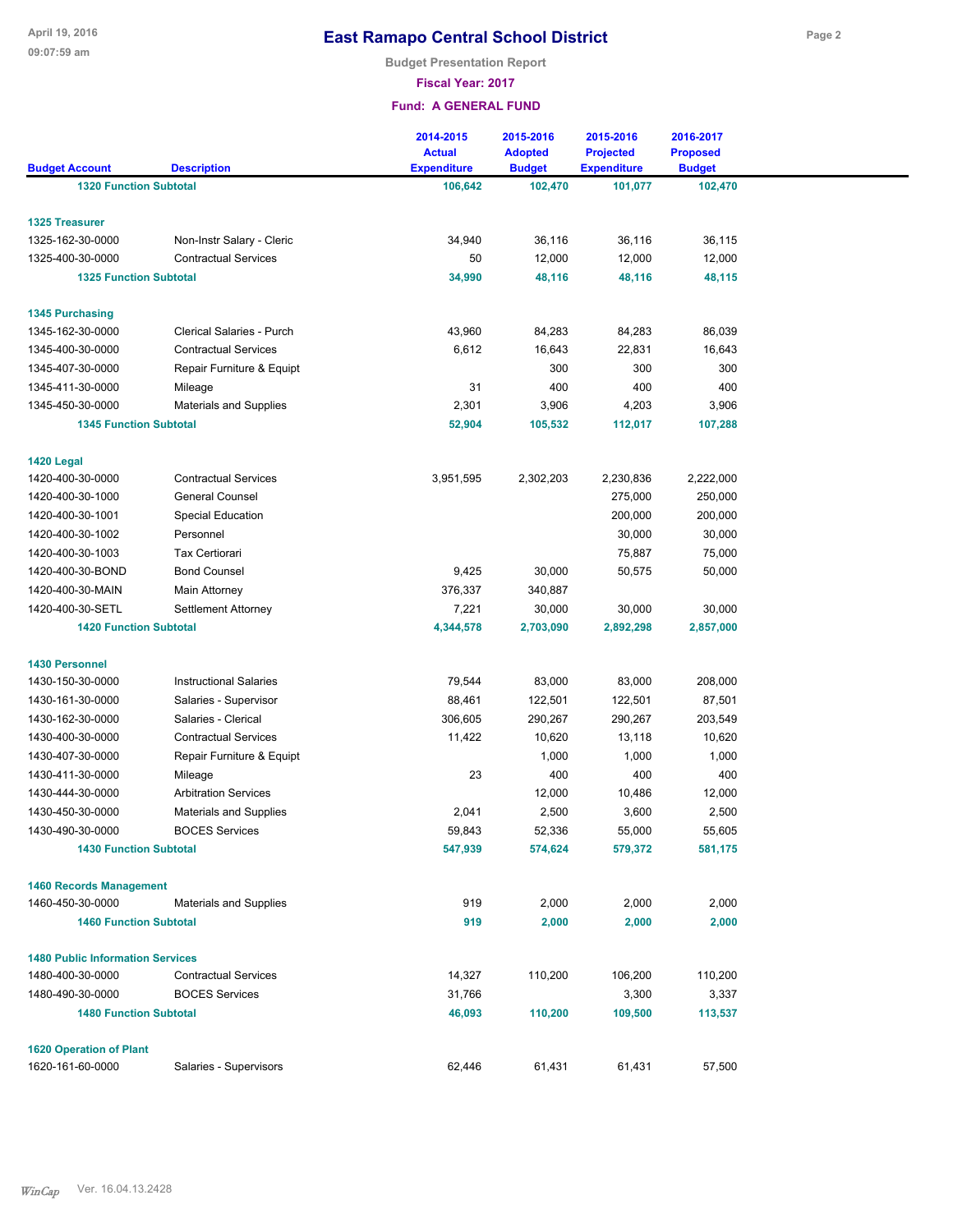**Budget Presentation Report**

#### **Fiscal Year: 2017**

|                                |                                                        | 2014-2015          | 2015-2016      | 2015-2016          | 2016-2017       |  |
|--------------------------------|--------------------------------------------------------|--------------------|----------------|--------------------|-----------------|--|
|                                |                                                        | <b>Actual</b>      | <b>Adopted</b> | <b>Projected</b>   | <b>Proposed</b> |  |
| <b>Budget Account</b>          | <b>Description</b>                                     | <b>Expenditure</b> | <b>Budget</b>  | <b>Expenditure</b> | <b>Budget</b>   |  |
| <b>1620 Operation of Plant</b> |                                                        |                    |                |                    |                 |  |
| 1620-164-01-0000               | Salaries - Custodians                                  | 442,509            | 491,691        | 491,691            | 490,672         |  |
| 1620-164-02-0000               | Salaries - Custodians                                  | 417,242            | 485,565        | 485,565            | 480,131         |  |
| 1620-164-03-0000               | Salaries - Custodians                                  | 393,283            | 448,881        | 448,881            | 450,170         |  |
| 1620-164-05-0000               | Salaries - Custodians                                  | 369,196            | 434,303        | 434,303            | 438,795         |  |
| 1620-164-10-0000               | Salaries - Custodians                                  | 108,340            | 143,636        | 143,636            | 145,661         |  |
| 1620-164-11-0000               | Salaries - Custodians                                  | 130,763            | 160,041        | 160,041            | 107,322         |  |
| 1620-164-12-0000               | Salaries - Custodians                                  | 26,911             | 51,083         | 51,083             | 46,255          |  |
| 1620-164-13-0000               | Salaries - Custodians                                  | 386,722            | 449,253        | 449,253            | 394,881         |  |
| 1620-164-16-0000               | Salaries - Custodians                                  | 121,939            | 150,141        | 150,141            | 143,232         |  |
| 1620-164-19-0000               | Salaries - Custodians                                  | 76,869             | 84,617         | 84,617             | 114,423         |  |
| 1620-164-20-0000               | Salaries - Custodians                                  | 131,665            | 159,377        | 159,377            | 158,810         |  |
| 1620-164-21-0000               | Salaries - Custodians                                  | 145,305            | 193,042        | 193,042            | 225,634         |  |
| 1620-164-24-0000               | Salaries - Custodians                                  | 109,454            | 141,069        | 141,069            | 140,868         |  |
| 1620-164-30-0000               | Salaries - Custodians                                  | 111,983            | 118,330        | 118,330            | 116,629         |  |
| 1620-164-60-0000               | Non Instr Sal - Custodial                              | 155,522            | 159,715        | 159,715            | 257,517         |  |
| 1620-165-60-0000               | Salaries - Custodian Subs                              | 75,050             | 110,000        | 110,000            | 110,000         |  |
| 1620-400-60-0000               | <b>Contractual Services</b>                            | 16,994             | 44,724         | 45,344             | 44,724          |  |
| 1620-407-60-0000               | Repair Furniture & Equipt                              | 3,237              | 10,000         | 10,000             | 10,000          |  |
| 1620-411-60-0000               | Mileage                                                | 671                | 8,000          | 8,000              | 8,000           |  |
| 1620-412-60-0000               | Natural Gas                                            | 792,684            | 905,657        | 811,234            | 810,000         |  |
| 1620-413-60-0000               | Fuel Oil                                               | 109,959            | 105,000        | 105,000            | 105,000         |  |
| 1620-414-60-0000               | Electricity                                            | 1,036,436          | 1,073,345      | 1,073,345          | 1,073,345       |  |
| 1620-415-60-0000               | Water                                                  | 139,166            | 110,476        | 139,476            | 140,000         |  |
| 1620-416-60-0000               | <b>Telephone Service</b>                               | 114,188            | 170,000        | 170,000            | 170,000         |  |
| 1620-422-60-0000               | Insurance                                              | 233,086            | 240,903        | 242,703            | 245,721         |  |
| 1620-456-60-0000               | Custodial Mat. & Supplies                              | 233,397            | 235,181        | 236,826            | 235,181         |  |
| 1620-490-60-0000               | <b>BOCES Services</b>                                  |                    | 117,799        |                    |                 |  |
| 1620-166-01-ALRM               | Sals - Cust.Overtime/ALRM                              | 6,372              | 2,800          | 2,800              | 2,800           |  |
| 1620-166-02-ALRM               | Sals - Cust.Overtime/ALRM                              | 623                | 1,376          | 1,376              | 1,376           |  |
| 1620-166-03-ALRM               | Sals - Cust.Overtime/ALRM                              | 242                | 99             | 99                 | 99              |  |
| 1620-166-05-ALRM               | Sals - Cust.Overtime/ALRM                              | 451                | 126            | 126                | 126             |  |
| 1620-166-10-ALRM               | Sals - Cust.Overtime/ALRM                              | 798                | 250            | 250                | 250             |  |
| 1620-166-11-ALRM               | Sals - Cust.Overtime/ALRM                              |                    | 200            | 200                | 200             |  |
| 1620-166-12-ALRM               | Sals - Cust.Overtime/ALRM                              | 74                 | 130            | 130                | 130             |  |
|                                |                                                        |                    | 509            |                    | 509             |  |
| 1620-166-13-ALRM               | Sals - Cust.Overtime/ALRM                              | 653<br>597         | 952            | 509<br>952         | 952             |  |
| 1620-166-16-ALRM               | Sals - Cust.Overtime/ALRM<br>Sals - Cust.Overtime/ALRM |                    |                |                    |                 |  |
| 1620-166-19-ALRM               |                                                        | 439                | 1,392          | 1,392              | 1,392           |  |
| 1620-166-20-ALRM               | Sals - Cust.Overtime/ALRM                              |                    | 250            | 250                | 250             |  |
| 1620-166-21-ALRM               | Sals - Cust.Overtime/ALRM                              | 2,566              | 299            | 299                | 299             |  |
| 1620-166-24-ALRM               | Sals - Cust.Overtime/ALRM                              | 1,736              | 877            | 877                | 877             |  |
| 1620-166-30-ALRM               | Sals - Cust.Overtime/ALRM                              |                    | 78             | 78                 | 78              |  |
| 1620-166-60-ALRM               | Sals - Cust.Overtime/ALRM                              | 1,061              | 70             | 70                 | 70              |  |
| 1620-166-01-BLDG               | Sals - Cust.Overtime/BLDG                              | 2,051              | 1,100          | 1,100              | 1,100           |  |
| 1620-166-02-BLDG               | Sals - Cust.Overtime/BLDG                              | 2,730              | 2,000          | 2,000              | 2,000           |  |
| 1620-166-03-BLDG               | Sals - Cust.Overtime/BLDG                              | 3,103              | 1,200          | 1,200              | 1,200           |  |
| 1620-166-05-BLDG               | Sals - Cust.Overtime/BLDG                              | 2,965              | 1,800          | 1,800              | 1,800           |  |
| 1620-166-10-BLDG               | Sals - Cust.Overtime/BLDG                              | 3,682              | 2,400          | 2,400              | 2,400           |  |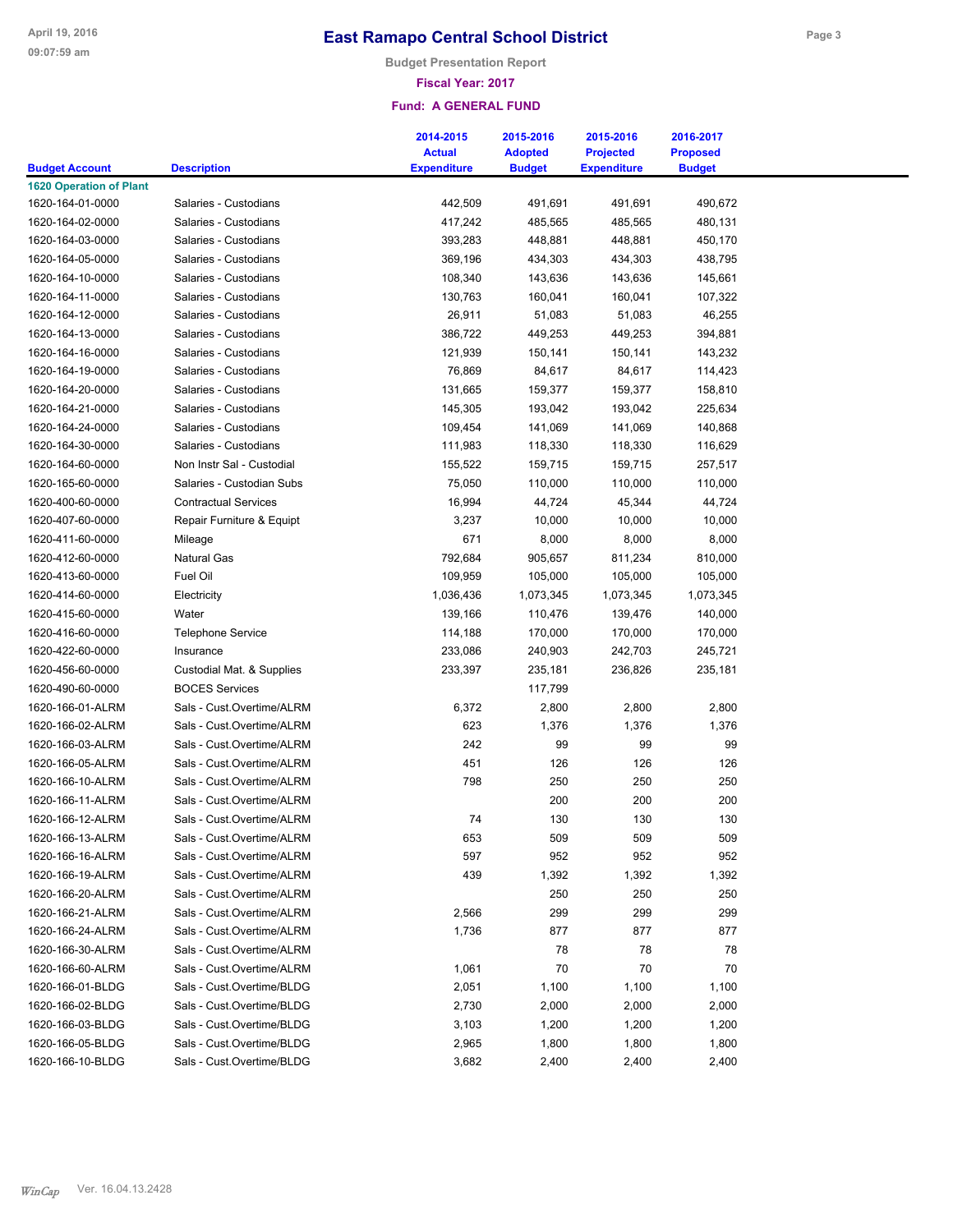**Budget Presentation Report**

#### **Fiscal Year: 2017**

|                                                         |                            | 2014-2015          | 2015-2016      | 2015-2016          | 2016-2017       |
|---------------------------------------------------------|----------------------------|--------------------|----------------|--------------------|-----------------|
|                                                         |                            | <b>Actual</b>      | <b>Adopted</b> | <b>Projected</b>   | <b>Proposed</b> |
| <b>Budget Account</b><br><b>1620 Operation of Plant</b> | <b>Description</b>         | <b>Expenditure</b> | <b>Budget</b>  | <b>Expenditure</b> | <b>Budget</b>   |
| 1620-166-11-BLDG                                        | Sals - Cust.Overtime/BLDG  | 4,161              | 2,500          | 2,500              | 2,500           |
| 1620-166-12-BLDG                                        | Sals - Cust, Overtime/BLDG | 2,696              | 4,000          | 4,000              | 4,000           |
| 1620-166-13-BLDG                                        | Sals - Cust.Overtime/BLDG  | 1,845              | 1,200          | 1,200              | 1,200           |
| 1620-166-16-BLDG                                        | Sals - Cust.Overtime/BLDG  | 3,700              | 2,200          | 2,200              | 2,200           |
| 1620-166-19-BLDG                                        | Sals - Cust.Overtime/BLDG  | 3,782              | 2,800          | 2,800              | 2,800           |
| 1620-166-20-BLDG                                        | Sals - Cust.Overtime/BLDG  | 3,852              |                |                    |                 |
| 1620-166-21-BLDG                                        | Sals - Cust.Overtime/BLDG  | 2,828              | 1,700          | 1,700              | 1,700           |
| 1620-166-24-BLDG                                        | Sals - Cust.Overtime/BLDG  | 4,302              | 2,400          | 2,400              | 2,400           |
| 1620-166-30-BLDG                                        | Sals - Cust.Overtime/BLDG  | 674                | 2,900          | 2,900              | 2,900           |
| 1620-166-60-BLDG                                        | Sals - Cust.Overtime/BLDG  |                    | 57,000         | 57,000             | 57,000          |
| 1620-166-03-CAMP                                        | Sals - Cust.Overtime/CAMP  | 17,634             |                |                    |                 |
|                                                         |                            | 18,834             |                |                    |                 |
| 1620-166-20-CUMC                                        | Sals - Cust.Overtime/CUMS  |                    | 2,500          | 2,500              | 2,500           |
| 1620-166-01-ERSD                                        | Sals - Cust.Overtime/ERSD  | 25,870             | 2,550          | 2,550              | 24,000          |
| 1620-166-02-ERSD                                        | Sals - Cust.Overtime/ERSD  | 17,270             | 5,000          | 5,000              | 10,000          |
| 1620-166-03-ERSD                                        | Sals - Cust.Overtime/ERSD  | 1,309              | 1,400          | 1,400              | 1,400           |
| 1620-166-05-ERSD                                        | Sals - Cust.Overtime/ERSD  | 5,964              | 1,600          | 1,600              | 6,000           |
| 1620-166-10-ERSD                                        | Sals - Cust.Overtime/ERSD  | 7,173              | 700            | 700                | 3,000           |
| 1620-166-11-ERSD                                        | Sals - Cust.Overtime/ERSD  | 395                | 230            | 230                | 500             |
| 1620-166-12-ERSD                                        | Sals - Cust.Overtime/ERSD  | 592                | 200            | 200                | 500             |
| 1620-166-13-ERSD                                        | Sals - Cust.Overtime/ERSD  | 7,529              | 200            | 200                | 5,000           |
| 1620-166-16-ERSD                                        | Sals - Cust.Overtime/ERSD  | 12,700             | 230            | 230                | 12,000          |
| 1620-166-19-ERSD                                        | Sals - Cust.Overtime/ERSD  | 607                |                |                    | 1,800           |
| 1620-166-20-ERSD                                        | Sals - Cust.Overtime/ERSD  | 7,988              | 100            | 100                | 2,400           |
| 1620-166-21-ERSD                                        | Sals - Cust.Overtime/ERSD  | 3,631              | 600            | 600                | 4,000           |
| 1620-166-24-ERSD                                        | Sals - Cust.Overtime/ERSD  | 761                | 500            | 500                | 500             |
| 1620-166-30-ERSD                                        | Sals - Cust.Overtime/ERSD  | 1,514              | 1,000          | 1,000              | 1,000           |
| 1620-166-60-ERSD                                        | Sals - Cust.Overtime/ERSD  | 11,532             | 13,800         | 13,800             | 13,800          |
| 1620-166-13-LEAS                                        | Sals - Cust.Overtime/LEAS  | 7,968              |                |                    |                 |
| 1620-166-01-PRMT                                        | Sals - Cust.Overtime/PRMT  | 18,273             | 14,000         | 14,000             | 14,000          |
| 1620-166-02-PRMT                                        | Sals - Cust.Overtime/PRMT  | 16,802             | 7,622          | 7,622              | 7,622           |
| 1620-166-03-PRMT                                        | Sals - Cust.Overtime/PRMT  | 29,317             | 14,000         | 14,000             | 14,000          |
| 1620-166-05-PRMT                                        | Sals - Cust.Overtime/PRMT  | 12,872             | 5,560          | 5,560              | 5,560           |
| 1620-166-10-PRMT                                        | Sals - Cust.Overtime/PRMT  | 256                | 153            | 153                | 153             |
| 1620-166-11-PRMT                                        | Sals - Cust.Overtime/PRMT  | 1,636              | 276            | 276                | 276             |
| 1620-166-13-PRMT                                        | Sals - Cust.Overtime/PRMT  | 9,327              | 7,576          | 7,576              | 7,576           |
| 1620-166-16-PRMT                                        | Sals - Cust.Overtime/PRMT  | 197                |                |                    |                 |
| 1620-166-20-PRMT                                        | Sals - Cust.Overtime/PRMT  | 1,635              | 626            | 626                | 626             |
| 1620-166-21-PRMT                                        | Sals - Cust.Overtime/PRMT  | 17,512             | 6,682          | 6,682              | 6,682           |
| 1620-166-30-PRMT                                        | Sals - Cust.Overtime/PRMT  | 171                |                |                    |                 |
| 1620-166-60-PRMT                                        | Sals - Cust.Overtime/PRMT  | 1,044              | 27,000         | 27,000             | 27,000          |
| 1620-166-01-SNOW                                        | Sals - Cust.Overtime/SNOW  | 5,941              | 2,600          | 2,600              | 2,600           |
| 1620-166-02-SNOW                                        | Sals - Cust.Overtime/SNOW  | 3,311              | 1,200          | 1,200              | 1,200           |
| 1620-166-03-SNOW                                        | Sals - Cust.Overtime/SNOW  | 4,511              | 750            | 750                | 750             |
| 1620-166-05-SNOW                                        | Sals - Cust.Overtime/SNOW  | 2,506              | 600            | 600                | 600             |
| 1620-166-10-SNOW                                        | Sals - Cust.Overtime/SNOW  | 2,262              | 450            | 450                | 450             |
| 1620-166-11-SNOW                                        | Sals - Cust.Overtime/SNOW  | 1,116              | 300            | 300                | 300             |
| 1620-166-12-SNOW                                        | Sals - Cust.Overtime/SNOW  | 949                | 375            | 375                | 375             |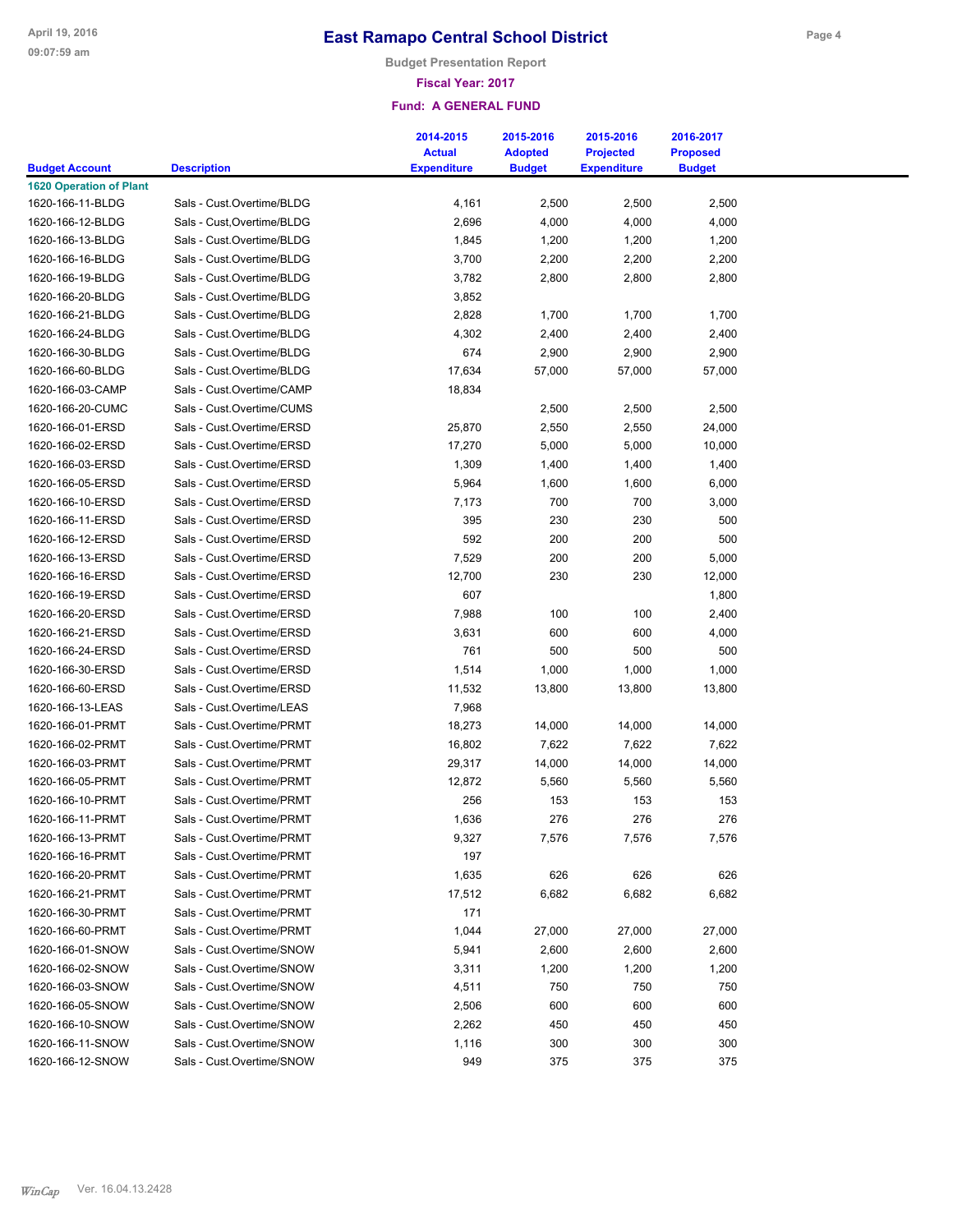**Budget Presentation Report**

### **Fiscal Year: 2017**

| <b>Description</b><br><b>Expenditure</b><br><b>Budget</b><br><b>Budget</b><br><b>Expenditure</b><br>2,000<br>2,000<br>1620-166-13-SNOW<br>Sals - Cust.Overtime/SNOW<br>2,671<br>2,000<br>500<br>500<br>500<br>1620-166-16-SNOW<br>Sals - Cust.Overtime/SNOW<br>1,158<br>300<br>300<br>300<br>1620-166-19-SNOW<br>Sals - Cust.Overtime/SNOW<br>1,677<br>2,635<br>850<br>850<br>850<br>1620-166-20-SNOW<br>Sals - Cust.Overtime/SNOW<br>600<br>600<br>600<br>1620-166-21-SNOW<br>Sals - Cust.Overtime/SNOW<br>2,408<br>732<br>330<br>330<br>330<br>1620-166-24-SNOW<br>Sals - Cust.Overtime/SNOW<br>1,413<br>230<br>230<br>230<br>1620-166-30-SNOW<br>Sals - Cust.Overtime/SNOW<br>1620-166-60-SNOW<br>Sals - Cust.Overtime/SNOW<br>3,024<br>8,278<br>8,278<br>8,278<br>260<br>260<br>1620-166-01-SPRT<br>Sals - Cust.Overtime/SPRT<br>260<br><b>1620 Function Subtotal</b><br>6,297,627<br>7,091,596<br>6,912,439<br>7,006,597<br><b>1621 Maintenance of Plant</b><br>57,500<br>1621-161-60-0000<br>Salaries - Supervisors<br>62,446<br>61,431<br>61,431<br>1621-162-60-0000<br>Salaries - Clerical<br>97,861<br>106,464<br>106,464<br>131,457<br>1621-167-60-0000<br>Salaries - Maintenance<br>1,078,563<br>1,103,907<br>1,103,907<br>1,107,780<br>1621-169-60-0000<br>Salaries - Maint Overtime<br>135,002<br>50,000<br>45,250<br>110,000<br>1621-200-60-0000<br>13,350<br>20,000<br>61,757<br>20,000<br>Equipment<br>1621-404-60-0000<br>Minor Building Repairs<br>301,354<br>150,000<br>242,265<br>150,000<br>1621-407-60-0000<br>Repair Furniture & Equipt<br>32,818<br>60,000<br>46,500<br>60,000<br>900<br>900<br>1621-411-60-0000<br>900<br>Mileage<br>13,078<br>1621-459-60-0000<br><b>Automotive Supplies</b><br>22,000<br>21,050<br>22,000<br>1621-405-60-0026<br><b>Exterminator Service</b><br>32,458<br>35,000<br>35,000<br>35,000<br>1621-405-60-0027<br>Door Repair Service<br>11,575<br>4,900<br>4,900<br>4,900<br>9,810<br>1621-405-60-0028<br><b>Fuel Tank Cleaning Servic</b><br>10,587<br>10,587<br>10,587<br>1621-405-60-0029<br>Garbage Service<br>97,256<br>125,000<br>142,247<br>125,000<br>1621-405-60-0031<br>Communications/AV Serv<br>2,588<br>7,600<br>7,600<br>7,600<br>893<br>1621-457-60-0031<br>Supplies - Communic. & AV<br>3,000<br>3,000<br>3,000<br>29,275<br>1621-457-60-0032<br>Supplies - Carpentry<br>45,500<br>45,500<br>45,500<br>1621-405-60-0033<br><b>Electrical Machinery Serv</b><br>61,301<br>45,100<br>45,100<br>45,100<br>1621-457-60-0033<br>Supplies - Electrical<br>34,335<br>55,000<br>55,000<br>55,000<br>1621-405-60-0035<br>Grounds, Tree Service<br>14,624<br>15,000<br>15,000<br>59,000<br>1621-457-60-0035<br>Supplies - Grounds<br>135,290<br>110,000<br>130,652<br>110,000<br>1621-405-60-0036<br>Boiler, H&V Service<br>56,048<br>75,000<br>59,392<br>75,000<br>53,585<br>1621-457-60-0036<br>Supplies - H&V, Boiler<br>55,000<br>55,000<br>55,000<br>6,807<br>20,000<br>20,000<br>20,000<br>1621-457-60-0037<br>Supplies - Locks, Hardwar<br>1621-405-60-0039<br>Plumbing, Septic Service<br>34,326<br>30,000<br>30,000<br>44,000<br>44,181<br>40,500<br>40,500<br>1621-457-60-0039<br>Supplies - Plumbing<br>51,500<br>Alarms, Extinguishers<br>43,000<br>1621-405-60-0040<br>31,893<br>43,000<br>43,000<br>4,037<br>25,000<br>1621-457-60-0040<br>Supplies - Alarms, Fire<br>25,000<br>25,000<br>Mops & Drapes Service<br>15,000<br>1621-405-60-0042<br>15,000<br>3,243<br>14,265<br>12,000<br>1621-405-60-0043<br><b>Glass Repair Service</b><br>12,000<br>12,000<br>$-296$<br>1621-457-60-0043<br>Supplies - Glass<br>Roof Repair Services<br>18,153<br>1621-405-60-0044<br>100,000<br>38,710<br>100,000<br>47,550<br>30,000<br>1621-405-60-0045<br><b>Snow Removal Services</b><br>30,000<br>24,300<br>1,949<br>1,000<br>5,000<br>1621-405-60-0047<br><b>Welding Services</b><br>5,000<br>1621-405-60-0048<br><b>Security Service</b><br>2,000<br>2,000<br>2,000<br>1621-405-60-0049<br>Engineering & Management<br>65,830<br>25,000<br>25,000<br>49,395 |                                | 2014-2015<br><b>Actual</b> | 2015-2016<br><b>Adopted</b> | 2015-2016<br><b>Projected</b> | 2016-2017<br><b>Proposed</b> |  |
|--------------------------------------------------------------------------------------------------------------------------------------------------------------------------------------------------------------------------------------------------------------------------------------------------------------------------------------------------------------------------------------------------------------------------------------------------------------------------------------------------------------------------------------------------------------------------------------------------------------------------------------------------------------------------------------------------------------------------------------------------------------------------------------------------------------------------------------------------------------------------------------------------------------------------------------------------------------------------------------------------------------------------------------------------------------------------------------------------------------------------------------------------------------------------------------------------------------------------------------------------------------------------------------------------------------------------------------------------------------------------------------------------------------------------------------------------------------------------------------------------------------------------------------------------------------------------------------------------------------------------------------------------------------------------------------------------------------------------------------------------------------------------------------------------------------------------------------------------------------------------------------------------------------------------------------------------------------------------------------------------------------------------------------------------------------------------------------------------------------------------------------------------------------------------------------------------------------------------------------------------------------------------------------------------------------------------------------------------------------------------------------------------------------------------------------------------------------------------------------------------------------------------------------------------------------------------------------------------------------------------------------------------------------------------------------------------------------------------------------------------------------------------------------------------------------------------------------------------------------------------------------------------------------------------------------------------------------------------------------------------------------------------------------------------------------------------------------------------------------------------------------------------------------------------------------------------------------------------------------------------------------------------------------------------------------------------------------------------------------------------------------------------------------------------------------------------------------------------------------------------------------------------------------------------------------------------------------------------------------------------------------------------------------------------------------------------------------------------------------------------------------------------------------------------------------------------------------------------------------------------------------------------------------------------------------------------------------------------------------------------------------------------------|--------------------------------|----------------------------|-----------------------------|-------------------------------|------------------------------|--|
|                                                                                                                                                                                                                                                                                                                                                                                                                                                                                                                                                                                                                                                                                                                                                                                                                                                                                                                                                                                                                                                                                                                                                                                                                                                                                                                                                                                                                                                                                                                                                                                                                                                                                                                                                                                                                                                                                                                                                                                                                                                                                                                                                                                                                                                                                                                                                                                                                                                                                                                                                                                                                                                                                                                                                                                                                                                                                                                                                                                                                                                                                                                                                                                                                                                                                                                                                                                                                                                                                                                                                                                                                                                                                                                                                                                                                                                                                                                                                                                                                                | <b>Budget Account</b>          |                            |                             |                               |                              |  |
|                                                                                                                                                                                                                                                                                                                                                                                                                                                                                                                                                                                                                                                                                                                                                                                                                                                                                                                                                                                                                                                                                                                                                                                                                                                                                                                                                                                                                                                                                                                                                                                                                                                                                                                                                                                                                                                                                                                                                                                                                                                                                                                                                                                                                                                                                                                                                                                                                                                                                                                                                                                                                                                                                                                                                                                                                                                                                                                                                                                                                                                                                                                                                                                                                                                                                                                                                                                                                                                                                                                                                                                                                                                                                                                                                                                                                                                                                                                                                                                                                                | <b>1620 Operation of Plant</b> |                            |                             |                               |                              |  |
|                                                                                                                                                                                                                                                                                                                                                                                                                                                                                                                                                                                                                                                                                                                                                                                                                                                                                                                                                                                                                                                                                                                                                                                                                                                                                                                                                                                                                                                                                                                                                                                                                                                                                                                                                                                                                                                                                                                                                                                                                                                                                                                                                                                                                                                                                                                                                                                                                                                                                                                                                                                                                                                                                                                                                                                                                                                                                                                                                                                                                                                                                                                                                                                                                                                                                                                                                                                                                                                                                                                                                                                                                                                                                                                                                                                                                                                                                                                                                                                                                                |                                |                            |                             |                               |                              |  |
|                                                                                                                                                                                                                                                                                                                                                                                                                                                                                                                                                                                                                                                                                                                                                                                                                                                                                                                                                                                                                                                                                                                                                                                                                                                                                                                                                                                                                                                                                                                                                                                                                                                                                                                                                                                                                                                                                                                                                                                                                                                                                                                                                                                                                                                                                                                                                                                                                                                                                                                                                                                                                                                                                                                                                                                                                                                                                                                                                                                                                                                                                                                                                                                                                                                                                                                                                                                                                                                                                                                                                                                                                                                                                                                                                                                                                                                                                                                                                                                                                                |                                |                            |                             |                               |                              |  |
|                                                                                                                                                                                                                                                                                                                                                                                                                                                                                                                                                                                                                                                                                                                                                                                                                                                                                                                                                                                                                                                                                                                                                                                                                                                                                                                                                                                                                                                                                                                                                                                                                                                                                                                                                                                                                                                                                                                                                                                                                                                                                                                                                                                                                                                                                                                                                                                                                                                                                                                                                                                                                                                                                                                                                                                                                                                                                                                                                                                                                                                                                                                                                                                                                                                                                                                                                                                                                                                                                                                                                                                                                                                                                                                                                                                                                                                                                                                                                                                                                                |                                |                            |                             |                               |                              |  |
|                                                                                                                                                                                                                                                                                                                                                                                                                                                                                                                                                                                                                                                                                                                                                                                                                                                                                                                                                                                                                                                                                                                                                                                                                                                                                                                                                                                                                                                                                                                                                                                                                                                                                                                                                                                                                                                                                                                                                                                                                                                                                                                                                                                                                                                                                                                                                                                                                                                                                                                                                                                                                                                                                                                                                                                                                                                                                                                                                                                                                                                                                                                                                                                                                                                                                                                                                                                                                                                                                                                                                                                                                                                                                                                                                                                                                                                                                                                                                                                                                                |                                |                            |                             |                               |                              |  |
|                                                                                                                                                                                                                                                                                                                                                                                                                                                                                                                                                                                                                                                                                                                                                                                                                                                                                                                                                                                                                                                                                                                                                                                                                                                                                                                                                                                                                                                                                                                                                                                                                                                                                                                                                                                                                                                                                                                                                                                                                                                                                                                                                                                                                                                                                                                                                                                                                                                                                                                                                                                                                                                                                                                                                                                                                                                                                                                                                                                                                                                                                                                                                                                                                                                                                                                                                                                                                                                                                                                                                                                                                                                                                                                                                                                                                                                                                                                                                                                                                                |                                |                            |                             |                               |                              |  |
|                                                                                                                                                                                                                                                                                                                                                                                                                                                                                                                                                                                                                                                                                                                                                                                                                                                                                                                                                                                                                                                                                                                                                                                                                                                                                                                                                                                                                                                                                                                                                                                                                                                                                                                                                                                                                                                                                                                                                                                                                                                                                                                                                                                                                                                                                                                                                                                                                                                                                                                                                                                                                                                                                                                                                                                                                                                                                                                                                                                                                                                                                                                                                                                                                                                                                                                                                                                                                                                                                                                                                                                                                                                                                                                                                                                                                                                                                                                                                                                                                                |                                |                            |                             |                               |                              |  |
|                                                                                                                                                                                                                                                                                                                                                                                                                                                                                                                                                                                                                                                                                                                                                                                                                                                                                                                                                                                                                                                                                                                                                                                                                                                                                                                                                                                                                                                                                                                                                                                                                                                                                                                                                                                                                                                                                                                                                                                                                                                                                                                                                                                                                                                                                                                                                                                                                                                                                                                                                                                                                                                                                                                                                                                                                                                                                                                                                                                                                                                                                                                                                                                                                                                                                                                                                                                                                                                                                                                                                                                                                                                                                                                                                                                                                                                                                                                                                                                                                                |                                |                            |                             |                               |                              |  |
|                                                                                                                                                                                                                                                                                                                                                                                                                                                                                                                                                                                                                                                                                                                                                                                                                                                                                                                                                                                                                                                                                                                                                                                                                                                                                                                                                                                                                                                                                                                                                                                                                                                                                                                                                                                                                                                                                                                                                                                                                                                                                                                                                                                                                                                                                                                                                                                                                                                                                                                                                                                                                                                                                                                                                                                                                                                                                                                                                                                                                                                                                                                                                                                                                                                                                                                                                                                                                                                                                                                                                                                                                                                                                                                                                                                                                                                                                                                                                                                                                                |                                |                            |                             |                               |                              |  |
|                                                                                                                                                                                                                                                                                                                                                                                                                                                                                                                                                                                                                                                                                                                                                                                                                                                                                                                                                                                                                                                                                                                                                                                                                                                                                                                                                                                                                                                                                                                                                                                                                                                                                                                                                                                                                                                                                                                                                                                                                                                                                                                                                                                                                                                                                                                                                                                                                                                                                                                                                                                                                                                                                                                                                                                                                                                                                                                                                                                                                                                                                                                                                                                                                                                                                                                                                                                                                                                                                                                                                                                                                                                                                                                                                                                                                                                                                                                                                                                                                                |                                |                            |                             |                               |                              |  |
|                                                                                                                                                                                                                                                                                                                                                                                                                                                                                                                                                                                                                                                                                                                                                                                                                                                                                                                                                                                                                                                                                                                                                                                                                                                                                                                                                                                                                                                                                                                                                                                                                                                                                                                                                                                                                                                                                                                                                                                                                                                                                                                                                                                                                                                                                                                                                                                                                                                                                                                                                                                                                                                                                                                                                                                                                                                                                                                                                                                                                                                                                                                                                                                                                                                                                                                                                                                                                                                                                                                                                                                                                                                                                                                                                                                                                                                                                                                                                                                                                                |                                |                            |                             |                               |                              |  |
|                                                                                                                                                                                                                                                                                                                                                                                                                                                                                                                                                                                                                                                                                                                                                                                                                                                                                                                                                                                                                                                                                                                                                                                                                                                                                                                                                                                                                                                                                                                                                                                                                                                                                                                                                                                                                                                                                                                                                                                                                                                                                                                                                                                                                                                                                                                                                                                                                                                                                                                                                                                                                                                                                                                                                                                                                                                                                                                                                                                                                                                                                                                                                                                                                                                                                                                                                                                                                                                                                                                                                                                                                                                                                                                                                                                                                                                                                                                                                                                                                                |                                |                            |                             |                               |                              |  |
|                                                                                                                                                                                                                                                                                                                                                                                                                                                                                                                                                                                                                                                                                                                                                                                                                                                                                                                                                                                                                                                                                                                                                                                                                                                                                                                                                                                                                                                                                                                                                                                                                                                                                                                                                                                                                                                                                                                                                                                                                                                                                                                                                                                                                                                                                                                                                                                                                                                                                                                                                                                                                                                                                                                                                                                                                                                                                                                                                                                                                                                                                                                                                                                                                                                                                                                                                                                                                                                                                                                                                                                                                                                                                                                                                                                                                                                                                                                                                                                                                                |                                |                            |                             |                               |                              |  |
|                                                                                                                                                                                                                                                                                                                                                                                                                                                                                                                                                                                                                                                                                                                                                                                                                                                                                                                                                                                                                                                                                                                                                                                                                                                                                                                                                                                                                                                                                                                                                                                                                                                                                                                                                                                                                                                                                                                                                                                                                                                                                                                                                                                                                                                                                                                                                                                                                                                                                                                                                                                                                                                                                                                                                                                                                                                                                                                                                                                                                                                                                                                                                                                                                                                                                                                                                                                                                                                                                                                                                                                                                                                                                                                                                                                                                                                                                                                                                                                                                                |                                |                            |                             |                               |                              |  |
|                                                                                                                                                                                                                                                                                                                                                                                                                                                                                                                                                                                                                                                                                                                                                                                                                                                                                                                                                                                                                                                                                                                                                                                                                                                                                                                                                                                                                                                                                                                                                                                                                                                                                                                                                                                                                                                                                                                                                                                                                                                                                                                                                                                                                                                                                                                                                                                                                                                                                                                                                                                                                                                                                                                                                                                                                                                                                                                                                                                                                                                                                                                                                                                                                                                                                                                                                                                                                                                                                                                                                                                                                                                                                                                                                                                                                                                                                                                                                                                                                                |                                |                            |                             |                               |                              |  |
|                                                                                                                                                                                                                                                                                                                                                                                                                                                                                                                                                                                                                                                                                                                                                                                                                                                                                                                                                                                                                                                                                                                                                                                                                                                                                                                                                                                                                                                                                                                                                                                                                                                                                                                                                                                                                                                                                                                                                                                                                                                                                                                                                                                                                                                                                                                                                                                                                                                                                                                                                                                                                                                                                                                                                                                                                                                                                                                                                                                                                                                                                                                                                                                                                                                                                                                                                                                                                                                                                                                                                                                                                                                                                                                                                                                                                                                                                                                                                                                                                                |                                |                            |                             |                               |                              |  |
|                                                                                                                                                                                                                                                                                                                                                                                                                                                                                                                                                                                                                                                                                                                                                                                                                                                                                                                                                                                                                                                                                                                                                                                                                                                                                                                                                                                                                                                                                                                                                                                                                                                                                                                                                                                                                                                                                                                                                                                                                                                                                                                                                                                                                                                                                                                                                                                                                                                                                                                                                                                                                                                                                                                                                                                                                                                                                                                                                                                                                                                                                                                                                                                                                                                                                                                                                                                                                                                                                                                                                                                                                                                                                                                                                                                                                                                                                                                                                                                                                                |                                |                            |                             |                               |                              |  |
|                                                                                                                                                                                                                                                                                                                                                                                                                                                                                                                                                                                                                                                                                                                                                                                                                                                                                                                                                                                                                                                                                                                                                                                                                                                                                                                                                                                                                                                                                                                                                                                                                                                                                                                                                                                                                                                                                                                                                                                                                                                                                                                                                                                                                                                                                                                                                                                                                                                                                                                                                                                                                                                                                                                                                                                                                                                                                                                                                                                                                                                                                                                                                                                                                                                                                                                                                                                                                                                                                                                                                                                                                                                                                                                                                                                                                                                                                                                                                                                                                                |                                |                            |                             |                               |                              |  |
|                                                                                                                                                                                                                                                                                                                                                                                                                                                                                                                                                                                                                                                                                                                                                                                                                                                                                                                                                                                                                                                                                                                                                                                                                                                                                                                                                                                                                                                                                                                                                                                                                                                                                                                                                                                                                                                                                                                                                                                                                                                                                                                                                                                                                                                                                                                                                                                                                                                                                                                                                                                                                                                                                                                                                                                                                                                                                                                                                                                                                                                                                                                                                                                                                                                                                                                                                                                                                                                                                                                                                                                                                                                                                                                                                                                                                                                                                                                                                                                                                                |                                |                            |                             |                               |                              |  |
|                                                                                                                                                                                                                                                                                                                                                                                                                                                                                                                                                                                                                                                                                                                                                                                                                                                                                                                                                                                                                                                                                                                                                                                                                                                                                                                                                                                                                                                                                                                                                                                                                                                                                                                                                                                                                                                                                                                                                                                                                                                                                                                                                                                                                                                                                                                                                                                                                                                                                                                                                                                                                                                                                                                                                                                                                                                                                                                                                                                                                                                                                                                                                                                                                                                                                                                                                                                                                                                                                                                                                                                                                                                                                                                                                                                                                                                                                                                                                                                                                                |                                |                            |                             |                               |                              |  |
|                                                                                                                                                                                                                                                                                                                                                                                                                                                                                                                                                                                                                                                                                                                                                                                                                                                                                                                                                                                                                                                                                                                                                                                                                                                                                                                                                                                                                                                                                                                                                                                                                                                                                                                                                                                                                                                                                                                                                                                                                                                                                                                                                                                                                                                                                                                                                                                                                                                                                                                                                                                                                                                                                                                                                                                                                                                                                                                                                                                                                                                                                                                                                                                                                                                                                                                                                                                                                                                                                                                                                                                                                                                                                                                                                                                                                                                                                                                                                                                                                                |                                |                            |                             |                               |                              |  |
|                                                                                                                                                                                                                                                                                                                                                                                                                                                                                                                                                                                                                                                                                                                                                                                                                                                                                                                                                                                                                                                                                                                                                                                                                                                                                                                                                                                                                                                                                                                                                                                                                                                                                                                                                                                                                                                                                                                                                                                                                                                                                                                                                                                                                                                                                                                                                                                                                                                                                                                                                                                                                                                                                                                                                                                                                                                                                                                                                                                                                                                                                                                                                                                                                                                                                                                                                                                                                                                                                                                                                                                                                                                                                                                                                                                                                                                                                                                                                                                                                                |                                |                            |                             |                               |                              |  |
|                                                                                                                                                                                                                                                                                                                                                                                                                                                                                                                                                                                                                                                                                                                                                                                                                                                                                                                                                                                                                                                                                                                                                                                                                                                                                                                                                                                                                                                                                                                                                                                                                                                                                                                                                                                                                                                                                                                                                                                                                                                                                                                                                                                                                                                                                                                                                                                                                                                                                                                                                                                                                                                                                                                                                                                                                                                                                                                                                                                                                                                                                                                                                                                                                                                                                                                                                                                                                                                                                                                                                                                                                                                                                                                                                                                                                                                                                                                                                                                                                                |                                |                            |                             |                               |                              |  |
|                                                                                                                                                                                                                                                                                                                                                                                                                                                                                                                                                                                                                                                                                                                                                                                                                                                                                                                                                                                                                                                                                                                                                                                                                                                                                                                                                                                                                                                                                                                                                                                                                                                                                                                                                                                                                                                                                                                                                                                                                                                                                                                                                                                                                                                                                                                                                                                                                                                                                                                                                                                                                                                                                                                                                                                                                                                                                                                                                                                                                                                                                                                                                                                                                                                                                                                                                                                                                                                                                                                                                                                                                                                                                                                                                                                                                                                                                                                                                                                                                                |                                |                            |                             |                               |                              |  |
|                                                                                                                                                                                                                                                                                                                                                                                                                                                                                                                                                                                                                                                                                                                                                                                                                                                                                                                                                                                                                                                                                                                                                                                                                                                                                                                                                                                                                                                                                                                                                                                                                                                                                                                                                                                                                                                                                                                                                                                                                                                                                                                                                                                                                                                                                                                                                                                                                                                                                                                                                                                                                                                                                                                                                                                                                                                                                                                                                                                                                                                                                                                                                                                                                                                                                                                                                                                                                                                                                                                                                                                                                                                                                                                                                                                                                                                                                                                                                                                                                                |                                |                            |                             |                               |                              |  |
|                                                                                                                                                                                                                                                                                                                                                                                                                                                                                                                                                                                                                                                                                                                                                                                                                                                                                                                                                                                                                                                                                                                                                                                                                                                                                                                                                                                                                                                                                                                                                                                                                                                                                                                                                                                                                                                                                                                                                                                                                                                                                                                                                                                                                                                                                                                                                                                                                                                                                                                                                                                                                                                                                                                                                                                                                                                                                                                                                                                                                                                                                                                                                                                                                                                                                                                                                                                                                                                                                                                                                                                                                                                                                                                                                                                                                                                                                                                                                                                                                                |                                |                            |                             |                               |                              |  |
|                                                                                                                                                                                                                                                                                                                                                                                                                                                                                                                                                                                                                                                                                                                                                                                                                                                                                                                                                                                                                                                                                                                                                                                                                                                                                                                                                                                                                                                                                                                                                                                                                                                                                                                                                                                                                                                                                                                                                                                                                                                                                                                                                                                                                                                                                                                                                                                                                                                                                                                                                                                                                                                                                                                                                                                                                                                                                                                                                                                                                                                                                                                                                                                                                                                                                                                                                                                                                                                                                                                                                                                                                                                                                                                                                                                                                                                                                                                                                                                                                                |                                |                            |                             |                               |                              |  |
|                                                                                                                                                                                                                                                                                                                                                                                                                                                                                                                                                                                                                                                                                                                                                                                                                                                                                                                                                                                                                                                                                                                                                                                                                                                                                                                                                                                                                                                                                                                                                                                                                                                                                                                                                                                                                                                                                                                                                                                                                                                                                                                                                                                                                                                                                                                                                                                                                                                                                                                                                                                                                                                                                                                                                                                                                                                                                                                                                                                                                                                                                                                                                                                                                                                                                                                                                                                                                                                                                                                                                                                                                                                                                                                                                                                                                                                                                                                                                                                                                                |                                |                            |                             |                               |                              |  |
|                                                                                                                                                                                                                                                                                                                                                                                                                                                                                                                                                                                                                                                                                                                                                                                                                                                                                                                                                                                                                                                                                                                                                                                                                                                                                                                                                                                                                                                                                                                                                                                                                                                                                                                                                                                                                                                                                                                                                                                                                                                                                                                                                                                                                                                                                                                                                                                                                                                                                                                                                                                                                                                                                                                                                                                                                                                                                                                                                                                                                                                                                                                                                                                                                                                                                                                                                                                                                                                                                                                                                                                                                                                                                                                                                                                                                                                                                                                                                                                                                                |                                |                            |                             |                               |                              |  |
|                                                                                                                                                                                                                                                                                                                                                                                                                                                                                                                                                                                                                                                                                                                                                                                                                                                                                                                                                                                                                                                                                                                                                                                                                                                                                                                                                                                                                                                                                                                                                                                                                                                                                                                                                                                                                                                                                                                                                                                                                                                                                                                                                                                                                                                                                                                                                                                                                                                                                                                                                                                                                                                                                                                                                                                                                                                                                                                                                                                                                                                                                                                                                                                                                                                                                                                                                                                                                                                                                                                                                                                                                                                                                                                                                                                                                                                                                                                                                                                                                                |                                |                            |                             |                               |                              |  |
|                                                                                                                                                                                                                                                                                                                                                                                                                                                                                                                                                                                                                                                                                                                                                                                                                                                                                                                                                                                                                                                                                                                                                                                                                                                                                                                                                                                                                                                                                                                                                                                                                                                                                                                                                                                                                                                                                                                                                                                                                                                                                                                                                                                                                                                                                                                                                                                                                                                                                                                                                                                                                                                                                                                                                                                                                                                                                                                                                                                                                                                                                                                                                                                                                                                                                                                                                                                                                                                                                                                                                                                                                                                                                                                                                                                                                                                                                                                                                                                                                                |                                |                            |                             |                               |                              |  |
|                                                                                                                                                                                                                                                                                                                                                                                                                                                                                                                                                                                                                                                                                                                                                                                                                                                                                                                                                                                                                                                                                                                                                                                                                                                                                                                                                                                                                                                                                                                                                                                                                                                                                                                                                                                                                                                                                                                                                                                                                                                                                                                                                                                                                                                                                                                                                                                                                                                                                                                                                                                                                                                                                                                                                                                                                                                                                                                                                                                                                                                                                                                                                                                                                                                                                                                                                                                                                                                                                                                                                                                                                                                                                                                                                                                                                                                                                                                                                                                                                                |                                |                            |                             |                               |                              |  |
|                                                                                                                                                                                                                                                                                                                                                                                                                                                                                                                                                                                                                                                                                                                                                                                                                                                                                                                                                                                                                                                                                                                                                                                                                                                                                                                                                                                                                                                                                                                                                                                                                                                                                                                                                                                                                                                                                                                                                                                                                                                                                                                                                                                                                                                                                                                                                                                                                                                                                                                                                                                                                                                                                                                                                                                                                                                                                                                                                                                                                                                                                                                                                                                                                                                                                                                                                                                                                                                                                                                                                                                                                                                                                                                                                                                                                                                                                                                                                                                                                                |                                |                            |                             |                               |                              |  |
|                                                                                                                                                                                                                                                                                                                                                                                                                                                                                                                                                                                                                                                                                                                                                                                                                                                                                                                                                                                                                                                                                                                                                                                                                                                                                                                                                                                                                                                                                                                                                                                                                                                                                                                                                                                                                                                                                                                                                                                                                                                                                                                                                                                                                                                                                                                                                                                                                                                                                                                                                                                                                                                                                                                                                                                                                                                                                                                                                                                                                                                                                                                                                                                                                                                                                                                                                                                                                                                                                                                                                                                                                                                                                                                                                                                                                                                                                                                                                                                                                                |                                |                            |                             |                               |                              |  |
|                                                                                                                                                                                                                                                                                                                                                                                                                                                                                                                                                                                                                                                                                                                                                                                                                                                                                                                                                                                                                                                                                                                                                                                                                                                                                                                                                                                                                                                                                                                                                                                                                                                                                                                                                                                                                                                                                                                                                                                                                                                                                                                                                                                                                                                                                                                                                                                                                                                                                                                                                                                                                                                                                                                                                                                                                                                                                                                                                                                                                                                                                                                                                                                                                                                                                                                                                                                                                                                                                                                                                                                                                                                                                                                                                                                                                                                                                                                                                                                                                                |                                |                            |                             |                               |                              |  |
|                                                                                                                                                                                                                                                                                                                                                                                                                                                                                                                                                                                                                                                                                                                                                                                                                                                                                                                                                                                                                                                                                                                                                                                                                                                                                                                                                                                                                                                                                                                                                                                                                                                                                                                                                                                                                                                                                                                                                                                                                                                                                                                                                                                                                                                                                                                                                                                                                                                                                                                                                                                                                                                                                                                                                                                                                                                                                                                                                                                                                                                                                                                                                                                                                                                                                                                                                                                                                                                                                                                                                                                                                                                                                                                                                                                                                                                                                                                                                                                                                                |                                |                            |                             |                               |                              |  |
|                                                                                                                                                                                                                                                                                                                                                                                                                                                                                                                                                                                                                                                                                                                                                                                                                                                                                                                                                                                                                                                                                                                                                                                                                                                                                                                                                                                                                                                                                                                                                                                                                                                                                                                                                                                                                                                                                                                                                                                                                                                                                                                                                                                                                                                                                                                                                                                                                                                                                                                                                                                                                                                                                                                                                                                                                                                                                                                                                                                                                                                                                                                                                                                                                                                                                                                                                                                                                                                                                                                                                                                                                                                                                                                                                                                                                                                                                                                                                                                                                                |                                |                            |                             |                               |                              |  |
|                                                                                                                                                                                                                                                                                                                                                                                                                                                                                                                                                                                                                                                                                                                                                                                                                                                                                                                                                                                                                                                                                                                                                                                                                                                                                                                                                                                                                                                                                                                                                                                                                                                                                                                                                                                                                                                                                                                                                                                                                                                                                                                                                                                                                                                                                                                                                                                                                                                                                                                                                                                                                                                                                                                                                                                                                                                                                                                                                                                                                                                                                                                                                                                                                                                                                                                                                                                                                                                                                                                                                                                                                                                                                                                                                                                                                                                                                                                                                                                                                                |                                |                            |                             |                               |                              |  |
|                                                                                                                                                                                                                                                                                                                                                                                                                                                                                                                                                                                                                                                                                                                                                                                                                                                                                                                                                                                                                                                                                                                                                                                                                                                                                                                                                                                                                                                                                                                                                                                                                                                                                                                                                                                                                                                                                                                                                                                                                                                                                                                                                                                                                                                                                                                                                                                                                                                                                                                                                                                                                                                                                                                                                                                                                                                                                                                                                                                                                                                                                                                                                                                                                                                                                                                                                                                                                                                                                                                                                                                                                                                                                                                                                                                                                                                                                                                                                                                                                                |                                |                            |                             |                               |                              |  |
|                                                                                                                                                                                                                                                                                                                                                                                                                                                                                                                                                                                                                                                                                                                                                                                                                                                                                                                                                                                                                                                                                                                                                                                                                                                                                                                                                                                                                                                                                                                                                                                                                                                                                                                                                                                                                                                                                                                                                                                                                                                                                                                                                                                                                                                                                                                                                                                                                                                                                                                                                                                                                                                                                                                                                                                                                                                                                                                                                                                                                                                                                                                                                                                                                                                                                                                                                                                                                                                                                                                                                                                                                                                                                                                                                                                                                                                                                                                                                                                                                                |                                |                            |                             |                               |                              |  |
|                                                                                                                                                                                                                                                                                                                                                                                                                                                                                                                                                                                                                                                                                                                                                                                                                                                                                                                                                                                                                                                                                                                                                                                                                                                                                                                                                                                                                                                                                                                                                                                                                                                                                                                                                                                                                                                                                                                                                                                                                                                                                                                                                                                                                                                                                                                                                                                                                                                                                                                                                                                                                                                                                                                                                                                                                                                                                                                                                                                                                                                                                                                                                                                                                                                                                                                                                                                                                                                                                                                                                                                                                                                                                                                                                                                                                                                                                                                                                                                                                                |                                |                            |                             |                               |                              |  |
|                                                                                                                                                                                                                                                                                                                                                                                                                                                                                                                                                                                                                                                                                                                                                                                                                                                                                                                                                                                                                                                                                                                                                                                                                                                                                                                                                                                                                                                                                                                                                                                                                                                                                                                                                                                                                                                                                                                                                                                                                                                                                                                                                                                                                                                                                                                                                                                                                                                                                                                                                                                                                                                                                                                                                                                                                                                                                                                                                                                                                                                                                                                                                                                                                                                                                                                                                                                                                                                                                                                                                                                                                                                                                                                                                                                                                                                                                                                                                                                                                                |                                |                            |                             |                               |                              |  |
|                                                                                                                                                                                                                                                                                                                                                                                                                                                                                                                                                                                                                                                                                                                                                                                                                                                                                                                                                                                                                                                                                                                                                                                                                                                                                                                                                                                                                                                                                                                                                                                                                                                                                                                                                                                                                                                                                                                                                                                                                                                                                                                                                                                                                                                                                                                                                                                                                                                                                                                                                                                                                                                                                                                                                                                                                                                                                                                                                                                                                                                                                                                                                                                                                                                                                                                                                                                                                                                                                                                                                                                                                                                                                                                                                                                                                                                                                                                                                                                                                                |                                |                            |                             |                               |                              |  |
|                                                                                                                                                                                                                                                                                                                                                                                                                                                                                                                                                                                                                                                                                                                                                                                                                                                                                                                                                                                                                                                                                                                                                                                                                                                                                                                                                                                                                                                                                                                                                                                                                                                                                                                                                                                                                                                                                                                                                                                                                                                                                                                                                                                                                                                                                                                                                                                                                                                                                                                                                                                                                                                                                                                                                                                                                                                                                                                                                                                                                                                                                                                                                                                                                                                                                                                                                                                                                                                                                                                                                                                                                                                                                                                                                                                                                                                                                                                                                                                                                                |                                |                            |                             |                               |                              |  |
|                                                                                                                                                                                                                                                                                                                                                                                                                                                                                                                                                                                                                                                                                                                                                                                                                                                                                                                                                                                                                                                                                                                                                                                                                                                                                                                                                                                                                                                                                                                                                                                                                                                                                                                                                                                                                                                                                                                                                                                                                                                                                                                                                                                                                                                                                                                                                                                                                                                                                                                                                                                                                                                                                                                                                                                                                                                                                                                                                                                                                                                                                                                                                                                                                                                                                                                                                                                                                                                                                                                                                                                                                                                                                                                                                                                                                                                                                                                                                                                                                                |                                |                            |                             |                               |                              |  |
|                                                                                                                                                                                                                                                                                                                                                                                                                                                                                                                                                                                                                                                                                                                                                                                                                                                                                                                                                                                                                                                                                                                                                                                                                                                                                                                                                                                                                                                                                                                                                                                                                                                                                                                                                                                                                                                                                                                                                                                                                                                                                                                                                                                                                                                                                                                                                                                                                                                                                                                                                                                                                                                                                                                                                                                                                                                                                                                                                                                                                                                                                                                                                                                                                                                                                                                                                                                                                                                                                                                                                                                                                                                                                                                                                                                                                                                                                                                                                                                                                                |                                |                            |                             |                               |                              |  |
|                                                                                                                                                                                                                                                                                                                                                                                                                                                                                                                                                                                                                                                                                                                                                                                                                                                                                                                                                                                                                                                                                                                                                                                                                                                                                                                                                                                                                                                                                                                                                                                                                                                                                                                                                                                                                                                                                                                                                                                                                                                                                                                                                                                                                                                                                                                                                                                                                                                                                                                                                                                                                                                                                                                                                                                                                                                                                                                                                                                                                                                                                                                                                                                                                                                                                                                                                                                                                                                                                                                                                                                                                                                                                                                                                                                                                                                                                                                                                                                                                                |                                |                            |                             |                               |                              |  |
|                                                                                                                                                                                                                                                                                                                                                                                                                                                                                                                                                                                                                                                                                                                                                                                                                                                                                                                                                                                                                                                                                                                                                                                                                                                                                                                                                                                                                                                                                                                                                                                                                                                                                                                                                                                                                                                                                                                                                                                                                                                                                                                                                                                                                                                                                                                                                                                                                                                                                                                                                                                                                                                                                                                                                                                                                                                                                                                                                                                                                                                                                                                                                                                                                                                                                                                                                                                                                                                                                                                                                                                                                                                                                                                                                                                                                                                                                                                                                                                                                                |                                |                            |                             |                               |                              |  |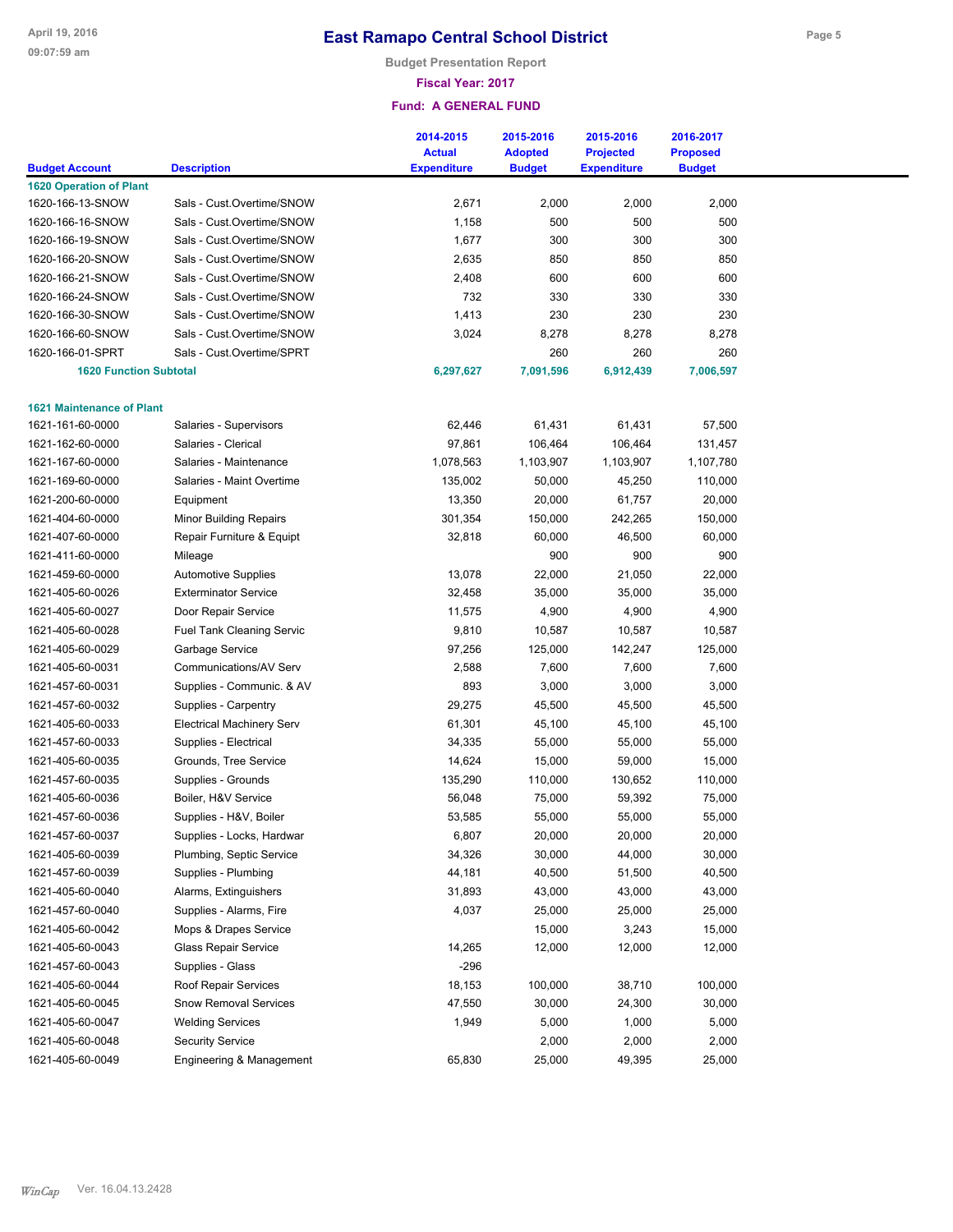**Budget Presentation Report**

**Fiscal Year: 2017**

**Fund: A GENERAL FUND**

|                                                       |                                  | 2014-2015<br><b>Actual</b> | 2015-2016<br><b>Adopted</b> | 2015-2016<br><b>Projected</b> | 2016-2017<br><b>Proposed</b> |  |
|-------------------------------------------------------|----------------------------------|----------------------------|-----------------------------|-------------------------------|------------------------------|--|
| <b>Budget Account</b>                                 | <b>Description</b>               | <b>Expenditure</b>         | <b>Budget</b>               | <b>Expenditure</b>            | <b>Budget</b>                |  |
| <b>1621 Maintenance of Plant</b>                      |                                  |                            |                             |                               |                              |  |
| 1621-457-60-0050                                      | <b>Office Supplies</b>           | 1,925                      | 2,000                       | 2,000                         | 2,000                        |  |
| 1621-405-60-0051                                      | Gym & Stage Floor Refinis        | 19,828                     | 10,000                      |                               | 10,000                       |  |
| <b>1621 Function Subtotal</b>                         |                                  | 2,563,958                  | 2,520,889                   | 2,658,650                     | 2,605,824                    |  |
| <b>1660 Central Storeroom</b>                         |                                  |                            |                             |                               |                              |  |
| 1660-173-60-0000                                      | Salaries - Warehouse             | 45,806                     | 30,554                      | 30,554                        | 31,435                       |  |
| 1660-407-56-0000                                      | Repair Furniture & Equipt        |                            | 700                         | 700                           | 700                          |  |
| 1660-450-56-0000                                      | <b>Materials and Supplies</b>    | 1,341                      | 1,700                       | 2,000                         | 1,700                        |  |
| 1660-459-56-0000                                      | <b>Automotive Supplies</b>       |                            | 600                         | 600                           | 600                          |  |
| <b>1660 Function Subtotal</b>                         |                                  | 47,147                     | 33,554                      | 33,854                        | 34,435                       |  |
|                                                       |                                  |                            |                             |                               |                              |  |
| <b>1670 Central Printing and Mailing</b>              |                                  |                            |                             |                               |                              |  |
| 1670-162-60-0000                                      | Salaries - Clerical              | 55,768                     | 55,472                      | 55,472                        | 56,609                       |  |
| 1670-169-60-0000                                      | Maintenance Overtime             | 163                        | 2,100                       | 2,100                         | 2,100                        |  |
| 1670-407-60-0000                                      | Repair Furniture & Equipt        |                            | 750                         | 750                           | 750                          |  |
| 1670-408-30-0000                                      | Machine & Program Rental         | 26,892                     | 43,892                      | 50,000                        | 43,892                       |  |
| 1670-420-30-0000                                      | Postage                          | 122,678                    | 105,000                     | 105,000                       | 105,000                      |  |
| 1670-450-30-0000                                      | Materials & Supplies             | 5,899                      | 3,825                       | 6,369                         | 3,825                        |  |
| 1670-490-60-0000                                      | <b>BOCES Services - Docutech</b> | 342,792                    | 384,221                     | 384,221                       | 388,448                      |  |
| <b>1670 Function Subtotal</b>                         |                                  | 554,192                    | 595,260                     | 603,912                       | 600,624                      |  |
| <b>1671 Central Office Services</b>                   |                                  |                            |                             |                               |                              |  |
| 1671-200-30-0000                                      | Equipment & Other Capital        | 2,232                      |                             |                               |                              |  |
| 1671-407-30-0000                                      | Repair Furniture & Equipt        |                            | 1,000                       | 1,000                         | 1,000                        |  |
| 1671-408-30-0000                                      | Machine & Program Rental         |                            | 3,120                       | 3,120                         | 3,120                        |  |
| 1671-450-30-0000                                      | Materials & Supplies             | 241                        | 2,200                       | 2,200                         | 2,200                        |  |
| <b>1671 Function Subtotal</b>                         |                                  | 2,473                      | 6,320                       | 6,320                         | 6,320                        |  |
|                                                       |                                  |                            |                             |                               |                              |  |
| <b>1680 Management Information Services</b>           |                                  |                            |                             |                               |                              |  |
| 1680-161-60-0000                                      | Salaries - Supervisory           | 242,998                    | 286,821                     | 286,821                       | 297,821                      |  |
| 1680-162-60-0000                                      | Salaries - Clerical              | 72,624                     | 71,764                      | 71,764                        | 71,764                       |  |
| 1680-200-60-0000                                      | Equipment & Other Capital        | 2,199                      | 14,000                      | 14,318                        | 14,000                       |  |
| 1680-400-60-0000                                      | <b>Contractual Services</b>      | 85,584                     | 82,000                      | 82,277                        | 235,000                      |  |
| 1680-411-60-0000                                      | Mileage                          | 1,203                      | 500                         | 500                           | 500                          |  |
| 1680-450-60-0000                                      | Materials & Supplies             | 16,490                     | 18,000                      | 18,320                        | 18,000                       |  |
| 1680-490-60-0000                                      | <b>BOCES Services</b>            | 323,360                    | 343,079                     | 343,079                       | 346,853                      |  |
| 1680-490-60-STVP                                      | <b>BOCES Services</b>            | 188,663                    |                             |                               |                              |  |
| <b>1680 Function Subtotal</b>                         |                                  | 933,121                    | 816,164                     | 817,079                       | 983,938                      |  |
|                                                       |                                  |                            |                             |                               |                              |  |
| <b>1910 Unallocated Insurance</b><br>1910-422-60-0000 | Insurance                        | 420,218                    | 420,240                     | 420,656                       | 428,644                      |  |
| <b>1910 Function Subtotal</b>                         |                                  | 420,218                    | 420,240                     | 420,656                       | 428,644                      |  |
|                                                       |                                  |                            |                             |                               |                              |  |
| <b>1920 School Association Dues</b>                   |                                  |                            |                             |                               |                              |  |
| 1920-400-60-0000                                      | <b>Contractual Services</b>      | 21,608                     | 22,935                      | 22,935                        | 22,935                       |  |
| <b>1920 Function Subtotal</b>                         |                                  | 21,608                     | 22,935                      | 22,935                        | 22,935                       |  |

**1930 Judgments and Claims**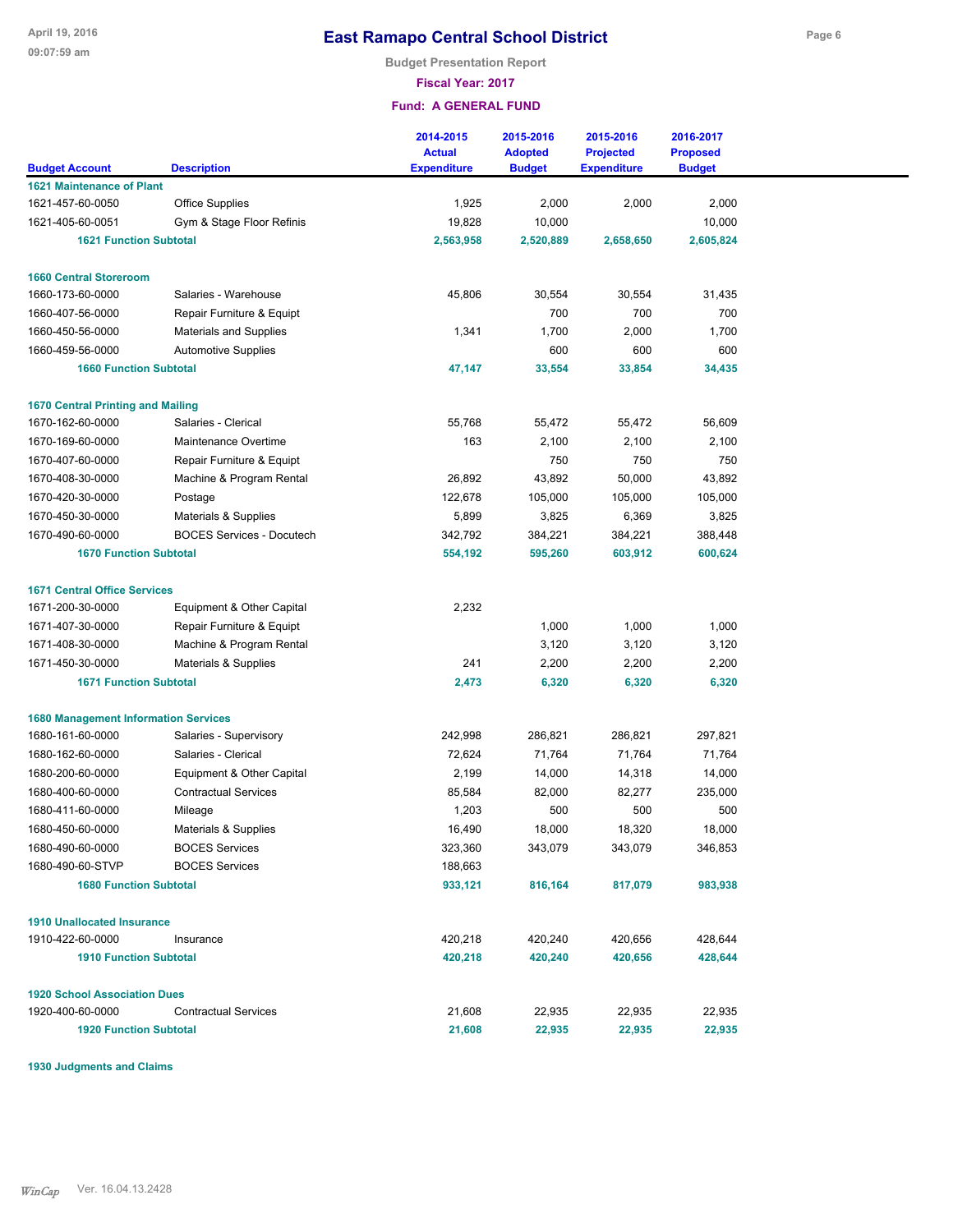**Budget Presentation Report**

**Fiscal Year: 2017**

|                                            |                               | 2014-2015<br><b>Actual</b> | 2015-2016<br><b>Adopted</b> | 2015-2016<br><b>Projected</b> | 2016-2017<br><b>Proposed</b> |  |
|--------------------------------------------|-------------------------------|----------------------------|-----------------------------|-------------------------------|------------------------------|--|
| <b>Budget Account</b>                      | <b>Description</b>            | <b>Expenditure</b>         | <b>Budget</b>               | <b>Expenditure</b>            | <b>Budget</b>                |  |
| <b>1930 Judgments and Claims</b>           |                               |                            |                             |                               |                              |  |
| 1930-400-60-0000                           | Judgments & Claims            |                            | 200,000                     | 48,000                        | 500,000                      |  |
| <b>1930 Function Subtotal</b>              |                               |                            | 200,000                     | 48,000                        | 500,000                      |  |
| <b>1950 Assessments on School Property</b> |                               |                            |                             |                               |                              |  |
| 1950-400-60-0000                           | <b>Contractual Services</b>   | 253,037                    | 260,000                     | 270,251                       | 260,000                      |  |
| <b>1950 Function Subtotal</b>              |                               | 253,037                    | 260,000                     | 270,251                       | 260,000                      |  |
| <b>1964 Refund on Real Property Taxes</b>  |                               |                            |                             |                               |                              |  |
| 1964-400-60-0000                           | Property Tax Refunds          | 465,444                    | 1,083,000                   | 1,083,000                     | 992,145                      |  |
| 1964-400-60-FINK                           | Property Tax Refunds-Libr     | 17,646                     | 12,000                      | 12,000                        | 12,000                       |  |
| <b>1964 Function Subtotal</b>              |                               | 483,090                    | 1,095,000                   | 1,095,000                     | 1,004,145                    |  |
| <b>1981 BOCES - Administrative Costs</b>   |                               |                            |                             |                               |                              |  |
| 1981-490-60-0000                           | <b>BOCES Services</b>         | 850,572                    | 862,748                     | 890,000                       | 899,790                      |  |
| <b>1981 Function Subtotal</b>              |                               | 850,572                    | 862,748                     | 890,000                       | 899,790                      |  |
| 1983 BOCES - Capital Expense               |                               |                            |                             |                               |                              |  |
| 1983-490-60-0000                           | <b>BOCES Services</b>         | 238,017                    | 248,971                     | 248,971                       | 251,710                      |  |
| <b>1983 Function Subtotal</b>              |                               | 238,017                    | 248,971                     | 248,971                       | 251,710                      |  |
| <b>1989 Unclassified</b>                   |                               |                            |                             |                               |                              |  |
| 1989-400-30-0000                           | <b>Contractual Services</b>   | 98,375                     |                             |                               |                              |  |
| <b>1989 Function Subtotal</b>              |                               | 98,375                     |                             |                               |                              |  |
| 2010 Curriculum Development                |                               |                            |                             |                               |                              |  |
| 2010-150-60-0000                           | <b>Instructional Salaries</b> | 133,241                    | 20,000                      | 20,000                        | 20,000                       |  |
| 2010-162-60-0000                           | Salaries - Clerical           | 109,485                    | 139,366                     | 139,366                       | 140,526                      |  |
| 2010-411-60-0000                           | Mileage                       | 2,925                      | 500                         | 500                           | 500                          |  |
| 2010-450-60-0000                           | <b>Materials and Supplies</b> | 5,532                      | 4,633                       | 4,633                         | 4,633                        |  |
| <b>2010 Function Subtotal</b>              |                               | 251,183                    | 164,499                     | 164,499                       | 165,659                      |  |
| 2020 Supervision - Regular School          |                               |                            |                             |                               |                              |  |
| 2020-150-01-0000                           | <b>Instructional Salaries</b> | 607,658                    | 596,011                     | 596,011                       | 632,578                      |  |
| 2020-150-02-0000                           | <b>Instructional Salaries</b> | 611,197                    | 591,410                     | 591,410                       | 628,497                      |  |
| 2020-150-03-0000                           | <b>Instructional Salaries</b> | 299,160                    | 323,184                     | 323,184                       | 460,551                      |  |
| 2020-150-05-0000                           | <b>Instructional Salaries</b> | 300,137                    | 295,119                     | 295,119                       | 462,533                      |  |
| 2020-150-10-0000                           | <b>Instructional Salaries</b> | 206,906                    | 163,184                     | 163,184                       | 150,000                      |  |
| 2020-150-11-0000                           | <b>Instructional Salaries</b> | 164,367                    | 161,184                     | 161,184                       | 171,145                      |  |
| 2020-150-12-0000                           | <b>Instructional Salaries</b> | 152,496                    | 143,000                     | 143,000                       | 152,113                      |  |
| 2020-150-13-0000                           | <b>Instructional Salaries</b> | 169,367                    | 163,184                     | 163,184                       | 171,145                      |  |
| 2020-150-14-0000                           | <b>Instructional Salaries</b> | 153,982                    | 147,000                     | 147,000                       | 156,072                      |  |
| 2020-150-16-0000                           | <b>Instructional Salaries</b> | 160,736                    | 159,184                     | 159,184                       | 167,047                      |  |
| 2020-150-19-0000                           | <b>Instructional Salaries</b> | 169,367                    | 163,184                     | 163,184                       | 171,145                      |  |
| 2020-150-20-0000                           | <b>Instructional Salaries</b> | 162,317                    | 161,184                     | 161,184                       | 169,096                      |  |
| 2020-150-21-0000                           | <b>Instructional Salaries</b> | 164,367                    | 161,184                     | 161,184                       | 150,000                      |  |
| 2020-150-24-0000                           | <b>Instructional Salaries</b> | 145,860                    | 143,000                     | 143,000                       | 150,064                      |  |
| 2020-150-60-0000                           | <b>Instructional Salaries</b> |                            | 127,000                     | 127,000                       | 133,000                      |  |
| 2020-162-01-0000                           | Salaries - Clerical           | 312,543                    | 320,146                     | 320,146                       | 321,731                      |  |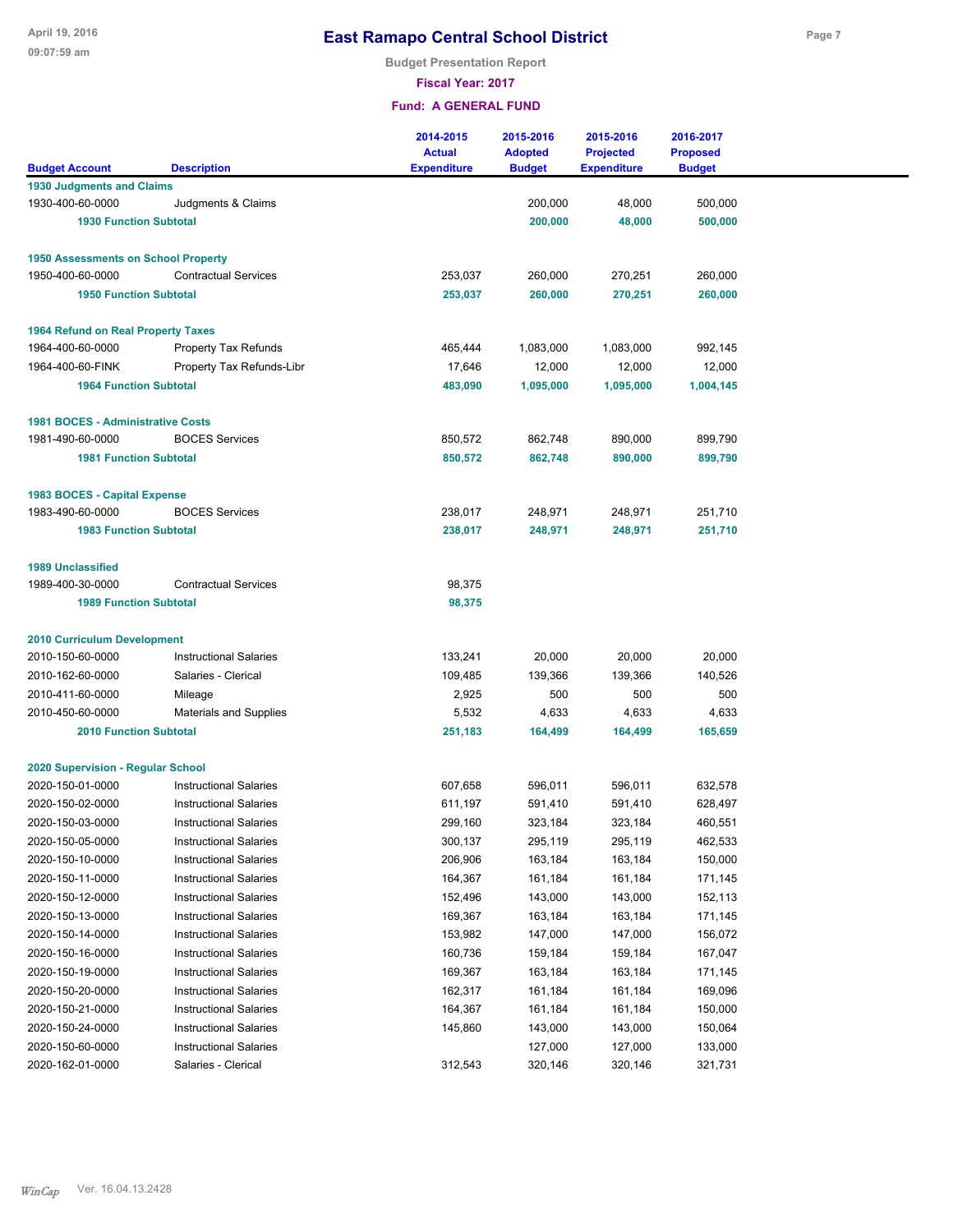**Budget Presentation Report**

#### **Fiscal Year: 2017**

| <b>Budget Account</b>                   | <b>Description</b>            | 2014-2015<br><b>Actual</b><br><b>Expenditure</b> | 2015-2016<br><b>Adopted</b><br><b>Budget</b> | 2015-2016<br><b>Projected</b><br><b>Expenditure</b> | 2016-2017<br><b>Proposed</b><br><b>Budget</b> |  |
|-----------------------------------------|-------------------------------|--------------------------------------------------|----------------------------------------------|-----------------------------------------------------|-----------------------------------------------|--|
| 2020 Supervision - Regular School       |                               |                                                  |                                              |                                                     |                                               |  |
| 2020-162-02-0000                        | Salaries - Clerical           | 277,253                                          | 282,213                                      | 282,213                                             | 282,213                                       |  |
| 2020-162-03-0000                        | Salaries - Clerical           | 108,400                                          | 110,563                                      | 110,563                                             | 110,563                                       |  |
| 2020-162-05-0000                        | Salaries - Clerical           | 158,502                                          | 167,988                                      | 167,988                                             | 210,274                                       |  |
| 2020-162-10-0000                        | Salaries - Clerical           | 69,008                                           | 72,228                                       | 72,228                                              | 75,077                                        |  |
| 2020-162-11-0000                        | Salaries - Clerical           | 63,213                                           | 63,887                                       | 63,887                                              | 93,154                                        |  |
| 2020-162-12-0000                        | Salaries - Clerical           | 88,980                                           | 85,140                                       | 85,140                                              | 85,557                                        |  |
| 2020-162-13-0000                        | Salaries - Clerical           | 70,969                                           | 69,467                                       | 69,467                                              | 70,784                                        |  |
| 2020-162-14-0000                        | Salaries - Clerical           | 29,841                                           | 24,977                                       | 24,977                                              | 24,977                                        |  |
| 2020-162-16-0000                        | Salaries - Clerical           | 64,273                                           | 65,405                                       | 65,405                                              | 66,991                                        |  |
| 2020-162-19-0000                        | Salaries - Clerical           | 78,990                                           | 65,508                                       | 65,508                                              | 68,579                                        |  |
| 2020-162-20-0000                        | Salaries - Clerical           | 77,575                                           | 76,597                                       | 76,597                                              | 78,080                                        |  |
| 2020-162-21-0000                        | Salaries - Clerical           | 100,585                                          | 93,832                                       | 93,832                                              | 86,957                                        |  |
| 2020-162-24-0000                        | Salaries - Clerical           | 63,980                                           | 66,780                                       | 66,780                                              | 53,164                                        |  |
| 2020-175-60-0000                        | Salaries - Clerical           | 228,630                                          | 120,000                                      | 120,000                                             | 120,000                                       |  |
| 2020-407-01-0000                        | Repair Furniture & Equipt     |                                                  | 500                                          | 500                                                 | 500                                           |  |
| 2020-407-03-0000                        | Repair Furniture & Equipt     |                                                  | 500                                          | 500                                                 | 500                                           |  |
| 2020-407-16-0000                        | Repair Furniture & Equipt     |                                                  | 500                                          | 250                                                 | 500                                           |  |
| 2020-407-60-0000                        | REPAIR FURNITURE AND EQUI     |                                                  | 500                                          | 500                                                 | 500                                           |  |
| 2020-408-60-0000                        | Machine & Program Rental      | 51,803                                           | 78,500                                       | 78,200                                              | 78,500                                        |  |
| 2020-411-01-0000                        | Mileage                       | 36                                               | 100                                          | 100                                                 | 100                                           |  |
| 2020-411-02-0000                        | Mileage                       |                                                  | 100                                          | 100                                                 | 100                                           |  |
| 2020-411-03-0000                        | Mileage                       |                                                  | 100                                          | 100                                                 | 100                                           |  |
| 2020-411-05-0000                        | Mileage                       | 100                                              | 100                                          | 100                                                 | 100                                           |  |
| 2020-411-90-0000                        | Mileage                       |                                                  | 200                                          |                                                     | 200                                           |  |
| 2020-411-91-0000                        | Mileage                       |                                                  |                                              | 200                                                 |                                               |  |
| 2020-450-01-0000                        | <b>Materials and Supplies</b> | 1,231                                            | 1,000                                        | 800                                                 | 1,000                                         |  |
| 2020-450-02-0000                        | <b>Materials and Supplies</b> | 2,056                                            | 1,000                                        | 3,076                                               | 1,000                                         |  |
| 2020-450-03-0000                        | <b>Materials and Supplies</b> | 244                                              | 500                                          | 500                                                 | 500                                           |  |
| 2020-450-05-0000                        | <b>Materials and Supplies</b> | 227                                              | 500                                          | 500                                                 | 500                                           |  |
| 2020-450-10-0000                        | <b>Materials and Supplies</b> | 80                                               | 100                                          | 100                                                 | 100                                           |  |
| 2020-450-11-0000                        | <b>Materials and Supplies</b> | 315                                              | 100                                          | 1,299                                               | 100                                           |  |
| 2020-450-12-0000                        | <b>Materials and Supplies</b> | 135                                              | 135                                          | 135                                                 | 135                                           |  |
| 2020-450-13-0000                        | <b>Materials and Supplies</b> |                                                  | 100                                          | 100                                                 | 100                                           |  |
| 2020-450-14-0000                        | Materials & Supplies          |                                                  |                                              | 53                                                  |                                               |  |
| 2020-450-16-0000                        | <b>Materials and Supplies</b> |                                                  | 100                                          | 206                                                 | 100                                           |  |
| 2020-450-19-0000                        | <b>Materials and Supplies</b> | 498                                              | 100                                          | 100                                                 | 100                                           |  |
| 2020-450-20-0000                        | <b>Materials and Supplies</b> | 89                                               | 100                                          | 100                                                 | 100                                           |  |
| 2020-450-21-0000                        | <b>Materials and Supplies</b> | 45                                               | 100                                          | 100                                                 | 100                                           |  |
| 2020-450-24-0000                        | <b>Materials and Supplies</b> | 100                                              | 100                                          | 350                                                 | 100                                           |  |
| <b>2020 Function Subtotal</b>           |                               | 5,317,618                                        | 5,267,778                                    | 5,270,712                                           | 5,758,122                                     |  |
|                                         |                               |                                                  |                                              |                                                     |                                               |  |
| <b>2021 Supervision - District-Wide</b> |                               |                                                  |                                              |                                                     |                                               |  |
| 2021-150-60-0000                        | <b>Instructional Salaries</b> | 419,879                                          | 784,459                                      | 784,459                                             | 542,207                                       |  |
| 2021-150-89-0000                        | <b>Instructional Salaries</b> | 9,333                                            | 9,783                                        | 9,783                                               | 30,985                                        |  |
| 2021-162-93-0000                        | Non-Instr Salary - Cleric     | 37,006                                           | 40,304                                       | 40,304                                              | 83,405                                        |  |
| 2021-162-98-0000                        | Non-Instr Salary - Cleric     | 37,306                                           | 30,247                                       | 30,247                                              | 30,247                                        |  |
| 2021-400-60-0000                        | <b>Contractual Services</b>   |                                                  | 78,500                                       | 63,589                                              | 78,500                                        |  |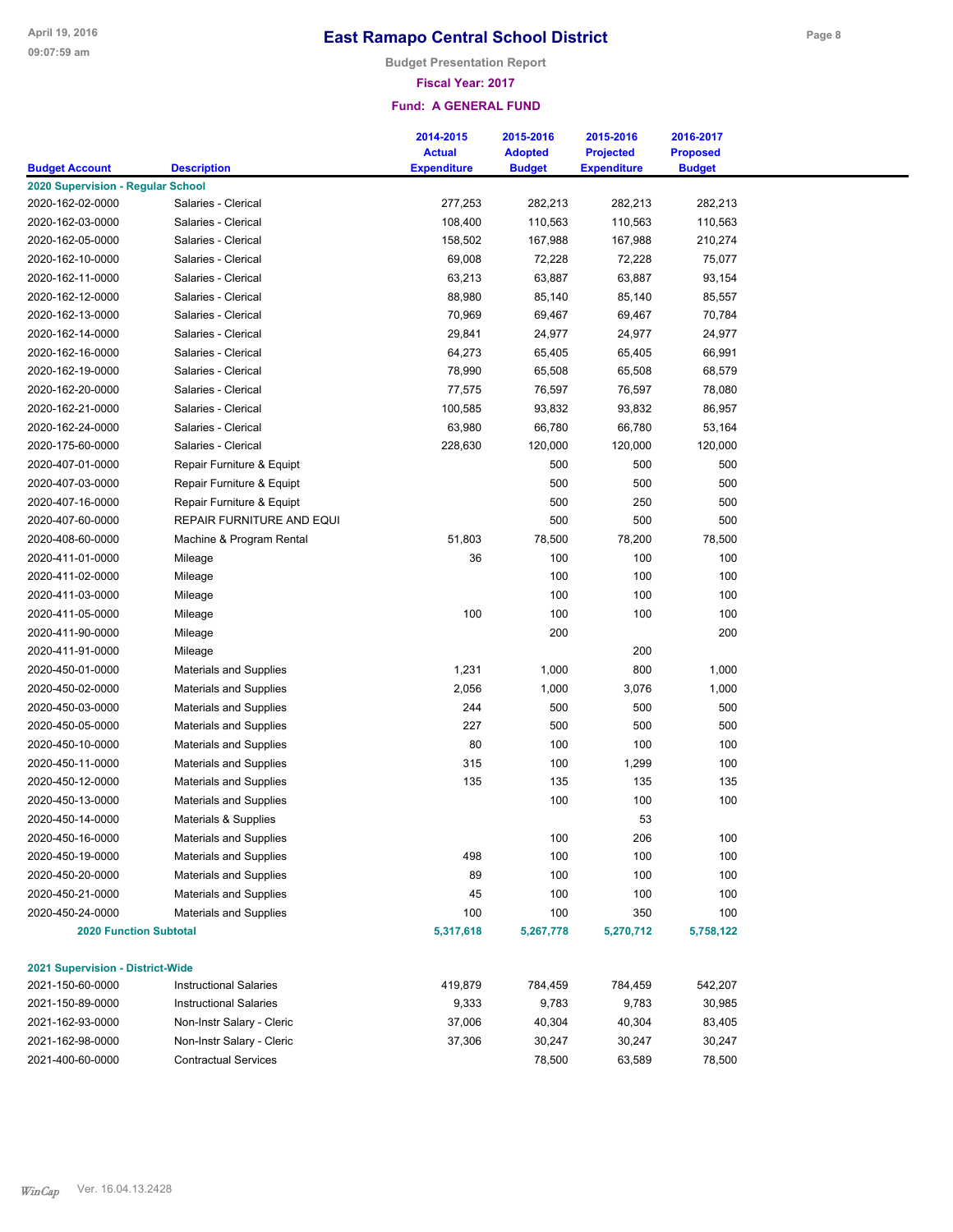**Budget Presentation Report**

### **Fiscal Year: 2017**

|                                         |                               | 2014-2015<br><b>Actual</b> | 2015-2016<br><b>Adopted</b> | 2015-2016<br><b>Projected</b> | 2016-2017<br><b>Proposed</b> |  |
|-----------------------------------------|-------------------------------|----------------------------|-----------------------------|-------------------------------|------------------------------|--|
| <b>Budget Account</b>                   | <b>Description</b>            | <b>Expenditure</b>         | <b>Budget</b>               | <b>Expenditure</b>            | <b>Budget</b>                |  |
| 2021 Supervision - District-Wide        |                               |                            |                             |                               |                              |  |
| 2021-400-89-0000                        | <b>Contractual Services</b>   |                            | 1,000                       | 1,000                         | 1,000                        |  |
| 2021-400-90-0000                        | <b>Contractual Services</b>   | 7,484                      | 10,000                      | 10,773                        | 10,000                       |  |
| 2021-400-91-0000                        | <b>Contractual Services</b>   | 99                         | 500                         | 500                           | 500                          |  |
| 2021-407-89-0000                        | Repair Furniture & Equipt     |                            | 500                         | 500                           | 500                          |  |
| 2021-407-98-0000                        | Repair Furn & Equipment       |                            | 500                         | 500                           | 500                          |  |
| 2021-411-89-0000                        | Mileage                       |                            | 75                          | 75                            | 75                           |  |
| 2021-411-90-0000                        | Mileage                       |                            | 55                          | 55                            | 55                           |  |
| 2021-411-91-0000                        | Mileage                       |                            | 185                         | 185                           | 185                          |  |
| 2021-450-89-0000                        | Materials and Supplies        | 46                         | 914                         | 914                           | 914                          |  |
| 2021-450-90-0000                        | <b>Materials and Supplies</b> |                            | 1,000                       | 7,000                         | 1,000                        |  |
| 2021-450-91-0000                        | <b>Materials and Supplies</b> | 245                        | 500                         | 6,500                         | 500                          |  |
| 2021-450-93-0000                        | <b>Materials and Supplies</b> | 2,793                      | 5,000                       | 6,000                         | 5,000                        |  |
| 2021-450-98-0000                        | <b>Materials and Supplies</b> | 669                        | 1,276                       | 1,276                         | 1,276                        |  |
| <b>2021 Function Subtotal</b>           |                               | 514,860                    | 964,798                     | 963,660                       | 786,849                      |  |
|                                         |                               |                            |                             |                               |                              |  |
| 2060 Research, Planning & Evaluation    |                               |                            |                             |                               |                              |  |
| 2060-150-90-0000                        | <b>Instructional Salaries</b> | 2,778                      |                             |                               |                              |  |
| 2060-400-60-0000                        | <b>Contractual Services</b>   | 463                        |                             |                               |                              |  |
| 2060-400-82-0000                        | <b>Contractual Services</b>   |                            | 1,000                       | 1,000                         | 1,000                        |  |
| 2060-400-90-0000                        | <b>Contractual Services</b>   | 102                        | 1,000                       | 1,000                         | 1,000                        |  |
| 2060-400-91-0000                        | <b>Contractual Services</b>   |                            | 1,400                       | 1,400                         | 1,400                        |  |
| 2060-400-93-0000                        | <b>Contractual Services</b>   |                            | 1,000                       | 1,000                         | 1,000                        |  |
| 2060-442-82-0000                        | <b>Consultant Services</b>    |                            | 500                         | 500                           | 500                          |  |
| 2060-442-90-0000                        | <b>Consultant Services</b>    |                            |                             | 7,500                         |                              |  |
| 2060-442-91-0000                        | <b>Consultant Services</b>    |                            | 500                         | 500                           | 500                          |  |
| 2060-450-82-0000                        | <b>Materials and Supplies</b> |                            | 735                         | 735                           | 735                          |  |
| 2060-450-90-0000                        | <b>Materials and Supplies</b> | 90                         | 1,000                       | 1,000                         | 1,000                        |  |
| 2060-450-91-0000                        | <b>Materials and Supplies</b> | 27                         | 1,450                       | 1,450                         | 1,450                        |  |
| <b>2060 Function Subtotal</b>           |                               | 3,460                      | 8,585                       | 16,085                        | 8,585                        |  |
| 2070 Inservice Training and Instruction |                               |                            |                             |                               |                              |  |
| 2070-150-01-0000                        | <b>Instructional Salaries</b> |                            |                             |                               | 1,000                        |  |
| 2070-150-02-0000                        | <b>Instructional Salaries</b> |                            |                             |                               | 1,000                        |  |
| 2070-150-03-0000                        | <b>Instructional Salaries</b> |                            |                             |                               | 1,000                        |  |
| 2070-150-05-0000                        | <b>Instructional Salaries</b> |                            |                             |                               | 1,000                        |  |
| 2070-150-10-0000                        | <b>Instructional Salaries</b> |                            |                             |                               | 500                          |  |
| 2070-150-11-0000                        | <b>Instructional Salaries</b> |                            |                             |                               | 500                          |  |
| 2070-150-12-0000                        | <b>Instructional Salaries</b> |                            |                             |                               | 500                          |  |
| 2070-150-13-0000                        | <b>Instructional Salaries</b> |                            |                             |                               | 7,640                        |  |
| 2070-150-14-0000                        | <b>Instructional Salaries</b> |                            |                             |                               | 500                          |  |
| 2070-150-16-0000                        | <b>Instructional Salaries</b> |                            |                             |                               | 500                          |  |
| 2070-150-19-0000                        | <b>Instructional Salaries</b> |                            |                             |                               | 900                          |  |
| 2070-150-20-0000                        | <b>Instructional Salaries</b> |                            |                             |                               | 5,400                        |  |
| 2070-150-21-0000                        | <b>Instructional Salaries</b> |                            |                             |                               | 500                          |  |
| 2070-150-24-0000                        | <b>Instructional Salaries</b> |                            |                             |                               | 1,000                        |  |
| 2070-400-90-0000                        | <b>Contractual Services</b>   |                            | 1,000                       | 1,000                         | 1,000                        |  |
| 2070-400-91-0000                        | <b>Contractual Services</b>   |                            | 1,000                       | 1,000                         | 1,000                        |  |
| 2070-442-90-0000                        | <b>Consultant Services</b>    |                            | 500                         | 500                           | 500                          |  |
|                                         |                               |                            |                             |                               |                              |  |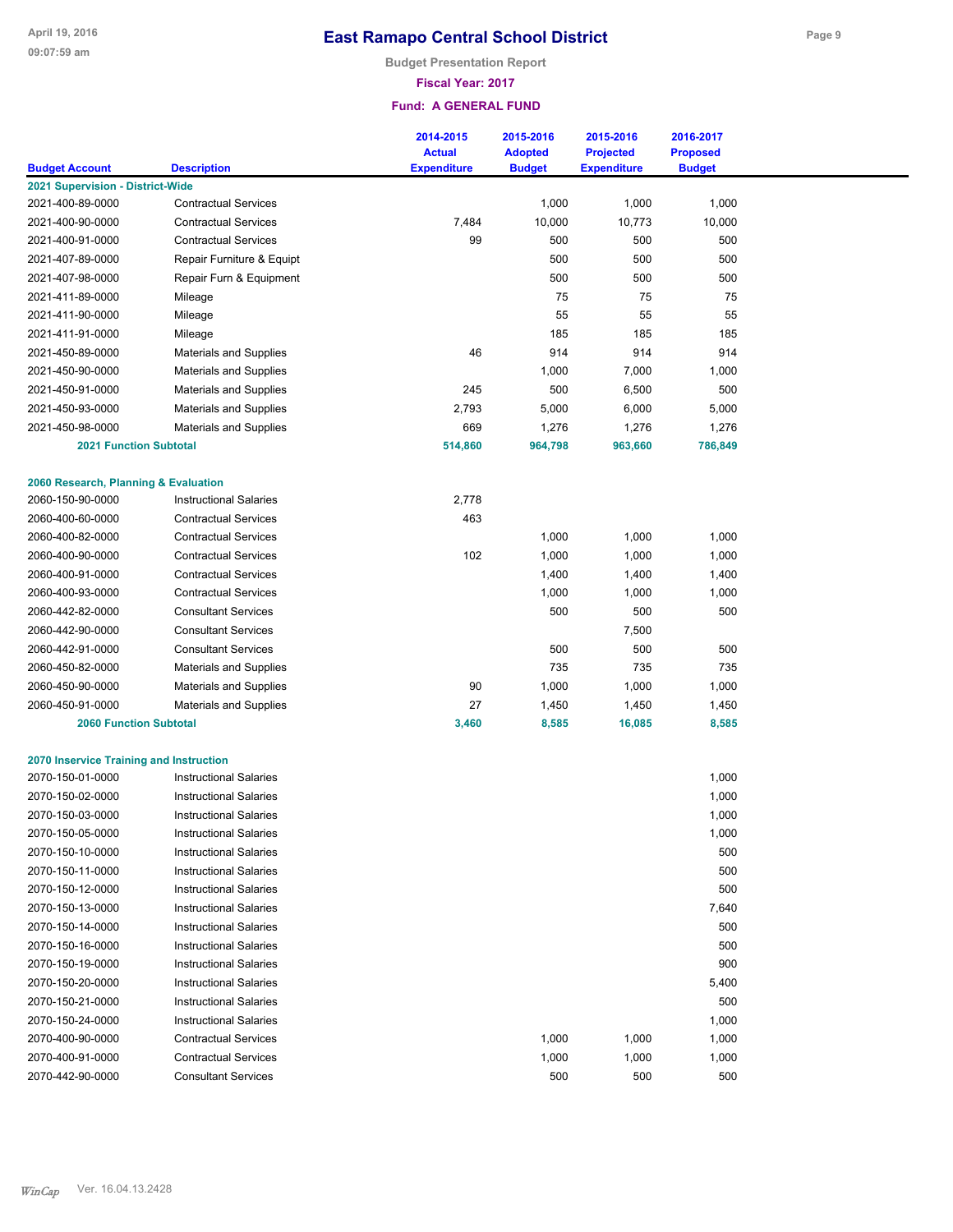**Budget Presentation Report**

### **Fiscal Year: 2017**

|                                         |                                                          | 2014-2015<br><b>Actual</b> | 2015-2016<br><b>Adopted</b> | 2015-2016<br><b>Projected</b> | 2016-2017<br><b>Proposed</b> |  |
|-----------------------------------------|----------------------------------------------------------|----------------------------|-----------------------------|-------------------------------|------------------------------|--|
| <b>Budget Account</b>                   | <b>Description</b>                                       | <b>Expenditure</b>         | <b>Budget</b>               | <b>Expenditure</b>            | <b>Budget</b>                |  |
| 2070 Inservice Training and Instruction |                                                          |                            |                             |                               |                              |  |
| 2070-450-10-0000                        | Materials & Supplies                                     | 200                        | 200                         |                               | 200                          |  |
| 2070-450-12-0000                        | Materials & Supplies                                     |                            | 200                         | 200                           | 200                          |  |
| 2070-450-13-0000                        | Materials & Supplies                                     |                            | 200                         | 200                           | 200                          |  |
| 2070-450-19-0000                        | Materials & Supplies                                     |                            | 200                         | 200                           | 200                          |  |
| 2070-450-20-0000                        | Materials & Supplies                                     | 222                        | 219                         | 219                           | 219                          |  |
| 2070-450-21-0000                        | Materials & Supplies                                     | 22                         | 200                         | 200                           | 200                          |  |
| 2070-450-23-0000                        | Materials & Supplies                                     |                            | 200                         | 200                           | 200                          |  |
| 2070-450-24-0000                        | Materials & Supplies                                     |                            | 100                         | 100                           | 100                          |  |
| 2070-450-82-0000                        | Materials & Supplies                                     |                            | 200                         | 200                           | 200                          |  |
| 2070-450-90-0000                        | <b>Materials and Supplies</b>                            |                            | 200                         | 800                           | 200                          |  |
| 2070-490-60-0000                        | <b>BOCES Services</b>                                    | 124,619                    | 42,693                      | 125,000                       | 126,375                      |  |
| <b>2070 Function Subtotal</b>           |                                                          | 125,063                    | 47,112                      | 129,819                       | 152,734                      |  |
| 2110 Teaching - Regular School          |                                                          |                            |                             |                               |                              |  |
| 2110-110-14-0000                        | Kindergarten Teachers                                    | 1,705,842                  | 1,865,581                   | 1,865,581                     | 1,938,202                    |  |
| 2110-120-10-0000                        | <b>Elementary Teachers</b>                               | 2,102,069                  | 2,208,217                   | 2,153,594                     | 2,193,200                    |  |
| 2110-120-11-0000                        | <b>Elementary Teachers</b>                               | 1,946,546                  | 2,050,074                   | 2,023,847                     | 2,050,740                    |  |
| 2110-120-12-0000                        | <b>Elementary Teachers</b>                               | 2,070,169                  | 2,157,019                   | 1,812,739                     | 1,846,104                    |  |
| 2110-120-13-0000                        | <b>Elementary Teachers</b>                               | 1,236,471                  | 1,320,447                   | 1,866,950                     | 1,916,716                    |  |
| 2110-120-14-0000                        | <b>Elementary Teachers</b>                               |                            |                             |                               | 12,277                       |  |
| 2110-120-16-0000                        | <b>Elementary Teachers</b>                               | 2,252,217                  | 2,350,767                   | 2,350,767                     | 2,385,013                    |  |
| 2110-120-19-0000                        | <b>Elementary Teachers</b>                               | 1,804,884                  | 1,844,566                   | 1,743,800                     | 1,748,300                    |  |
| 2110-120-20-0000                        | <b>Elementary Teachers</b>                               | 1,439,403                  | 1,566,309                   | 1,566,309                     | 1,879,597                    |  |
| 2110-120-21-0000                        | <b>Elementary Teachers</b>                               | 1,612,919                  | 1,700,029                   | 1,662,711                     | 1,520,656                    |  |
| 2110-120-24-0000                        | <b>Elementary Teachers</b>                               | 1,492,935                  | 1,456,166                   | 1,672,877                     | 1,644,952                    |  |
| 2110-120-95-0000                        | <b>Elementary Teachers</b>                               |                            |                             | 8,000                         |                              |  |
| 2110-131-03-0000                        | Middle School Teachers                                   | 3,209,396                  | 3,284,363                   | 3,284,363                     | 3,373,372                    |  |
| 2110-131-05-0000                        | Middle School Teachers                                   | 3,801,921                  | 3,887,697                   | 3,887,697                     | 3,826,658                    |  |
| 2110-132-01-0000                        | <b>High School Teachers</b>                              | 7,273,704                  |                             | 7,395,953                     | 7,444,929                    |  |
| 2110-132-02-0000                        |                                                          |                            | 7,395,953                   |                               | 8,589,538                    |  |
|                                         | High School Teachers                                     | 8,364,747                  | 8,374,889                   | 8,374,889                     |                              |  |
| 2110-133-60-0000                        | <b>Teaching Assistants</b><br><b>Substitute Teachers</b> | 325,980                    | 352,360<br>1,150,000        | 352,360                       | 296,589                      |  |
| 2110-149-60-0000                        |                                                          | 1,227,788<br>208,901       |                             | 1,150,000                     | 1,150,000<br>170,000         |  |
| 2110-152-60-0000                        | Salaries, Home Instructio                                |                            | 170,000                     | 170,000                       |                              |  |
| 2110-160-60-0000<br>2110-163-01-0000    | Non-Instrctnl Sal-Transla<br>Salaries- Security Guard    | 6,558                      |                             |                               | 40,000                       |  |
|                                         |                                                          | 346,034                    | 375,787                     | 375,787                       | 338,777                      |  |
| 2110-163-02-0000                        | Salaries- Security Guard                                 | 384,812                    | 419,335                     | 419,335                       | 425,117                      |  |
| 2110-163-03-0000                        | Salaries- Security Guard                                 | 189,215                    | 185,095                     | 185,095                       | 206,943                      |  |
| 2110-163-05-0000                        | Salaries- Security Guard                                 | 154,428                    | 151,491                     | 151,491                       | 182,304                      |  |
| 2110-163-60-0000                        | Salaries- Security Guard                                 | 169,538                    | 89,247                      | 89,247                        | 91,375                       |  |
| 2110-179-60-0000                        | Non-Instr Sal - Aides                                    | 409,860                    |                             |                               |                              |  |
| 2110-200-21-0000                        | Equipment & Other Capital                                | 5,966                      |                             |                               |                              |  |
| 2110-400-90-0000                        | <b>Contractual Services</b>                              | 548                        | 1,010                       | 4,000                         | 1,010                        |  |
| 2110-400-91-0000                        | <b>Contractual Services</b>                              | 24,062                     | 5,500                       | 7,632                         | 5,500                        |  |
| 2110-400-95-0000                        | <b>Contractual Services</b>                              |                            | 250,000                     | 242,000                       | 100,000                      |  |
| 2110-405-01-0000                        | Dist-Wide Contracted Serv                                | 2,046                      | 3,553                       | 3,553                         | 3,553                        |  |
| 2110-405-02-0000                        | Dist-Wide Contracted Serv                                | 4,698                      | 4,698                       | 4,698                         | 4,698                        |  |
| 2110-405-03-0000                        | Dist-Wide Contracted Serv                                | 1,440                      | 5,000                       | 5,000                         | 5,000                        |  |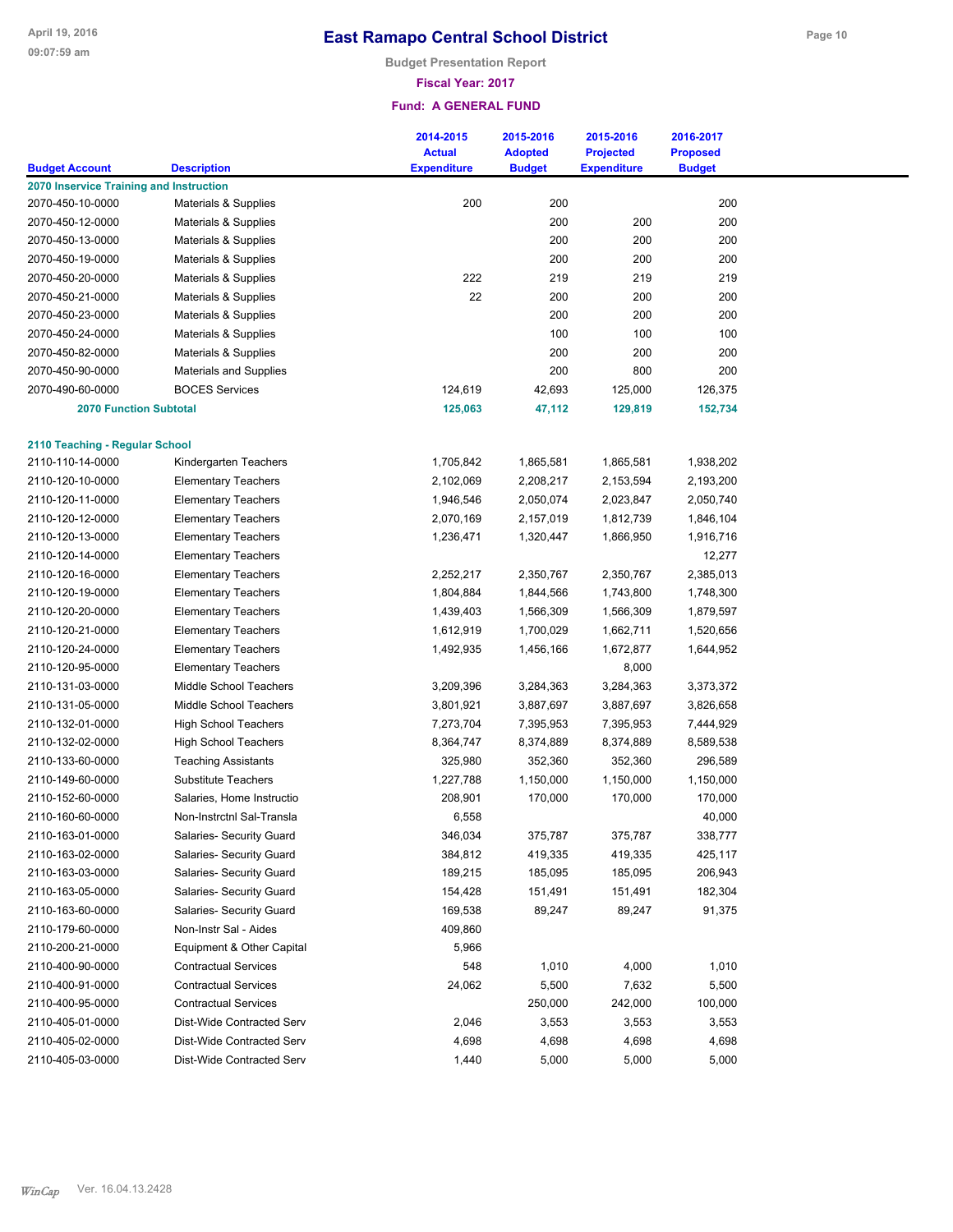**Budget Presentation Report**

### **Fiscal Year: 2017**

| <b>Budget Account</b>          | <b>Description</b>                                       | 2014-2015<br><b>Actual</b><br><b>Expenditure</b> | 2015-2016<br><b>Adopted</b><br><b>Budget</b> | 2015-2016<br><b>Projected</b><br><b>Expenditure</b> | 2016-2017<br><b>Proposed</b><br><b>Budget</b> |  |
|--------------------------------|----------------------------------------------------------|--------------------------------------------------|----------------------------------------------|-----------------------------------------------------|-----------------------------------------------|--|
| 2110 Teaching - Regular School |                                                          |                                                  |                                              |                                                     |                                               |  |
| 2110-405-05-0000               | Dist-Wide Contracted Serv                                | 1,703                                            | 1,636                                        | 1,860                                               | 1,636                                         |  |
| 2110-407-01-0000               | Repair Furniture & Equipt                                | 856                                              | 2,500                                        | 2,500                                               | 2,500                                         |  |
| 2110-407-02-0000               | Repair Furniture & Equipt                                | 750                                              | 2,800                                        |                                                     | 2,800                                         |  |
| 2110-407-03-0000               | Repair Furniture & Equipt                                | 1,440                                            | 500                                          | 500                                                 | 500                                           |  |
| 2110-407-05-0000               | Repair Furniture & Equipt                                |                                                  | 500                                          | 500                                                 | 500                                           |  |
| 2110-407-90-0000               | Repair Furniture & Equipt                                | 365                                              | 1,000                                        | 1,000                                               | 1,000                                         |  |
| 2110-407-95-0000               | Repair Furniture & Equipt                                | 125                                              | 10,000                                       | 10,000                                              | 10,000                                        |  |
| 2110-407-96-0000               | Repair Furniture & Equipt                                | 9,205                                            | 10,000                                       | 10,000                                              | 10,000                                        |  |
| 2110-408-60-0000               | Machine & Program Rental                                 | 86,627                                           | 119,000                                      | 147,576                                             | 119,000                                       |  |
| 2110-409-01-0000               | <b>Graduation Expenses</b>                               | 6,520                                            | 8,650                                        | 8,785                                               | 8,650                                         |  |
| 2110-409-02-0000               | <b>Graduation Expenses</b>                               | 9,641                                            | 14,054                                       | 17,360                                              | 14,054                                        |  |
| 2110-409-03-0000               | <b>Graduation Expenses</b>                               |                                                  |                                              |                                                     |                                               |  |
| 2110-409-05-0000               |                                                          | 1,833                                            | 1,600<br>2,772                               | 1,600                                               | 1,600<br>2,772                                |  |
| 2110-409-90-0000               | <b>Graduation Expenses</b><br><b>Graduation Expenses</b> | 2,973                                            |                                              | 2,772                                               |                                               |  |
| 2110-411-90-0000               |                                                          | 3,776                                            | 4,700                                        | 4,700                                               | 4,700                                         |  |
|                                | Mileage                                                  | 7,541                                            | 3,700                                        | 3,700                                               | 3,700                                         |  |
| 2110-411-91-0000               | Mileage                                                  | 191                                              | 150                                          | 150                                                 | 150                                           |  |
| 2110-449-60-0000               | <b>Tuition - Other Districts</b>                         | 458,423                                          | 796,168                                      | 702,191                                             | 621,910                                       |  |
| 2110-450-01-0000               | <b>Materials and Supplies</b>                            | 29,497                                           | 25,851                                       | 45,619                                              | 25,851                                        |  |
| 2110-450-02-0000               | <b>Materials and Supplies</b>                            | 23,524                                           | 27,410                                       | 38,749                                              | 27,410                                        |  |
| 2110-450-03-0000               | <b>Materials and Supplies</b>                            | 17,060                                           | 17,671                                       | 17,671                                              | 17,671                                        |  |
| 2110-450-05-0000               | <b>Materials and Supplies</b>                            | 13,266                                           | 17,800                                       | 18,894                                              | 17,800                                        |  |
| 2110-450-10-0000               | <b>Materials and Supplies</b>                            | 6,423                                            | 7,148                                        | 13,348                                              | 7,148                                         |  |
| 2110-450-11-0000               | <b>Materials and Supplies</b>                            | 7,212                                            | 7,471                                        | 9,571                                               | 7,471                                         |  |
| 2110-450-12-0000               | <b>Materials and Supplies</b>                            | 6,707                                            | 6,832                                        | 6,832                                               | 6,832                                         |  |
| 2110-450-13-0000               | <b>Materials and Supplies</b>                            | 2,644                                            | 4,224                                        | 43,148                                              | 22,974                                        |  |
| 2110-450-14-0000               | <b>Materials and Supplies</b>                            | 9,315                                            | 24,810                                       | 25,710                                              | 58,810                                        |  |
| 2110-450-16-0000               | <b>Materials and Supplies</b>                            | 9,354                                            | 9,498                                        | 14,534                                              | 9,500                                         |  |
| 2110-450-19-0000               | <b>Materials and Supplies</b>                            | 3,926                                            | 5,378                                        | 5,378                                               | 9,500                                         |  |
| 2110-450-20-0000               | <b>Materials and Supplies</b>                            | 4,038                                            | 5,515                                        | 5,515                                               | 5,515                                         |  |
| 2110-450-21-0000               | <b>Materials and Supplies</b>                            | 5,748                                            | 4,367                                        | 5,834                                               | 4,367                                         |  |
| 2110-450-24-0000               | <b>Materials and Supplies</b>                            | 5,598                                            | 5,615                                        | 10,415                                              | 9,300                                         |  |
| 2110-450-56-0000               | <b>Warehouse Supplies</b>                                | 36,175                                           |                                              |                                                     |                                               |  |
| 2110-450-87-0000               | <b>Materials and Supplies</b>                            |                                                  | 8,500                                        | 3,150                                               | 8,500                                         |  |
| 2110-450-90-0000               | <b>Materials and Supplies</b>                            | 2,897                                            | 7,450                                        | 5,160                                               | 7,450                                         |  |
| 2110-450-91-0000               | <b>Materials and Supplies</b>                            | 5,487                                            | 7,050                                        | 7,050                                               | 7,050                                         |  |
| 2110-450-95-0000               | Materials & Supplies                                     |                                                  | 10,000                                       | 5,000                                               | 10,000                                        |  |
| 2110-450-96-0000               | Materials & Supplies                                     | 77                                               | 10,000                                       | 10,000                                              | 10,000                                        |  |
| 2110-456-90-0000               | <b>Security Supplies</b>                                 | 2,503                                            | 3,000                                        | 3,700                                               | 3,000                                         |  |
| 2110-473-60-0000               | Payment Charter School                                   |                                                  | 34,000                                       |                                                     |                                               |  |
| 2110-480-46-0000               | <b>Textbooks and Workbooks</b>                           | 1,340,344                                        | 1,348,662                                    | 1,587,154                                           | 1,460,562                                     |  |
| 2110-480-90-0000               | <b>Textbooks and Workbooks</b>                           | 179,551                                          | 223,330                                      | 209,175                                             | 225,427                                       |  |
| 2110-480-91-0000               | <b>Textbooks &amp; Workbooks</b>                         | 545,147                                          | 279,367                                      | 271,997                                             | 286,997                                       |  |
| 2110-490-60-0000               | <b>BOCES Services</b>                                    | 654,300                                          | 511,156                                      | 628,955                                             | 635,874                                       |  |
| 2110-163-01-ERSD               | Salaries- Security Guard                                 | 20,159                                           |                                              |                                                     |                                               |  |
| 2110-163-02-ERSD               | Salaries- Security Guard                                 | 13,773                                           |                                              |                                                     |                                               |  |
| 2110-163-03-ERSD               | Salaries- Security Guard                                 | 3,183                                            |                                              |                                                     |                                               |  |
| 2110-163-05-ERSD               | Salaries- Security Guard                                 | 520                                              |                                              |                                                     |                                               |  |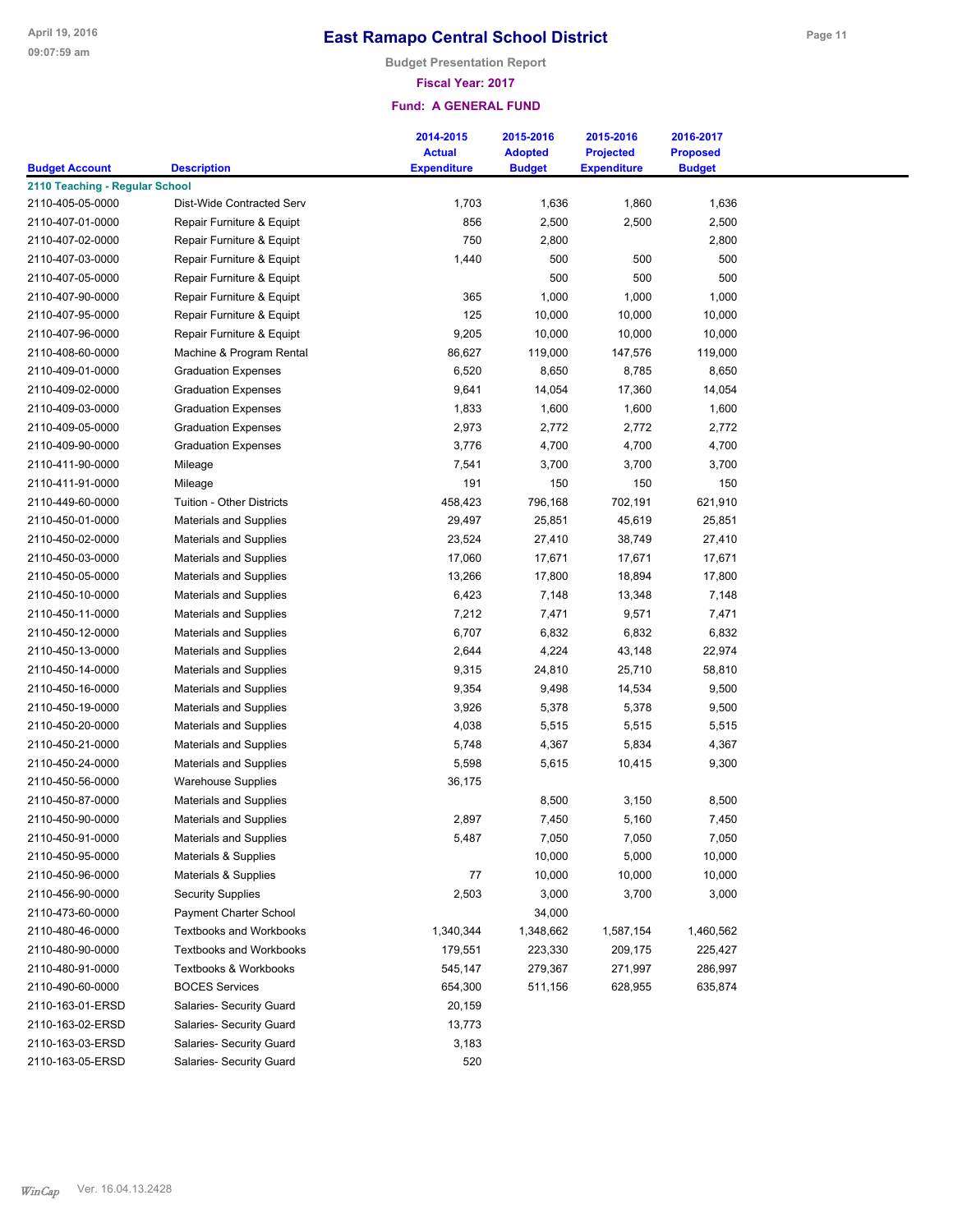**Budget Presentation Report**

**Fiscal Year: 2017**

|                                          |                                  | 2014-2015          | 2015-2016      | 2015-2016          | 2016-2017       |
|------------------------------------------|----------------------------------|--------------------|----------------|--------------------|-----------------|
|                                          |                                  | <b>Actual</b>      | <b>Adopted</b> | <b>Projected</b>   | <b>Proposed</b> |
| <b>Budget Account</b>                    | <b>Description</b>               | <b>Expenditure</b> | <b>Budget</b>  | <b>Expenditure</b> | <b>Budget</b>   |
| 2110 Teaching - Regular School           |                                  |                    |                |                    |                 |
| 2110-163-01-OVER                         | Salaries- Security Guard         |                    |                |                    | 20,000          |
| 2110-163-02-OVER                         | Salaries- Security Guard         |                    |                |                    | 20,000          |
| 2110-163-03-OVER                         | Salaries- Security Guard         |                    |                |                    | 10,000          |
| 2110-163-05-OVER                         | Salaries- Security Guard         |                    |                |                    | 10,000          |
| 2110-163-01-ROVR                         | Salaries- Security Guard         | 7,922              |                |                    |                 |
| 2110-163-02-ROVR                         | Salaries- Security Guard         | 1,354              |                |                    |                 |
| 2110-163-03-ROVR                         | Salaries- Security Guard         | 58                 |                |                    |                 |
| 2110-163-05-ROVR                         | Salaries- Security Guard         | 249                |                |                    |                 |
| 2110-200-60-STVP                         | Equipment & Other Capital        | 274,757            |                |                    |                 |
| 2110-400-60-STVP                         | <b>Contractual Services</b>      | 83,164             |                |                    |                 |
| <b>2110 Function Subtotal</b>            |                                  | 47,682,998         | 48,216,988     | 48,738,028         | 49,141,601      |
| 2250 Program for Students with Disabilit |                                  |                    |                |                    |                 |
| 2250-111-60-0000                         | KindergartenTeachersFullK        | 219,578            | 223,984        | 223,984            | 229,875         |
| 2250-120-60-0000                         | <b>Elementary Teachers</b>       | 6,331,859          | 6,822,690      | 6,997,110          | 7,134,946       |
| 2250-131-60-0000                         | Middle School Teachers           | 2,345,394          | 2,315,000      | 2,586,225          | 2,683,089       |
| 2250-132-60-0000                         | <b>High School Teachers</b>      | 3,324,236          | 3,392,638      | 3,710,288          | 3,909,702       |
| 2250-133-60-0000                         | <b>Teaching Assistants</b>       | 2,955,797          | 3,397,462      | 3,152,092          | 3,374,413       |
| 2250-150-60-0000                         | <b>Instructional Salaries</b>    | 661,218            | 916,544        | 765,826            | 772,004         |
| 2250-160-60-0000                         | Non-Instructional Salarie        | 76,698             | 74,732         | 74,732             | 74,732          |
| 2250-170-60-0000                         | Non-Instr Sals - COTAs           | 564,715            | 578,079        | 578,079            | 654,624         |
| 2250-179-60-0000                         | Non-Instr Sals - Aides           | 1,228,279          | 1,095,364      | 1,391,865          | 1,567,827       |
| 2250-200-60-0000                         | Equipment & Other Capital        |                    | 11,206         | 20,357             | 11,206          |
| 2250-400-60-0000                         | <b>Contractual Services</b>      | 393,035            | 430,000        | 427,467            | 400,000         |
| 2250-401-60-0000                         | Impartial Hearing Officer        | 45,027             | 45,025         | 45,025             | 45,025          |
| 2250-410-60-0000                         | <b>Testing &amp; Analysis</b>    |                    | 1,000          | 1,000              | 1,000           |
| 2250-411-60-0000                         | Mileage                          | 6,879              | 6,200          | 6,200              | 6,200           |
| 2250-449-60-0000                         | <b>Tuition - Private Schools</b> | 2,551,027          | 3,170,958      | 2,872,916          | 2,770,958       |
| 2250-450-60-0000                         | <b>Materials and Supplies</b>    | 258,867            | 306,356        | 243,601            | 220,000         |
| 2250-471-60-0000                         | <b>Tuition - Other Districts</b> | 4,495,370          | 4,666,662      | 4,666,662          | 4,803,435       |
| 2250-490-60-0000                         | <b>BOCES Services</b>            | 12,689,092         | 13,236,356     | 12,876,240         | 13,069,763      |
| 2250-449-60-SETL                         | TuitioPrivateSchools-Setl        | 587,477            | 700,540        | 688,301            | 600,000         |
| 2250-450-60-STAC                         | <b>Materials and Supplies</b>    | 1,989              |                | 2,938              |                 |
| <b>2250 Function Subtotal</b>            |                                  | 38,736,537         | 41,390,796     | 41,330,908         | 42,328,799      |
| <b>2270 Pupils with Special Needs</b>    |                                  |                    |                |                    |                 |
| 2270-111-14-0000                         | Kindergarten TeachersFull        | 314,417            | 380,955        | 380,955            | 386,513         |
| 2270-120-10-0000                         | <b>Elementary Teachers</b>       | 251,661            | 257,285        | 257,285            | 263,001         |
| 2270-120-11-0000                         | <b>Elementary Teachers</b>       | 318,160            | 387,155        | 387,155            | 366,067         |
| 2270-120-12-0000                         | <b>Elementary Teachers</b>       | 138,292            | 142,024        | 142,024            | 102,850         |
| 2270-120-13-0000                         | <b>Elementary Teachers</b>       | 66,191             | 68,374         | 68,374             | 73,924          |
| 2270-120-16-0000                         | <b>Elementary Teachers</b>       | 292,807            | 360,597        | 360,597            | 295,931         |
| 2270-120-19-0000                         | <b>Elementary Teachers</b>       | 225,365            | 233,365        | 233,365            | 239,973         |
| 2270-120-20-0000                         | <b>Elementary Teachers</b>       | 133,889            | 135,986        | 135,986            | 167,875         |
| 2270-120-21-0000                         | <b>Elementary Teachers</b>       | 162,028            | 166,420        | 166,420            | 127,709         |
| 2270-120-24-0000                         | <b>Elementary Teachers</b>       | 91,768             | 96,483         | 96,483             | 185,687         |
| 2270-131-03-0000                         | Middle School Teachers           | 234,823            | 240,709        | 240,709            | 251,767         |
| 2270-131-05-0000                         | Middle School Teachers           | 154,559            | 158,588        | 158,588            | 124,455         |
|                                          |                                  |                    |                |                    |                 |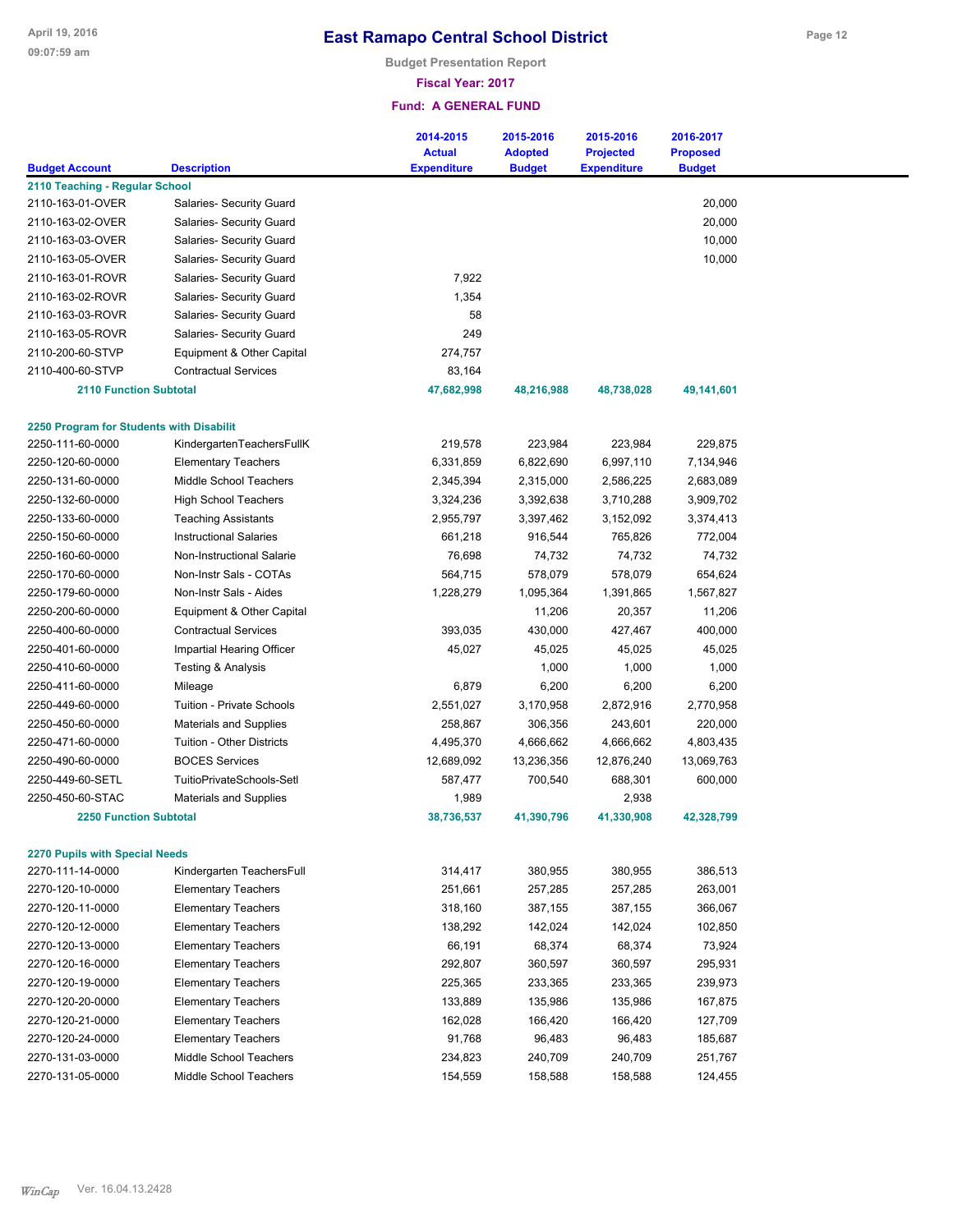**Budget Presentation Report**

**Fiscal Year: 2017**

|                                         |                                             | 2014-2015<br><b>Actual</b> | 2015-2016<br><b>Adopted</b> | 2015-2016<br><b>Projected</b> | 2016-2017<br><b>Proposed</b> |  |
|-----------------------------------------|---------------------------------------------|----------------------------|-----------------------------|-------------------------------|------------------------------|--|
| <b>Budget Account</b>                   | <b>Description</b>                          | <b>Expenditure</b>         | <b>Budget</b>               | <b>Expenditure</b>            | <b>Budget</b>                |  |
| 2270 Pupils with Special Needs          |                                             |                            |                             |                               |                              |  |
| 2270-132-01-0000                        | <b>High School Teachers</b>                 | 607,931                    | 685,382                     | 685,382                       | 603,075                      |  |
| 2270-132-02-0000                        | <b>High School Teachers</b>                 | 700,336                    | 720,163                     | 720,163                       | 800,209                      |  |
| <b>2270 Function Subtotal</b>           |                                             | 3,692,227                  | 4,033,486                   | 4,033,486                     | 3,989,036                    |  |
| <b>2280 Occupational Education 9-12</b> |                                             |                            |                             |                               |                              |  |
| 2280-490-60-0000                        | <b>BOCES Services</b>                       | 381,164                    | 306,600                     | 306,600                       | 309,973                      |  |
| <b>2280 Function Subtotal</b>           |                                             | 381,164                    | 306,600                     | 306,600                       | 309,973                      |  |
| 2335 Teaching - Summer School           |                                             |                            |                             |                               |                              |  |
| 2335-490-60-0000                        | <b>BOCES Services</b>                       | 28,725                     | 29,357                      | 35,440                        | 35,830                       |  |
| <b>2335 Function Subtotal</b>           |                                             | 28,725                     | 29,357                      | 35,440                        | 35,830                       |  |
|                                         |                                             |                            |                             |                               |                              |  |
| 2610 School Library and Audio/Visual    |                                             |                            |                             |                               |                              |  |
| 2610-150-01-0000                        | Instruct Sals - Librarian                   | 116,784                    | 119,686                     | 119,686                       | 122,635                      |  |
| 2610-150-02-0000                        | Instruct Sals - Librarian                   | 141,113                    | 124,636                     | 124,636                       | 124,636                      |  |
| 2610-150-03-0000                        | Instruct Sals - Librarian                   | 110,331                    | 113,798                     | 113,798                       | 116,760                      |  |
| 2610-150-05-0000                        | Instruct Sals - Librarian                   | 132,346                    | 133,669                     | 133,669                       | 135,007                      |  |
| 2610-177-01-0000                        | Aides and Technicians                       | 27,463                     | 27,463                      | 27,463                        | 27,463                       |  |
| 2610-177-02-0000                        | Aides and Technicians                       | 27,463                     | 27,463                      | 27,463                        | 27,463                       |  |
| 2610-407-01-0000                        | Repair Furniture & Equipt                   |                            | 1,000                       | 1,000                         | 1,000                        |  |
| 2610-407-02-0000                        | Repair Furniture & Equipt                   |                            | 500                         | 500                           | 500                          |  |
| 2610-407-90-0000                        | Repair Books & Equipt                       |                            | 1,000                       | 1,000                         | 1,000                        |  |
| 2610-407-91-0000                        | Repair Books & Equipt                       |                            | 1,750                       | 1,750                         | 1,750                        |  |
| 2610-451-02-0000                        | <b>Library Supplies</b>                     | 255                        | 500                         | 500                           | 500                          |  |
| 2610-451-03-0000                        | <b>Library Supplies</b>                     |                            | 400                         | 400                           | 400                          |  |
| 2610-451-05-0000                        | <b>Library Supplies</b>                     | 336                        | 400                         | 400                           | 400                          |  |
| 2610-451-10-0000                        | <b>Library Supplies</b>                     | 11                         | 100                         | 100                           | 100                          |  |
| 2610-451-11-0000                        | <b>Library Supplies</b>                     | 62                         | 100                         | 100                           | 100                          |  |
| 2610-451-12-0000                        | <b>Library Supplies</b>                     |                            | 100                         | 100                           | 100                          |  |
| 2610-451-13-0000                        | <b>Library Supplies</b>                     | 92                         | 100                         | 100                           | 100                          |  |
| 2610-451-14-0000                        | <b>Library Supplies</b>                     |                            | 100                         | 100                           | 100                          |  |
| 2610-451-16-0000                        | <b>Library Supplies</b>                     |                            | 100                         | 100<br>100                    | 100<br>100                   |  |
| 2610-451-19-0000                        | <b>Library Supplies</b>                     |                            | 100<br>100                  | 100                           | 100                          |  |
| 2610-451-20-0000<br>2610-451-21-0000    | <b>Library Supplies</b><br>Library Supplies |                            | 100                         | 100                           | 100                          |  |
| 2610-451-24-0000                        | <b>Library Supplies</b>                     |                            | 334                         | 334                           | 334                          |  |
| 2610-451-89-0000                        | <b>Library Supplies</b>                     |                            | 200                         | 200                           | 200                          |  |
| 2610-455-01-0000                        | <b>Audio-Visual Supplies</b>                | 2,936                      | 3,000                       | 3,000                         | 3,000                        |  |
| 2610-455-02-0000                        | <b>Audio-Visual Supplies</b>                | 2,984                      | 3,000                       | 1,000                         | 3,000                        |  |
| 2610-455-03-0000                        | <b>Audio-Visual Supplies</b>                | 650                        | 770                         | 770                           | 770                          |  |
| 2610-455-05-0000                        | <b>Audio-Visual Supplies</b>                | 706                        | 770                         | 770                           | 770                          |  |
| 2610-455-10-0000                        | <b>Audio-Visual Supplies</b>                | 283                        | 500                         | 500                           | 500                          |  |
| 2610-455-11-0000                        | <b>Audio-Visual Supplies</b>                | 493                        | 500                         | 500                           | 500                          |  |
| 2610-455-12-0000                        | <b>Audio-Visual Supplies</b>                |                            | 500                         | 500                           | 500                          |  |
| 2610-455-13-0000                        | <b>Audio-Visual Supplies</b>                | 471                        | 500                         | 500                           | 500                          |  |
| 2610-455-14-0000                        | <b>Audio-Visual Supplies</b>                | 190                        | 500                         | 500                           | 500                          |  |
| 2610-455-16-0000                        | <b>Audio-Visual Supplies</b>                | 468                        | 500                         | 500                           | 500                          |  |
| 2610-455-19-0000                        | Audio-Visual Supplies                       | 500                        | 500                         | 500                           | 500                          |  |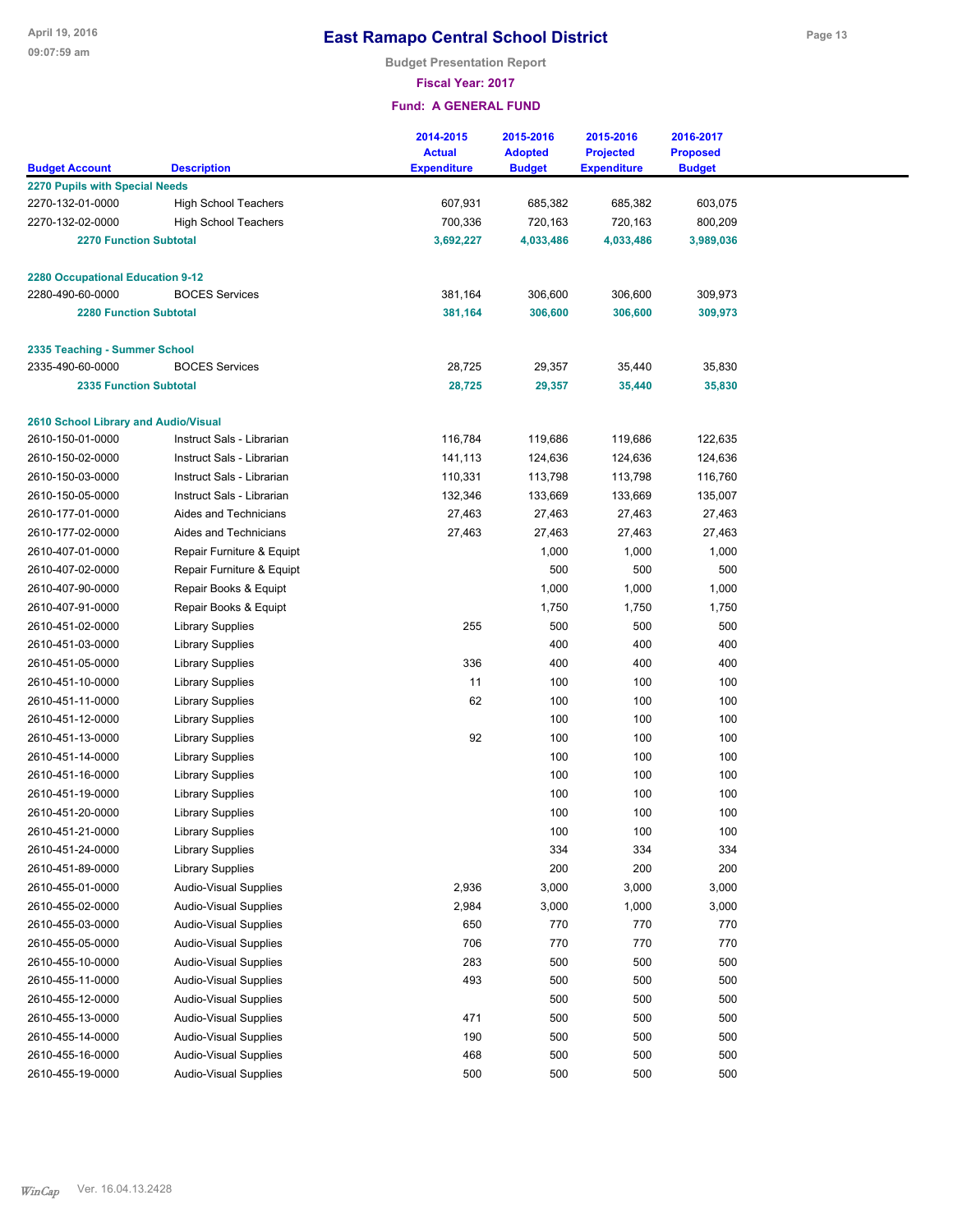**Budget Presentation Report**

#### **Fiscal Year: 2017**

#### **Fund: A GENERAL FUND**

| <b>Budget Account</b>                     | <b>Description</b>           | 2014-2015<br><b>Actual</b><br><b>Expenditure</b> | 2015-2016<br><b>Adopted</b><br><b>Budget</b> | 2015-2016<br><b>Projected</b><br><b>Expenditure</b> | 2016-2017<br><b>Proposed</b><br><b>Budget</b> |  |
|-------------------------------------------|------------------------------|--------------------------------------------------|----------------------------------------------|-----------------------------------------------------|-----------------------------------------------|--|
| 2610 School Library and Audio/Visual      |                              |                                                  |                                              |                                                     |                                               |  |
| 2610-455-20-0000                          | Audio-Visual Supplies        | 242                                              | 500                                          | 500                                                 | 500                                           |  |
| 2610-455-21-0000                          | <b>Audio-Visual Supplies</b> | 499                                              | 500                                          | 500                                                 | 500                                           |  |
| 2610-455-24-0000                          | <b>Audio-Visual Supplies</b> | 496                                              | 500                                          | 500                                                 | 500                                           |  |
| 2610-460-01-0000                          | Library Books - Aidable      | 8,018                                            | 7,494                                        | 7,761                                               | 14,994                                        |  |
| 2610-460-02-0000                          |                              |                                                  |                                              | 8,388                                               | 15,888                                        |  |
|                                           | Library Books - Aidable      | 8,045                                            | 8,388                                        |                                                     |                                               |  |
| 2610-460-03-0000                          | Library Books - Aidable      | 5,013                                            | 3,419                                        | 3,419                                               | 3,419                                         |  |
| 2610-460-05-0000                          | Library Books - Aidable      | 4,324                                            | 4,286                                        | 4,286                                               | 4,500                                         |  |
| 2610-460-10-0000                          | Library Books - Aidable      | 3,102                                            | 3,138                                        | 6,138                                               | 5,210                                         |  |
| 2610-460-11-0000                          | Library Books - Aidable      | 1,091                                            | 2,913                                        | 4,512                                               | 2,913                                         |  |
| 2610-460-12-0000                          | Library Books - Aidable      | 3,635                                            | 2,988                                        | 2,988                                               | 2,988                                         |  |
| 2610-460-13-0000                          | Library Books - Aidable      | 2,484                                            | 2,444                                        | 2,444                                               | 8,260                                         |  |
| 2610-460-14-0000                          | Library Books - Aidable      | 4,225                                            | 4,625                                        | 4,625                                               | 4,625                                         |  |
| 2610-460-16-0000                          | Library Books - Aidable      | 4,835                                            | 3,350                                        | 3,350                                               | 3,350                                         |  |
| 2610-460-19-0000                          | Library Books - Aidable      | 2,716                                            | 2,900                                        | 2,900                                               | 7,608                                         |  |
| 2610-460-20-0000                          | Library Books - Aidable      | 2,378                                            | 2,494                                        | 2,494                                               | 6,700                                         |  |
| 2610-460-21-0000                          | Library Books - Aidable      | 2,528                                            | 2,931                                        | 2,931                                               | 5,862                                         |  |
| 2610-460-24-0000                          | Library Books - Aidable      | 2,879                                            | 2,819                                        | 2,819                                               | 4,139                                         |  |
| 2610-460-46-0000                          | Library Books - Aidable      | 52,358                                           | 144,706                                      | 179,866                                             | 156,706                                       |  |
| 2610-460-90-0000                          | Library Books - Aidable      | 8,870                                            |                                              | 3,098                                               |                                               |  |
| 2610-460-91-0000                          | Software & Lib Books Aida    | 13,978                                           |                                              | 4,000                                               |                                               |  |
| <b>2610 Function Subtotal</b>             |                              | 697,653                                          | 765,134                                      | 810,258                                             | 820,650                                       |  |
|                                           |                              |                                                  |                                              |                                                     |                                               |  |
| <b>2630 Computer Assisted Instruction</b> |                              |                                                  |                                              |                                                     |                                               |  |
| 2630-200-01-0000                          | Equipment & Other Capital    | 6,313                                            | 6,500                                        | 6,500                                               | 7,500                                         |  |
| 2630-200-02-0000                          | Equipment & Other Capital    | 5,909                                            | 6,500                                        | 7,090                                               | 7,500                                         |  |
| 2630-200-03-0000                          | Equipment & Other Capital    | 1,136                                            | 1,200                                        | 1,200                                               | 1,400                                         |  |
| 2630-200-05-0000                          | Equipment & Other Capital    | 1,126                                            | 1,200                                        | 1,200                                               | 1,400                                         |  |
| 2630-200-10-0000                          | Equipment & Other Capital    | 1,191                                            | 1,200                                        | 1,200                                               | 1,400                                         |  |
| 2630-200-11-0000                          | Equipment & Other Capital    | 1,024                                            | 1,200                                        | 1,200                                               | 1,400                                         |  |
| 2630-200-12-0000                          | Equipment & Other Capital    | 978                                              | 1,200                                        | 1,200                                               | 1,400                                         |  |
| 2630-200-13-0000                          | Equipment & Other Capital    | 557                                              | 1,000                                        | 1,000                                               | 1,300                                         |  |
| 2630-200-14-0000                          | Equipment & Other Capital    | 156                                              | 200                                          | 200                                                 | 1,000                                         |  |
| 2630-200-16-0000                          | Equipment & Other Capital    | 702                                              | 750                                          | 1,150                                               | 1,300                                         |  |
| 2630-200-19-0000                          | Equipment & Other Capital    | 1,578                                            | 1,900                                        | 1,900                                               | 1,900                                         |  |
| 2630-200-20-0000                          | Equipment & Other Capital    | 1,353                                            | 1,500                                        | 1,500                                               | 1,500                                         |  |
| 2630-200-21-0000                          | Equipment & Other Capital    | 1,190                                            | 1,700                                        | 1,700                                               | 1,700                                         |  |
| 2630-200-24-0000                          | Equipment & Other Capital    | 1,315                                            | 1,400                                        | 1,400                                               | 1,400                                         |  |
| 2630-200-46-0000                          | Equipment & Other Capital    | 170,704                                          | 113,741                                      | 158,260                                             | 178,997                                       |  |
| 2630-200-90-0000                          | Equipment & Other Capital    | 11,598                                           | 18,489                                       | 58,753                                              | 18,489                                        |  |
| 2630-200-91-0000                          | Equipment & Other Capital    | 4,597                                            | 23,532                                       | 23,132                                              | 23,532                                        |  |
| 2630-400-60-0000                          | <b>Contractual Services</b>  | 3,184                                            |                                              |                                                     |                                               |  |
| 2630-450-60-0000                          | Materials & Supplies         |                                                  | 5,077                                        | 947                                                 | 5,077                                         |  |
| 2630-460-46-0000                          | Software - Aidable           | 34,190                                           | 346,381                                      | 89,932                                              | 375,543                                       |  |
|                                           |                              |                                                  |                                              |                                                     | 130,236                                       |  |
| 2630-460-60-0000                          | Software - Aidable           | 146,872                                          | 129,877                                      | 156,739                                             |                                               |  |
| 2630-490-60-0000                          | <b>BOCES Services</b>        | 1,538,828                                        | 1,426,355                                    | 1,681,605                                           | 1,700,103                                     |  |
| <b>2630 Function Subtotal</b>             |                              | 1,934,501                                        | 2,090,902                                    | 2,197,808                                           | 2,464,077                                     |  |

**2805 Attendance Services**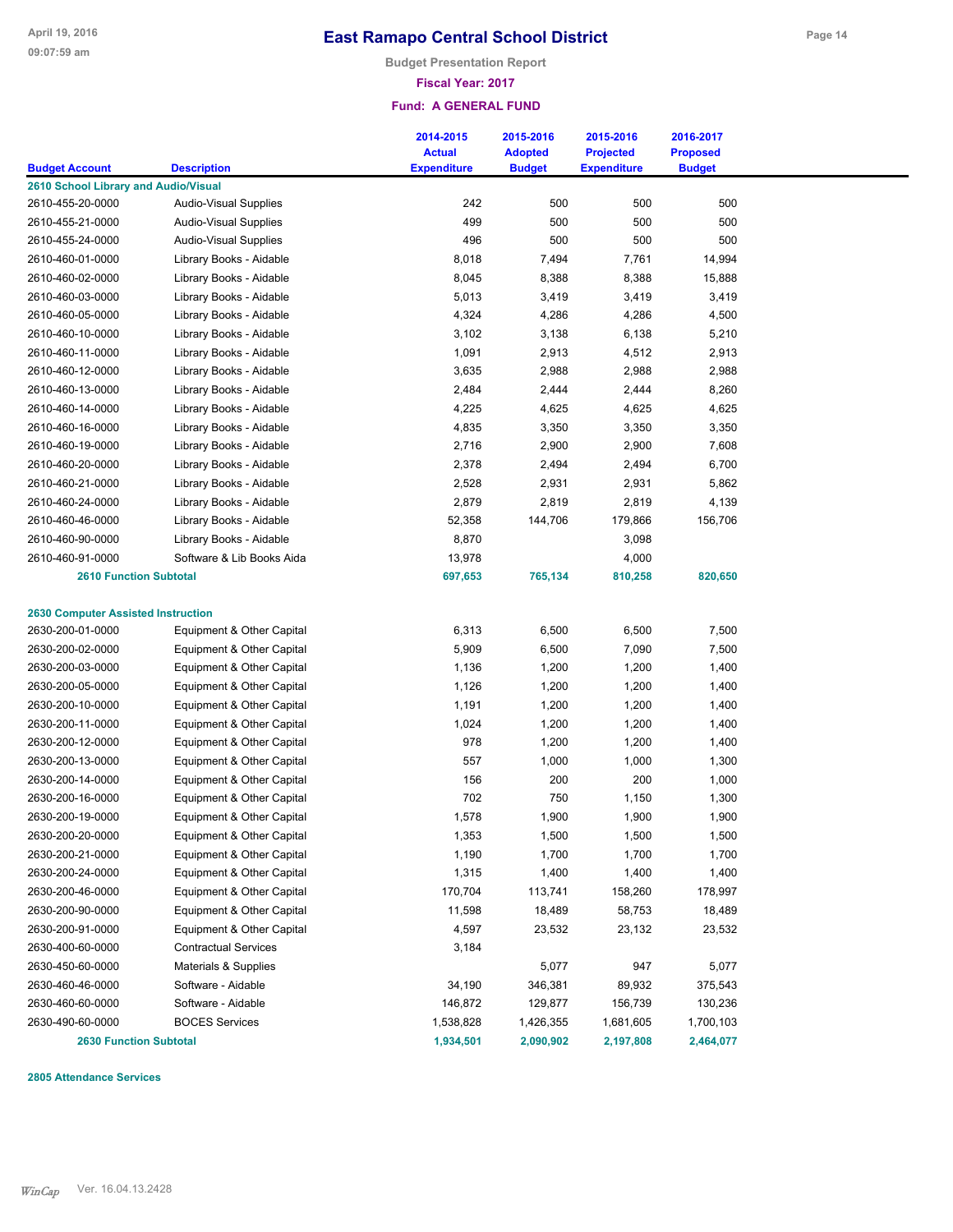**Budget Presentation Report**

**Fiscal Year: 2017**

|                                                     |                               | 2014-2015<br><b>Actual</b> | 2015-2016<br><b>Adopted</b> | 2015-2016<br><b>Projected</b> | 2016-2017<br><b>Proposed</b> |
|-----------------------------------------------------|-------------------------------|----------------------------|-----------------------------|-------------------------------|------------------------------|
| <b>Budget Account</b>                               | <b>Description</b>            | <b>Expenditure</b>         | <b>Budget</b>               | <b>Expenditure</b>            | <b>Budget</b>                |
| <b>2805 Attendance Services</b><br>2805-150-60-0000 | <b>Instructional Salaries</b> | 39,533                     | 30,707                      | 30,707                        | 128,000                      |
| 2805-411-60-0000                                    | Mileage                       |                            | 500                         | 500                           | 500                          |
| 2805-450-60-0000                                    | <b>Materials and Supplies</b> |                            | 300                         | 300                           | 300                          |
| <b>2805 Function Subtotal</b>                       |                               | 39,533                     | 31,507                      | 31,507                        | 128,800                      |
|                                                     |                               |                            |                             |                               |                              |
| <b>2810 Guidance Services</b>                       |                               |                            |                             |                               |                              |
| 2810-150-01-0000                                    | <b>Instructional Salaries</b> | 563,290                    | 533,154                     | 533,154                       | 581,417                      |
| 2810-150-02-0000                                    | <b>Instructional Salaries</b> | 613,948                    | 587,864                     | 587,864                       | 549,500                      |
| 2810-150-03-0000                                    | <b>Instructional Salaries</b> | 235,848                    | 233,914                     | 233,914                       | 239,833                      |
| 2810-150-05-0000                                    | <b>Instructional Salaries</b> | 297,945                    | 291,118                     | 291,118                       | 277,208                      |
| 2810-162-01-0000                                    | Salaries - Clerical           | 115,697                    | 107,237                     | 107,237                       | 110,150                      |
| 2810-162-02-0000                                    | Salaries - Clerical           | 178,709                    | 180,012                     | 180,012                       | 182,390                      |
| 2810-162-03-0000                                    | Salaries - Clerical           | 66,849                     | 60,609                      | 60,609                        | 92,247                       |
| 2810-162-05-0000                                    | Salaries - Clerical           | 58,234                     | 59,393                      | 59,393                        | 59,393                       |
| 2810-400-01-0000                                    | <b>Contractual Services</b>   | 624                        | 650                         | 650                           | 650                          |
| 2810-400-02-0000                                    | <b>Contractual Services</b>   | 150                        | 650                         | 650                           | 650                          |
| 2810-400-05-0000                                    | <b>Contractual Services</b>   | 51                         |                             |                               |                              |
| 2810-407-03-0000                                    | Repair Furniture & Equipt     |                            | 500                         | 500                           | 500                          |
| 2810-411-01-0000                                    | Mileage                       |                            | 100                         | 100                           | 100                          |
| 2810-411-02-0000                                    | Mileage                       |                            | 100                         | 100                           | 100                          |
| 2810-411-03-0000                                    | Mileage                       |                            | 100                         | 100                           | 100                          |
| 2810-411-05-0000                                    | Mileage                       |                            | 75                          | 75                            | 75                           |
| 2810-450-01-0000                                    | <b>Materials and Supplies</b> | 1,438                      | 1,500                       | 1,500                         | 1,500                        |
| 2810-450-02-0000                                    | <b>Materials and Supplies</b> | 1,772                      | 1,750                       | 1,750                         | 1,750                        |
| 2810-450-03-0000                                    | <b>Materials and Supplies</b> | 359                        | 1,000                       | 1,000                         | 1,000                        |
| 2810-450-05-0000                                    | <b>Materials and Supplies</b> | 998                        | 1,000                       | 1,000                         | 1,000                        |
| <b>2810 Function Subtotal</b>                       |                               | 2,135,912                  | 2,060,726                   | 2,060,726                     | 2,099,563                    |
|                                                     |                               |                            |                             |                               |                              |
| <b>2815 Health Services</b>                         |                               |                            |                             |                               |                              |
| 2815-160-60-0000                                    | Salaries - Nurses             | 1,360,592                  | 1,388,179                   | 1,388,179                     | 1,404,891                    |
| 2815-163-60-0000                                    | Salaries - Health Aides       | 91,095                     | 91,541                      | 91,541                        | 91,541                       |
| 2815-183-60-0000                                    | Salaries - Physicians         | 18,665                     | 7,000                       | 7,000                         | 7,000                        |
| 2815-400-60-0000                                    | <b>Contractual Services</b>   | 1,015,801                  | 1,349,314                   | 1,183,483                     | 1,130,000                    |
| 2815-411-60-0000                                    | Mileage                       |                            | 100                         | 100                           | 100                          |
| 2815-442-60-0000                                    | <b>Consultant Services</b>    |                            | 8,200                       | 8,200                         | 8,200                        |
| 2815-450-60-0000                                    | Materials & Supplies          | 14,821                     | 16,100                      | 16,100                        | 16,100                       |
| <b>2815 Function Subtotal</b>                       |                               | 2,500,974                  | 2,860,434                   | 2,694,603                     | 2,657,832                    |
|                                                     |                               |                            |                             |                               |                              |
| <b>2820 Psychological Services</b>                  |                               |                            |                             |                               |                              |
| 2820-150-60-0000                                    | Salaries - Psychologists      | 2,717,375                  | 2,869,059                   | 2,910,351                     | 2,781,699                    |
| 2820-410-60-0000                                    | Testing & Analysis            | 21,025                     | 22,000                      | 22,000                        | 22,000                       |
| 2820-411-60-0000                                    | Mileage                       | 1,025                      | 500                         | 500                           | 500                          |
| 2820-450-60-0000                                    | Materials & Supplies          | 2,275                      | 3,930                       | 3,930                         | 3,930                        |
| <b>2820 Function Subtotal</b>                       |                               | 2,741,700                  | 2,895,489                   | 2,936,781                     | 2,808,129                    |
| <b>2826 Speech Therapist Services</b>               |                               |                            |                             |                               |                              |
| 2826-150-60-0000                                    | Salaries - Speech Therap      | 3,385,433                  | 3,417,907                   | 3,417,907                     | 3,865,881                    |
| 2826-400-60-0000                                    | <b>Contractual Services</b>   | 18,844                     | 45,000                      | 35,888                        | 45,000                       |
|                                                     |                               |                            |                             |                               |                              |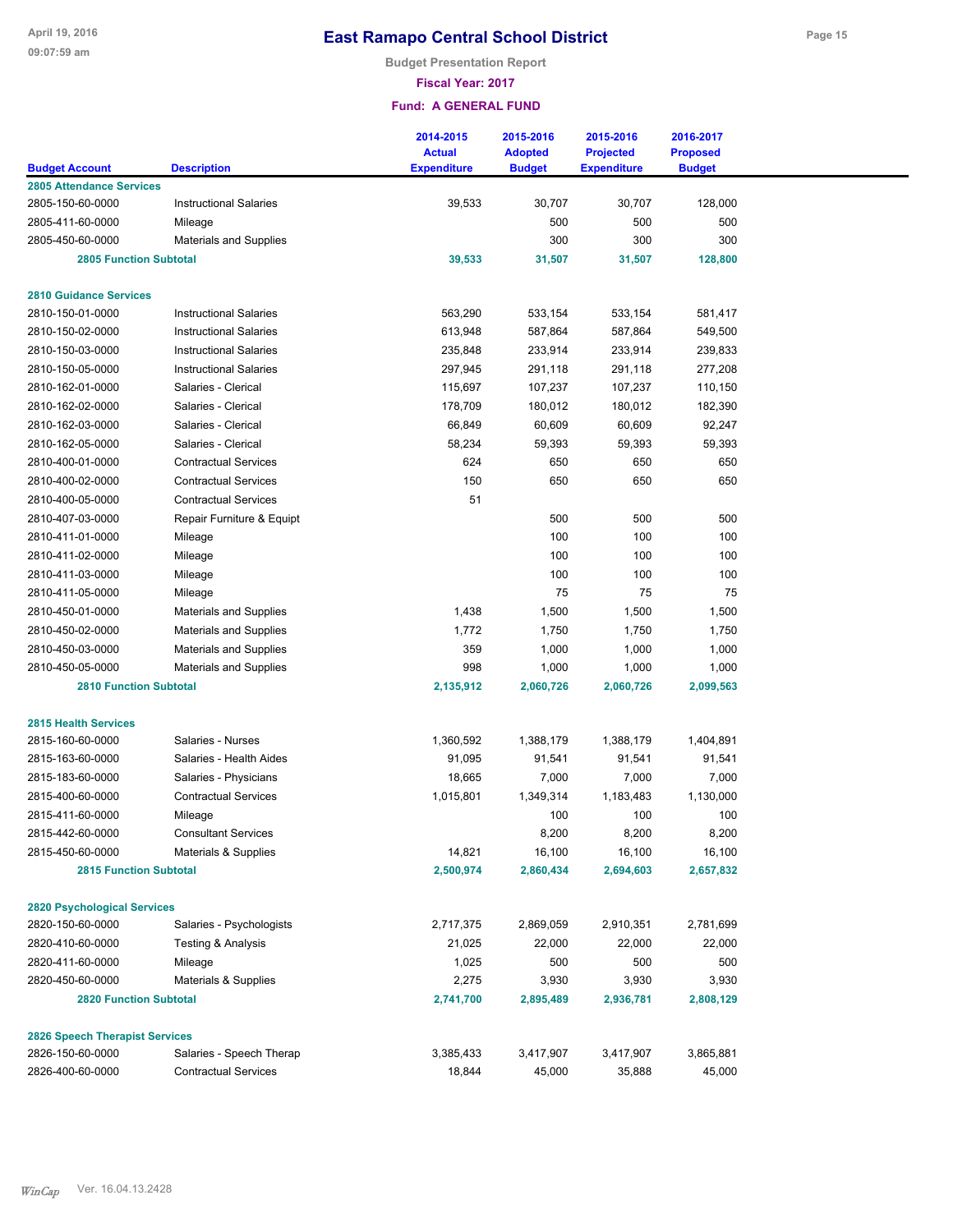**Budget Presentation Report**

**Fiscal Year: 2017**

|                                                           |                                                            | 2014-2015          | 2015-2016      | 2015-2016          | 2016-2017       |  |
|-----------------------------------------------------------|------------------------------------------------------------|--------------------|----------------|--------------------|-----------------|--|
|                                                           |                                                            | <b>Actual</b>      | <b>Adopted</b> | <b>Projected</b>   | <b>Proposed</b> |  |
| <b>Budget Account</b>                                     | <b>Description</b>                                         | <b>Expenditure</b> | <b>Budget</b>  | <b>Expenditure</b> | <b>Budget</b>   |  |
| <b>2826 Speech Therapist Services</b><br>2826-407-60-0000 | Repair Furniture & Equipt                                  |                    | 3,300          | 3,300              | 3,300           |  |
| 2826-410-60-0000                                          | Testing & Analysis                                         | 6,629              | 8,000          | 8,000              |                 |  |
| 2826-411-60-0000                                          |                                                            | 2,972              | 3,800          | 3,800              | 8,000<br>3,800  |  |
|                                                           | Mileage                                                    |                    |                |                    |                 |  |
| 2826-450-60-0000                                          | Materials & Supplies                                       | 24,177             | 33,300         | 41,300             | 33,300          |  |
| <b>2826 Function Subtotal</b>                             |                                                            | 3,438,055          | 3,511,307      | 3,510,195          | 3,959,281       |  |
| <b>2850 Co-Curricular Activities</b>                      |                                                            |                    |                |                    |                 |  |
| 2850-150-01-0000                                          | Inst Salaries - Co-Curric                                  | 97,468             | 50,000         | 50,000             | 50,000          |  |
| 2850-150-02-0000                                          | Inst Salaries - Co-Curric                                  | 84,666             | 50,000         | 50,000             | 50,000          |  |
| 2850-150-03-0000                                          | Inst Salaries - Co-Curric                                  | 23,538             | 25,000         | 25,000             | 25,000          |  |
| 2850-150-05-0000                                          | Inst Salaries - Co-Curric                                  | 2,944              | 25,000         | 25,000             | 25,000          |  |
| 2850-150-20-0000                                          | Inst Salaries - Co-Curric                                  | 10,221             |                |                    |                 |  |
| 2850-150-21-0000                                          | Inst Salaries - Co-Curric                                  | 1,132              |                |                    |                 |  |
| 2850-150-60-0000                                          | Inst Salaries - Co-Curric                                  | $-3,752$           |                |                    |                 |  |
| 2850-150-91-0000                                          | Inst Salaries - Co-Curric                                  |                    | 20,000         | 20,000             | 20,000          |  |
| 2850-150-95-0000                                          | <b>Instructional Salaries</b>                              |                    | 25,000         | 25,000             | 25,000          |  |
| 2850-150-96-0000                                          | Inst Salaries - Co-Curric                                  | 2,820              | 28,000         | 28,000             | 28,000          |  |
| 2850-150-97-0000                                          | <b>Instructional Salaries</b>                              | 39,231             | 40,000         | 40,000             | 40,000          |  |
| 2850-160-01-0000                                          | Non-Instructional Salarie                                  | 4,917              |                |                    |                 |  |
| 2850-160-02-0000                                          | Non-Instructional Salarie                                  | 5,872              |                |                    |                 |  |
| 2850-160-05-0000                                          | Non-Instructional Salarie                                  | 6,188              |                |                    |                 |  |
| 2850-160-13-0000                                          | <b>Non-Instructional Salarie</b>                           | 566                |                |                    |                 |  |
| 2850-400-01-0000                                          | <b>Contractual Services</b>                                | 2,271              | 15,000         | 15,000             | 15,000          |  |
| 2850-400-02-0000                                          | <b>Contractual Services</b>                                | 2,065              | 5,000          | 4,000              | 5,000           |  |
| 2850-400-03-0000                                          | <b>Contractual Services</b>                                |                    | 3,000          | 3,000              | 3,000           |  |
| 2850-400-05-0000                                          | <b>Contractual Services</b>                                |                    | 3,000          | 3,000              | 3,000           |  |
| 2850-400-13-0000                                          | <b>Contractual Services</b>                                |                    | 315            | 315                | 315             |  |
| 2850-400-16-0000                                          | <b>Contractual Services</b>                                |                    | 175            | 175                | 175             |  |
|                                                           | <b>Contractual Services</b>                                |                    | 315            |                    | 315             |  |
| 2850-400-24-0000                                          |                                                            |                    |                | 315                |                 |  |
| 2850-400-96-0000<br>2850-400-97-0000                      | <b>Contractual Services</b><br><b>Contractual Services</b> | 2,535              | 5,252          | 5,252              | 5,252           |  |
|                                                           |                                                            | 125                | 10,000         | 10,000             | 10,000          |  |
| 2850-402-01-0000                                          | Conferences                                                |                    | 1,000          | 1,000              | 1,000           |  |
| 2850-402-02-0000<br>2850-402-03-0000                      | Conferences<br>Conferences                                 | 75                 | 200            | 300                | 200             |  |
|                                                           |                                                            |                    | 630            | 630                | 630             |  |
| 2850-402-05-0000                                          | Conferences                                                |                    | 630            | 630                | 630             |  |
| 2850-407-97-0000                                          | Repair Furniture & Equipt                                  | 1,545              | 5,000          | 5,000              | 5,000           |  |
| 2850-408-97-0000                                          | Machine & Program Rental                                   |                    | 2,000          | 2,000              | 2,000           |  |
| 2850-450-01-0000                                          | <b>Materials and Supplies</b>                              | 6,426              | 630            | 630                | 630             |  |
| 2850-450-02-0000                                          | Materials and Supplies                                     | 4,676              | 1,000          | 900                | 1,000           |  |
| 2850-450-03-0000                                          | Materials and Supplies                                     |                    | 1,000          | 1,000              | 1,000           |  |
| 2850-450-05-0000                                          | Materials and Supplies                                     | 1,124              | 1,400          | 1,400              | 1,400           |  |
| 2850-450-10-0000                                          | Materials and Supplies                                     |                    | 175            | 175                | 175             |  |
| 2850-450-11-0000                                          | Materials and Supplies                                     | 139                | 175            | 175                | 175             |  |
| 2850-450-12-0000                                          | Materials and Supplies                                     |                    | 175            | 175                | 175             |  |
| 2850-450-13-0000                                          | Materials and Supplies                                     |                    | 175            | 175                | 175             |  |
| 2850-450-16-0000                                          | Materials and Supplies                                     |                    | 175            | 175                | 175             |  |
| 2850-450-19-0000                                          | Materials and Supplies                                     |                    | 175            | 175                | 175             |  |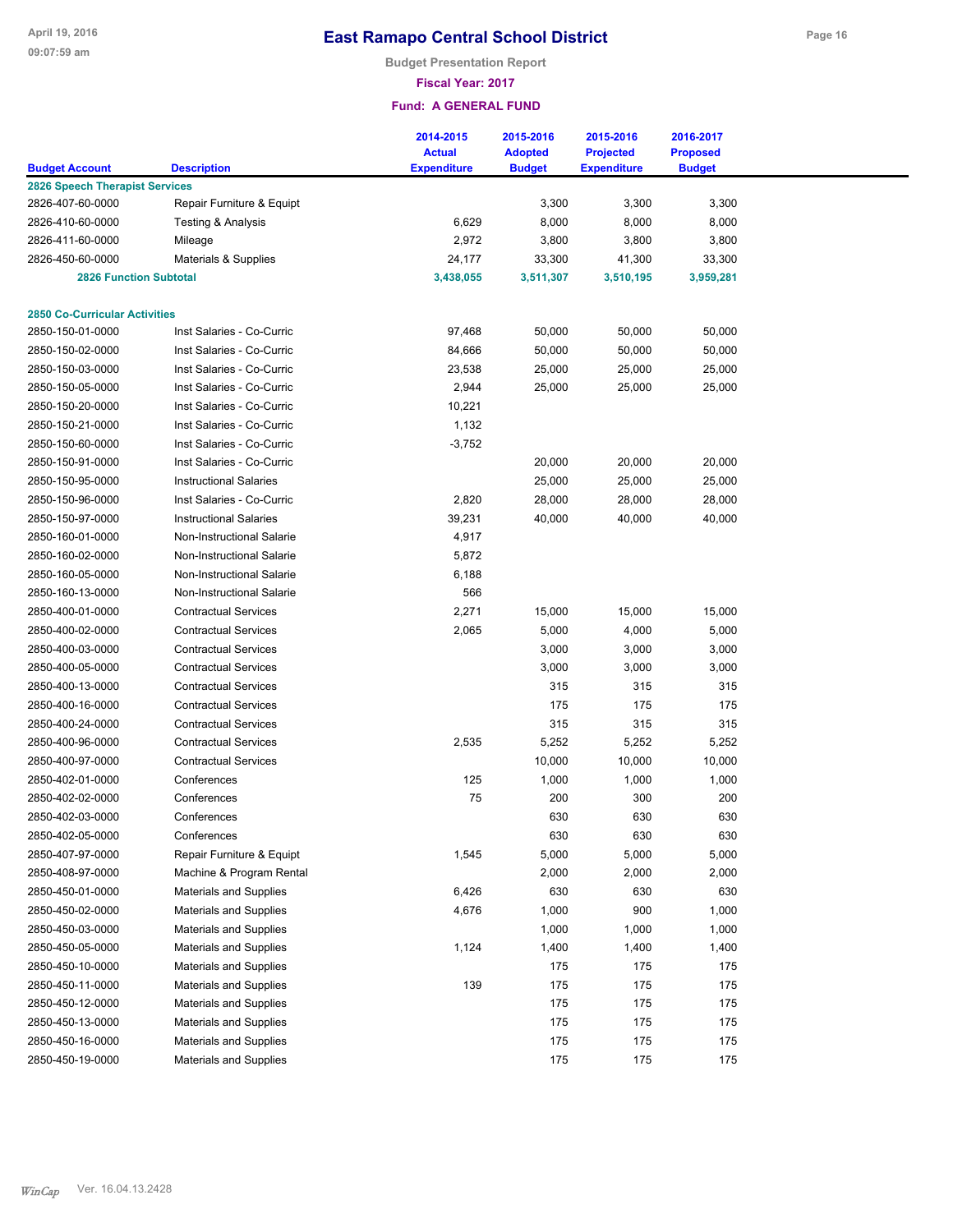**Budget Presentation Report**

**Fiscal Year: 2017**

| <b>Budget Account</b>                        | <b>Description</b>               | 2014-2015<br><b>Actual</b><br><b>Expenditure</b> | 2015-2016<br><b>Adopted</b><br><b>Budget</b> | 2015-2016<br><b>Projected</b><br><b>Expenditure</b> | 2016-2017<br><b>Proposed</b><br><b>Budget</b> |  |
|----------------------------------------------|----------------------------------|--------------------------------------------------|----------------------------------------------|-----------------------------------------------------|-----------------------------------------------|--|
| <b>2850 Co-Curricular Activities</b>         |                                  |                                                  |                                              |                                                     |                                               |  |
| 2850-450-20-0000                             | <b>Materials and Supplies</b>    |                                                  | 175                                          | 175                                                 | 175                                           |  |
| 2850-450-21-0000                             | <b>Materials and Supplies</b>    |                                                  | 175                                          | 316                                                 | 175                                           |  |
| 2850-450-24-0000                             | <b>Materials and Supplies</b>    | 166                                              | 175                                          | 175                                                 | 175                                           |  |
| 2850-450-90-0000                             | <b>Materials and Supplies</b>    |                                                  | 1,000                                        | 1,000                                               | 1,000                                         |  |
| 2850-450-91-0000                             | <b>Materials and Supplies</b>    |                                                  | 1,000                                        | 1,000                                               | 1,000                                         |  |
| 2850-450-97-0000                             | Materials & Supplies             | 1,270                                            | 4,650                                        | 4,650                                               | 4,650                                         |  |
| <b>2850 Function Subtotal</b>                |                                  | 298,228                                          | 326,772                                      | 325,913                                             | 326,772                                       |  |
|                                              |                                  |                                                  |                                              |                                                     |                                               |  |
| 2855 Interscholastic Athletics               |                                  |                                                  |                                              |                                                     |                                               |  |
| 2855-140-01-0000                             | <b>INSTR SAL - COACHES</b>       | 41,721                                           | 130,036                                      | 130,036                                             | 90,000                                        |  |
| 2855-140-02-0000                             | INSTR SAL - COACHES              | 35,707                                           | 90,000                                       | 90,000                                              | 85,000                                        |  |
| 2855-140-03-0000                             | INSTR SAL - COACHES              | 27,664                                           | 33,468                                       | 33,468                                              | 18,000                                        |  |
| 2855-140-05-0000                             | INSTR SAL - COACHES              | 27,664                                           | 16,000                                       | 16,000                                              | 30,000                                        |  |
| 2855-140-60-0000                             | INSTR SAL - COACHES              | 92,639                                           | 16,000                                       | 16,000                                              | 68,000                                        |  |
| 2855-141-01-0000                             | INSTR SAL - ATHLETIC COOR        | 46,987                                           | 10,000                                       | 10,000                                              | 10,000                                        |  |
| 2855-141-02-0000                             | <b>INSTR SAL - ATHLETIC COOR</b> | 47,740                                           | 16,344                                       | 16,344                                              |                                               |  |
| 2855-141-03-0000                             | INSTR SAL - ATHLETIC COOR        | 8,172                                            | 8,200                                        | 8,200                                               | 15,000                                        |  |
| 2855-141-60-0000                             | Instr Sal - Athletic Coor        | 62,615                                           |                                              |                                                     | 10,000                                        |  |
| 2855-160-60-0000                             | Salaries - non-instructio        | 148,844                                          | 146,372                                      | 146,372                                             | 148,908                                       |  |
| 2855-185-01-0000                             | Salaries - Sports Officia        | 3,050                                            | 2,500                                        | 2,500                                               | 3,500                                         |  |
| 2855-185-02-0000                             | Salaries - Sports Officia        | 2,200                                            | 2,500                                        | 2,500                                               | 3,500                                         |  |
| 2855-185-60-0000                             | Salaries - Sports Officia        | 1,230                                            |                                              |                                                     |                                               |  |
| 2855-185-90-0000                             | Salaries - Sports Officia        | 80                                               |                                              |                                                     |                                               |  |
| 2855-200-60-0000                             | Equipment & Other Capital        |                                                  |                                              | 17,645                                              | 10,000                                        |  |
| 2855-411-01-0000                             | Mileage                          |                                                  |                                              |                                                     | 360                                           |  |
| 2855-411-02-0000                             | Mileage                          |                                                  |                                              |                                                     | 360                                           |  |
| 2855-419-60-0000                             | <b>Athletics Entrance Fees</b>   | 17,559                                           | 18,000                                       | 18,000                                              | 18,000                                        |  |
| 2855-424-60-0000                             | Contractual and Other            | 5,251                                            | 8,000                                        | 5,000                                               | 3,500                                         |  |
| 2855-425-03-0000                             | <b>Athletics Cleaning/Recond</b> |                                                  | 4,209                                        | 4,209                                               | 4,200                                         |  |
| 2855-425-05-0000                             | <b>Athletics Cleaning/Recond</b> |                                                  | 3,781                                        | 3,781                                               | 3,800                                         |  |
| 2855-425-60-0000                             | <b>Athletics Cleaning/Recond</b> | 14,029                                           | 16,000                                       | 19,000                                              | 25,000                                        |  |
| 2855-466-60-0000                             | Athletic Supplies & Award        | 17,218                                           | 66,500                                       | 48,855                                              | 66,500                                        |  |
| 2855-490-60-0000                             | <b>BOCES Services</b>            | 88,114                                           | 92,635                                       | 92,635                                              | 93,654                                        |  |
| <b>2855 Function Subtotal</b>                |                                  | 688,484                                          | 680,545                                      | 680,545                                             | 707,282                                       |  |
|                                              |                                  |                                                  |                                              |                                                     |                                               |  |
| <b>5510 District Transportation Services</b> |                                  |                                                  |                                              |                                                     |                                               |  |
| 5510-150-60-0000                             | <b>Supervisor Salaries</b>       | 96,295                                           | 105,000                                      | 105,000                                             | 105,000                                       |  |
| 5510-161-60-0000                             | NON-INSTR SAL - SUPERVISO        | 225,689                                          | 221,606                                      | 221,606                                             | 224,747                                       |  |
| 5510-162-60-0000                             | NON-INSTR SALARY - CLERIC        | 129,290                                          | 125,988                                      | 125,988                                             | 125,988                                       |  |
| 5510-186-60-0000                             | NON-INSTR SAL - BUS PERSO        | 1,917,730                                        | 1,952,198                                    | 1,952,198                                           | 1,569,231                                     |  |
| 5510-186-97-0000                             | NON-INSTR SAL-BUS MB             | 986                                              |                                              |                                                     |                                               |  |
| 5510-187-60-0000                             | NON-INSTR SAL - BUS MONIT        | 5,791                                            | 7,000                                        | 7,000                                               | 5,228                                         |  |
| 5510-400-60-0000                             | <b>Contractual Services</b>      | 62,492                                           | 30,000                                       | 30,620                                              | 30,000                                        |  |
| 5510-402-60-0000                             | <b>CONFERENCES</b>               | 1,142                                            | 3,000                                        | 3,000                                               | 3,000                                         |  |
| 5510-407-60-0000                             | REPAIR FURNITURE AND EQUI        | 16,597                                           | 65,000                                       | 63,000                                              | 65,000                                        |  |
| 5510-422-60-0000                             | Insurance                        | 251,997                                          | 265,000                                      | 262,880                                             | 259,555                                       |  |
| 5510-442-60-0000                             | <b>Consultant Services</b>       | 39,050                                           |                                              | 4,000                                               |                                               |  |
| 5510-450-60-0000                             | <b>Materials and Supplies</b>    | 16,845                                           | 25,898                                       | 23,898                                              | 25,898                                        |  |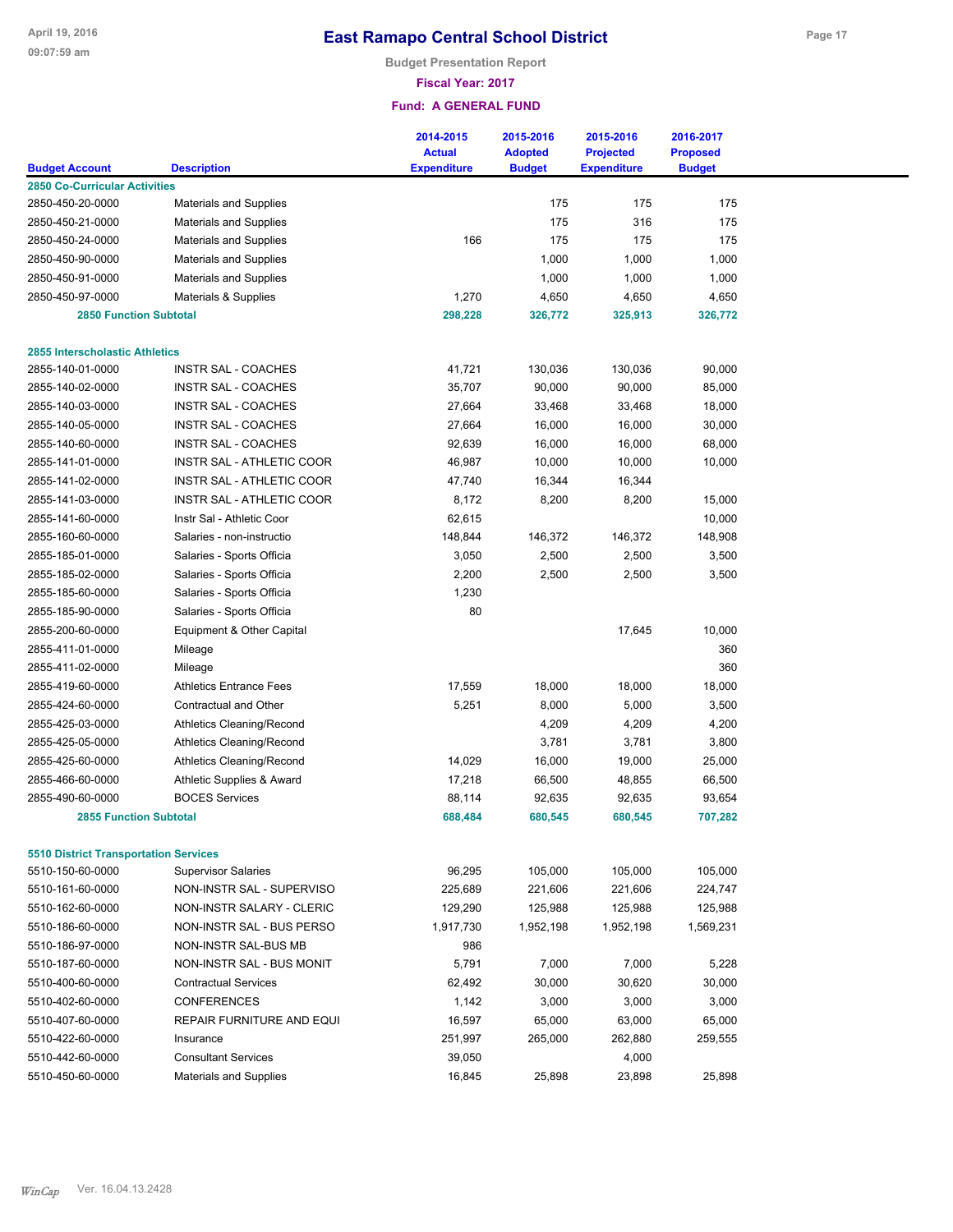**Budget Presentation Report**

#### **Fiscal Year: 2017**

|                                                                  |                                  | 2014-2015          | 2015-2016      | 2015-2016          | 2016-2017       |  |
|------------------------------------------------------------------|----------------------------------|--------------------|----------------|--------------------|-----------------|--|
|                                                                  |                                  | <b>Actual</b>      | <b>Adopted</b> | <b>Projected</b>   | <b>Proposed</b> |  |
| <b>Budget Account</b>                                            | <b>Description</b>               | <b>Expenditure</b> | <b>Budget</b>  | <b>Expenditure</b> | <b>Budget</b>   |  |
| <b>5510 District Transportation Services</b><br>5510-459-60-0080 | Fuel                             | 211,969            | 500,000        | 500,000            | 275,000         |  |
| 5510-459-60-0081                                                 | Motor Oil                        | 10,488             | 17,000         | 17,000             | 17,000          |  |
| 5510-459-60-0082                                                 | <b>Auto Parts</b>                | 147,817            | 210,000        | 210,000            | 150,000         |  |
| 5510-459-60-0083                                                 | Anti-Freeze                      | 1,764              | 5,500          | 5,500              | 5,500           |  |
| 5510-459-60-0084                                                 | Tires                            | 34,550             | 55,300         | 55,300             | 40,000          |  |
| 5510-186-60-MECH                                                 | NON-INSTR SAL-MechOT             | 25,233             | 9,000          | 9,000              | 9,000           |  |
| 5510-186-60-TRAC                                                 | NON-INSTR SAL-BUS ActvOT         | 57,826             | 22,500         | 22,500             | 22,500          |  |
| 5510-186-60-TRED                                                 | NON-INSTR SAL-BUS ERLYDIS        | 13,290             | 22,000         | 22,000             | 22,000          |  |
| 5510-186-60-TROT                                                 | NON-INSTR SAL - BUS RegOT        | 53,894             | 50,000         | 50,000             | 50,000          |  |
| 5510-186-60-TRSP                                                 | NON-INSTR SAL-BUS SptsOT         | 62,725             | 16,000         | 16,000             | 16,000          |  |
| <b>5510 Function Subtotal</b>                                    |                                  | 3,383,460          | 3,707,990      | 3,706,490          | 3,020,647       |  |
|                                                                  |                                  |                    |                |                    |                 |  |
| <b>5530 Garage Building</b>                                      |                                  |                    |                |                    |                 |  |
| 5530-407-60-0000                                                 | Repair Furniture & Equipt        |                    | 500            | 500                | 500             |  |
| 5530-413-60-0000                                                 | Fuel Oil                         | 17,952             |                |                    |                 |  |
| 5530-414-60-0000                                                 | Electricity                      | 18,727             | 21,000         | 21,000             | 21,000          |  |
| 5530-415-60-0000                                                 | Water                            | 2,682              | 2,100          | 2,100              | 2,100           |  |
| 5530-416-60-0000                                                 | Telephone                        | 13,064             | 17,800         | 17,800             | 17,800          |  |
| 5530-450-60-0000                                                 | Materials & Supplies             |                    | 3,300          | 3,300              | 3,300           |  |
| <b>5530 Function Subtotal</b>                                    |                                  | 52,425             | 44,700         | 44,700             | 44,700          |  |
|                                                                  |                                  |                    |                |                    |                 |  |
| <b>5540 Contract Transportation</b>                              |                                  |                    |                |                    |                 |  |
| 5540-431-60-0000                                                 | <b>Trans Regular Home-School</b> | 21,852,810         | 21,330,844     | 21,348,787         | 23,253,392      |  |
| 5540-432-60-0000                                                 | Trans - Specially Eq. Veh        | 300,526            | 396,375        | 1,233,879          | 1,237,881       |  |
| 5540-433-60-0000                                                 | Trans - Handicapped>20 mi        | 2,584,968          | 3,207,726      | 2,465,319          | 2,495,418       |  |
| 5540-434-60-0000                                                 | Trans - Emergency                |                    | 600            | 600                | 600             |  |
| 5540-436-01-0000                                                 | Transportation - Athletic        | 5,850              | 5,850          | 5,850              | 5,850           |  |
| 5540-436-60-0000                                                 | Transportation - Athletic        | 5,000              | 5,000          | 14,000             | 14,000          |  |
| 5540-437-60-0000                                                 | <b>Trans - Special Programs</b>  | 54,406             | 10,000         | 10,000             | 10,000          |  |
| 5540-440-60-0000                                                 | <b>Transport - Field Trips</b>   | 115                |                |                    |                 |  |
| 5540-440-90-0000                                                 | <b>Transport - Field Trips</b>   | 1,471              |                |                    |                 |  |
| <b>5540 Function Subtotal</b>                                    |                                  | 24,805,146         | 24,956,395     | 25,078,435         | 27,017,141      |  |
|                                                                  |                                  |                    |                |                    |                 |  |
| <b>5581 Transportation from BOCES</b>                            |                                  |                    |                |                    |                 |  |
| 5581-490-60-0000                                                 | <b>BOCES Services</b>            | 408,530            | 373,695        | 477,695            | 769,695         |  |
| <b>5581 Function Subtotal</b>                                    |                                  | 408,530            | 373,695        | 477,695            | 769,695         |  |
|                                                                  |                                  |                    |                |                    |                 |  |
| 8070 Census<br>8070-162-60-0000                                  | Salaries - Clerical              | 72,706             | 71,764         | 71,764             | 71,764          |  |
| 8070-400-60-0000                                                 | <b>Contractual Services</b>      |                    | 500            | 500                | 500             |  |
| 8070-411-60-0000                                                 | Mileage                          |                    | 100            | 100                | 100             |  |
| 8070-450-60-0000                                                 | Materials and Supplies           |                    | 5,000          | 5,000              | 5,000           |  |
| <b>8070 Function Subtotal</b>                                    |                                  | 72,706             | 77,364         | 77,364             | 77,364          |  |
|                                                                  |                                  |                    |                |                    |                 |  |
| 9010 State Retirement System                                     |                                  |                    |                |                    |                 |  |
| 9010-800-60-0000                                                 | NYS Employee Retirement          | 1,660,228          | 2,446,698      | 2,384,898          | 2,560,271       |  |
|                                                                  |                                  |                    |                |                    |                 |  |
| 9010-800-60-GRNT                                                 | NYS Empl Retiremnt Grants        | 72,132             |                |                    |                 |  |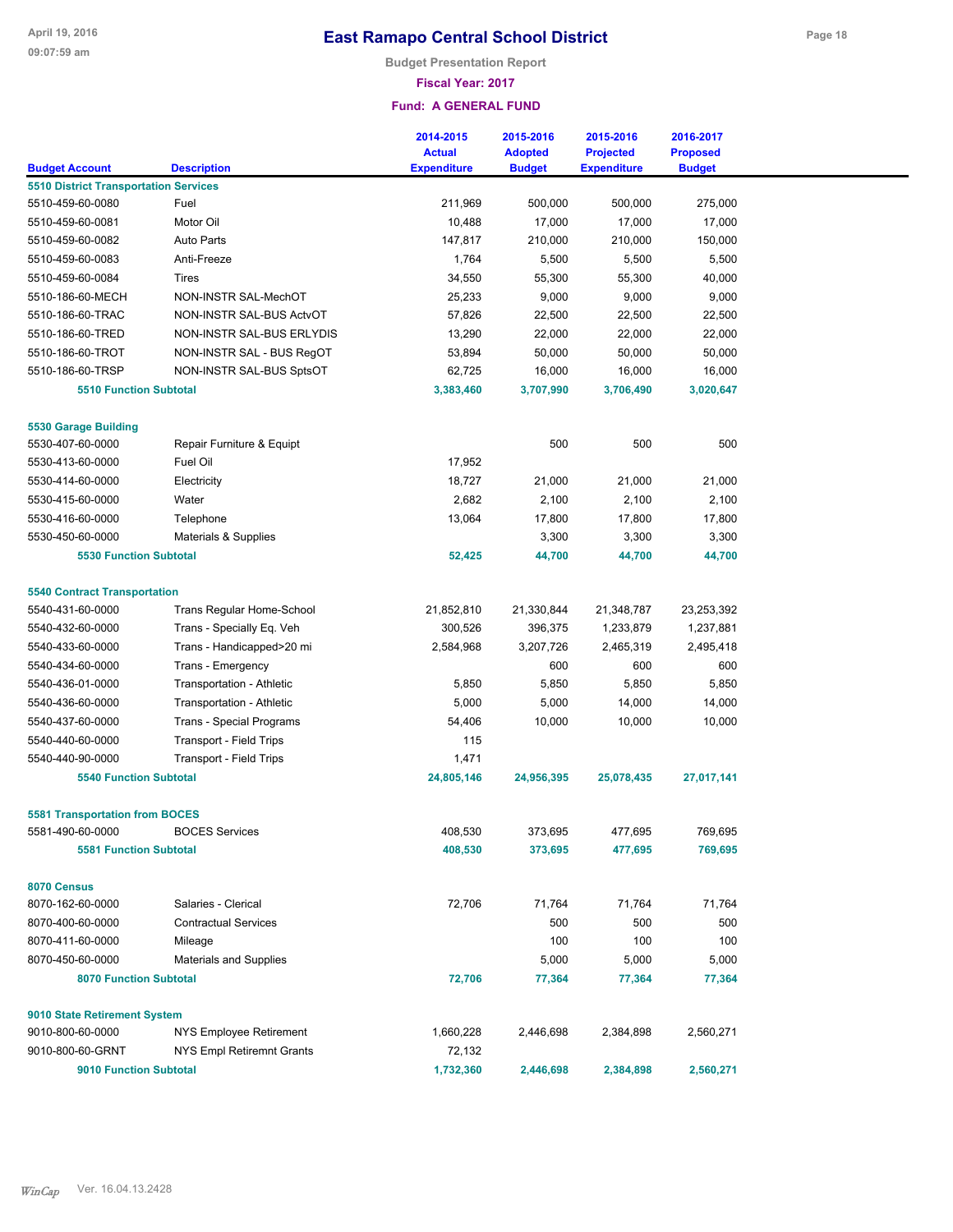**Budget Presentation Report**

**Fiscal Year: 2017**

| <b>Budget Account</b>                                        | <b>Description</b>             | 2014-2015<br><b>Actual</b><br><b>Expenditure</b> | 2015-2016<br><b>Adopted</b><br><b>Budget</b> | 2015-2016<br><b>Projected</b><br><b>Expenditure</b> | 2016-2017<br><b>Proposed</b><br><b>Budget</b> |
|--------------------------------------------------------------|--------------------------------|--------------------------------------------------|----------------------------------------------|-----------------------------------------------------|-----------------------------------------------|
|                                                              |                                |                                                  |                                              |                                                     |                                               |
| 9020 Teachers' Retirement                                    |                                |                                                  |                                              |                                                     |                                               |
| 9020-800-60-0000                                             | <b>Teachers Retirement</b>     | 12,953,258                                       | 10,575,758                                   | 10,434,551                                          | 9,572,758                                     |
| 9020-800-60-GRNT                                             | <b>Teachers Retirement</b>     | 647,446                                          | 560,991                                      | 560,991                                             | 510,881                                       |
| 9020 Function Subtotal                                       |                                | 13,600,704                                       | 11,136,749                                   | 10,995,542                                          | 10,083,639                                    |
|                                                              |                                |                                                  |                                              |                                                     |                                               |
| 9030 Social Security                                         |                                |                                                  |                                              |                                                     |                                               |
| 9030-800-60-0000                                             | Social Security                | 6,608,951                                        | 7,146,317                                    | 7,146,317                                           | 7,247,385                                     |
| 9030-800-60-GRNT                                             | Social Security                | 298,130                                          | 298,709                                      | 298,709                                             | 308,412                                       |
| 9030 Function Subtotal                                       |                                | 6,907,081                                        | 7,445,026                                    | 7,445,026                                           | 7,555,797                                     |
|                                                              |                                |                                                  |                                              |                                                     |                                               |
| 9040 Workers' Compensation<br>9040-800-60-0000               | <b>Workers' Compensation</b>   | 1,283,686                                        | 1,424,469                                    | 1,404,996                                           | 1,251,384                                     |
| <b>9040 Function Subtotal</b>                                |                                | 1,283,686                                        | 1,424,469                                    | 1,404,996                                           | 1,251,384                                     |
|                                                              |                                |                                                  |                                              |                                                     |                                               |
| 9050 Unemployment Insurance                                  |                                |                                                  |                                              |                                                     |                                               |
| 9050-800-60-0000                                             | Unemployment Insurance         | 128,209                                          | 400,000                                      | 400,000                                             | 250,000                                       |
| 9050 Function Subtotal                                       |                                | 128,209                                          | 400,000                                      | 400,000                                             | 250,000                                       |
|                                                              |                                |                                                  |                                              |                                                     |                                               |
| 9060 Medical Insurance                                       |                                |                                                  |                                              |                                                     |                                               |
| 9060-800-60-7001                                             | Medical Insurance              | 21,351,462                                       | 23,755,811                                   | 23,731,120                                          | 25,540,013                                    |
| 9060-800-60-7002                                             | Medicare Reimbursement         | 2,129,983                                        | 2,500,000                                    | 2,500,000                                           | 2,545,000                                     |
| 9060-800-60-7003                                             | Exec Non-Health Benefit        | 10,339                                           | 50,000                                       | 50,000                                              | 50,000                                        |
| 9060 Function Subtotal                                       |                                | 23,491,784                                       | 26,305,811                                   | 26,281,120                                          | 28,135,013                                    |
| 9061 Dental Insurance                                        |                                |                                                  |                                              |                                                     |                                               |
| 9061-800-60-0000                                             | Dental Insurance               | 331,870                                          | 393,750                                      | 393,750                                             | 393,750                                       |
| 9061 Function Subtotal                                       |                                | 331,870                                          | 393,750                                      | 393,750                                             | 393,750                                       |
|                                                              |                                |                                                  |                                              |                                                     |                                               |
| 9501 Transfer to Special Aid Fund                            |                                |                                                  |                                              |                                                     |                                               |
| 9501-900-60-0000                                             | <b>Transfer to Special Aid</b> | 438,529                                          | 460,000                                      | 460,000                                             | 466,419                                       |
| 9501 Function Subtotal                                       |                                | 438,529                                          | 460,000                                      | 460,000                                             | 466,419                                       |
| 9550 Transfer to Capital Fund                                |                                |                                                  |                                              |                                                     |                                               |
| 9550-900-60-0000                                             | Trans to Capital Fund          |                                                  | 190,000                                      | 190,000                                             | 311,048                                       |
| 9550 Function Subtotal                                       |                                |                                                  | 190,000                                      | 190,000                                             | 311,048                                       |
|                                                              |                                |                                                  |                                              |                                                     |                                               |
| 9711 Serial Bonds - School Construction                      |                                |                                                  |                                              |                                                     |                                               |
| 9711-600-60-0000                                             | Principal on Indebtedness      | 1,965,000                                        | 2,075,000                                    | 2,075,000                                           | 2,130,000                                     |
| 9711-700-60-0000                                             | Interest on Indebtedness       | 379,888                                          | 308,350                                      | 308,350                                             | 217,538                                       |
| 9711 Function Subtotal                                       |                                | 2,344,888                                        | 2,383,350                                    | 2,383,350                                           | 2,347,538                                     |
|                                                              |                                |                                                  |                                              |                                                     |                                               |
| 9714 Serial Bonds-Real Property Tax Refu<br>9714-600-60-0000 | Principal on Indebtedness      | 84,873                                           | 90,000                                       | 90,000                                              | 95,000                                        |
| 9714-700-60-0000                                             | Interest on Indebtedness       | 5,948                                            | 4,675                                        | 4,675                                               | 3,325                                         |
| 9714 Function Subtotal                                       |                                | 90,821                                           | 94,675                                       | 94,675                                              | 98,325                                        |
|                                                              |                                |                                                  |                                              |                                                     |                                               |
| 9760 Tax Anticipation Notes                                  |                                |                                                  |                                              |                                                     |                                               |
| 9760-700-60-0000                                             | Interest on TAN                | 54,778                                           | 90,000                                       | 90,000                                              | 90,000                                        |
| 9760 Function Subtotal                                       |                                | 54,778                                           | 90,000                                       | 90,000                                              | 90,000                                        |